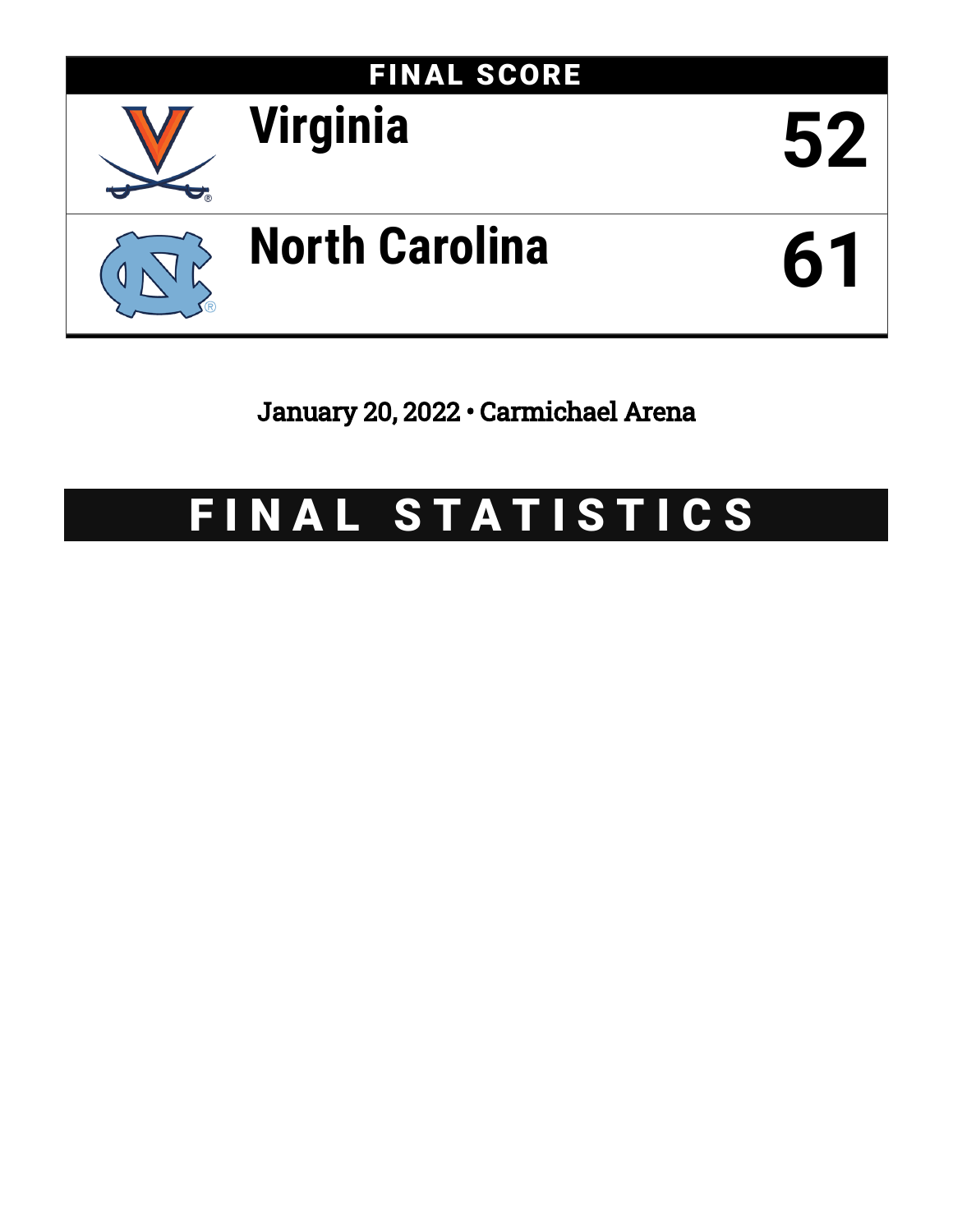### **Official Box Score Virginia vs North Carolina Game Totals -- Final Statistics January 20, 2022 at Carmichael Arena**



### **Virginia 52**

| No. | Player                  | S  | <b>Pts</b> | FG       | 3FG      | FТ       | OR          | DR | TR             | PF       | A  | TO | <b>B</b> lk    | Stl      | Min            | $+/-$ |
|-----|-------------------------|----|------------|----------|----------|----------|-------------|----|----------------|----------|----|----|----------------|----------|----------------|-------|
| 01  | MILLER, CAROLE          | G  | 2          | $1-6$    | $0 - 3$  | $0-0$    | 0           | 0  | 0              | 3        | 0  |    |                | 0        | 23             | $-18$ |
| 02  | VALLADAY, TAYLOR        | G  | 18         | $8 - 13$ | $0 - 0$  | $2 - 4$  | 3           | 5  | 8              | 0        | 2  | 8  | $\overline{0}$ | 2        | 34             | $-5$  |
| 21  | PARKER, ELEAH           | С  | 8          | $4-6$    | $0 - 0$  | $0-0$    | 1.          | 5  | 6              | 2        | 1  | 3  | 3              |          | 32             | -5    |
| 23  | TOI, AMANDINE           | G  | 10         | $4 - 16$ | $2 - 11$ | $0 - 0$  | 1           |    | $\overline{2}$ | 4        | 2  | 2  | $\mathbf{0}$   | $\Omega$ | 34             | -6    |
| 34  | <b>CLARKSON, LONDON</b> | F. | 8          | $3 - 4$  | $0 - 0$  | $2 - 4$  | 7           | 2  | 9              | 3        | 2  | 2  | 3              |          | 27             | -3    |
| 03  | PITTS, AALIYAH          | G  | $\Omega$   | $0 - 2$  | $0 - 2$  | $0 - 0$  | 0           | 0  | $\Omega$       |          | 0  | 0  | $\Omega$       | 0        | 3              | $-2$  |
| 12  | JEFFERSON, MEG          | F  | 0          | $0 - 1$  | $0 - 0$  | $0 - 0$  | $\Omega$    |    |                | $\Omega$ | 0  |    | 0              | 0        | 3              | 2     |
| 13  | <b>BRISTOL, DEJA</b>    | F  | $\Omega$   | $0 - 1$  | $0 - 0$  | $0 - 0$  |             |    | 2              | 0        | 0  | 0  | $\overline{0}$ | $\Omega$ | $\overline{4}$ | -6    |
| 14  | LAWSON, KAYDAN          | G  | 4          | $2 - 13$ | $0 - 4$  | $0 - 2$  | 8           | 6  | 14             | 5        | 2  | 3  | 0              | 2        | 26             | 3     |
| 44  | DALE, MCKENNA           | G  | 2          | $1 - 7$  | $0 - 5$  | $0 - 0$  | $\mathbf 1$ | 0  | 1              | 3        | 1  | 0  | $\Omega$       | 0        | 14             | $-5$  |
|     | <b>TEAM</b>             |    |            |          |          |          | 1           | 3  | 4              | $\Omega$ |    | 0  |                |          |                |       |
|     | <b>TOTALS</b>           |    |            | 52 23-69 | $2 - 25$ | $4 - 10$ | 23          | 24 | 47             | 21       | 10 | 20 |                | 6        | <b>200</b>     |       |

| Game                                | 23-69     | 33.3% | $2 - 25$ | 08.0% | 4-10 | 40.0%  |                                             |
|-------------------------------------|-----------|-------|----------|-------|------|--------|---------------------------------------------|
| 2nd Half                            | 13-38     | 34%   | $2 - 17$ | 12%   | 4-8  | 50%    |                                             |
| 1st Half                            | $10 - 31$ | 32%   | 0-8      | 00%   | በ-2  | $00\%$ | Technical Fouls: None.                      |
| <b>Shooting By Period</b><br>Period | FG        | FG%   | 3FG      | 3FG%  | FT   | FT%    | Last FG: 4th-00:41<br>Largest lead: By 4 at |

### **North Carolina 61**

| No. | Player                  | S  | Pts           | FG       | 3FG      | FT        | 0R       | DR | TR       | PF            | A  | TO | <b>B</b> lk | Stl          | Min            | $+/-$          |
|-----|-------------------------|----|---------------|----------|----------|-----------|----------|----|----------|---------------|----|----|-------------|--------------|----------------|----------------|
| 01  | <b>USTBY, ALYSSA</b>    | G  | 9             | 4-11     | $0-0$    | $1 - 5$   | 4        |    | 5        | 0             | 3  | 3  | 0           | 4            | 25             | 4              |
| 02  | LITTLEFIELD, CARLIE     | G  | 5             | $2 - 8$  | $1 - 5$  | $0 - 0$   | 4        | 3  |          | 2             | 0  | 3  | $\Omega$    | $\mathbf{0}$ | 26             | $\overline{2}$ |
| 03  | TODD-WILLIAMS, KENNEDY  | G  | 15            | $3-5$    | 1-3      | $8 - 8$   | 3        | 3  | 6        | 3             | 1  | 5  |             | 0            | 27             | 9              |
| 25  | KELLY, DEJA             | G  | 18            | $5 - 12$ | $2 - 6$  | $6 - 7$   | 0        | 4  | 4        | 2             |    | 0  | $\Omega$    | 4            | 27             | 8              |
| 31  | POOLE, ANYA             | F  | $\mathcal{P}$ | $1 - 5$  | $0 - 0$  | $0 - 0$   | 3        | 1  | 4        |               |    |    |             | 1            | 15             | 7              |
| 00  | ZELAYA, ALEXANDRA       | F  | 0             | $0 - 1$  | $0 - 1$  | $0 - 0$   | 0        |    |          | $\mathcal{P}$ | 0  |    |             | $\Omega$     | 11             | 7              |
| 10  | HODGSON, EVA            | G  | 3             | 1-8      | $0 - 5$  | $1 - 1$   | $\Omega$ |    |          | 0             | 4  | 2  | 0           | 0            | 27             | 6              |
| 20  | ADAMS, DESTINY          | F. | $\mathcal{P}$ | $0 - 1$  | $0 - 0$  | $2 - 4$   | 1        | 1  | 2        | 2             | 0  | 2  | $\Omega$    | $\Omega$     | 8              | 5              |
| 21  | TSHITENGE, MALU         | F  | 4             | $2 - 4$  | $0 - 0$  | $0 - 0$   | 1        | 4  | 5.       | 2             | 0  |    | 3           | 3            | 20             | 7              |
| 24  | <b>WIGGINS, MORASHA</b> | G  | 3             | $1 - 4$  | $1 - 3$  | $0 - 0$   |          | 2  | 3        |               | 0  | 0  | $\Omega$    | 0            | 12             | 5              |
| 30  | MURRAY, JAELYNN         | F  | 0             | $0 - 1$  | $0 - 0$  | $0 - 0$   | 0        | 0  | $\Omega$ | 0             | 0  | 0  | 0           | $\Omega$     | $\overline{2}$ | 2              |
|     | <b>TEAM</b>             |    |               |          |          |           | 3        | 3  | 6        | 0             |    |    |             |              |                |                |
|     | <b>TOTALS</b>           |    | 61            | 19-60    | $5 - 23$ | $18 - 25$ | 20       | 24 | 44       | 15            | 10 | 19 | 6           | 12           | 200            |                |

| Game                                | 19-60     | 31.7% | $5 - 23$ | 21.7% | $18 - 25$ | 72.0% |              |
|-------------------------------------|-----------|-------|----------|-------|-----------|-------|--------------|
| 2nd Half                            | $10 - 30$ | 33%   | $1 - 10$ | 10%   | $8-12$    | 67%   |              |
| 1st Half                            | $9 - 30$  | 30%   | 4-13     | 31%   | $10 - 13$ | 77%   | Tech         |
| <b>Shooting By Period</b><br>Period | FG        | FG%   | 3FG      | 3FG%  | FТ        | FT%   | Last<br>Larg |

*Last FG:* 4th-02:48 *Largest lead:* By 17 at *Technical Fouls:* None.

| Game Notes:                                                                       | <b>Score</b>                            |    | 1st 2nd         | 3rd | 4th | TOT        | <b>Points</b>     | <b>UVA</b>     | <b>UNC</b>     |
|-----------------------------------------------------------------------------------|-----------------------------------------|----|-----------------|-----|-----|------------|-------------------|----------------|----------------|
| Officials: Fatou Cissoko-Stephens, Meadow<br><b>Overstreet, Brandon Enterline</b> | UVA                                     | 16 |                 | 14  | 18  | 52         | In the Paint      | 32             | 24             |
| Attendance: 1513                                                                  | UNC                                     | 20 | 12              | 16  | 13  | 61         | Off Turns         | 18             | 24             |
|                                                                                   |                                         |    |                 |     |     | 2nd Chance | 20                | 16             |                |
| Start Time: 11:00 PM<br>Conference Game;                                          | UVA led for 2:57. UNC led for 34:45.    |    |                 |     |     |            | <b>Fast Break</b> |                |                |
|                                                                                   | Game was tied for 0:0.<br>Times tied: 4 |    | Lead Changes: 3 |     |     |            | Bench             |                | 12             |
|                                                                                   |                                         |    |                 |     |     |            | Per Poss          | 0.743<br>25/70 | 0.884<br>28/69 |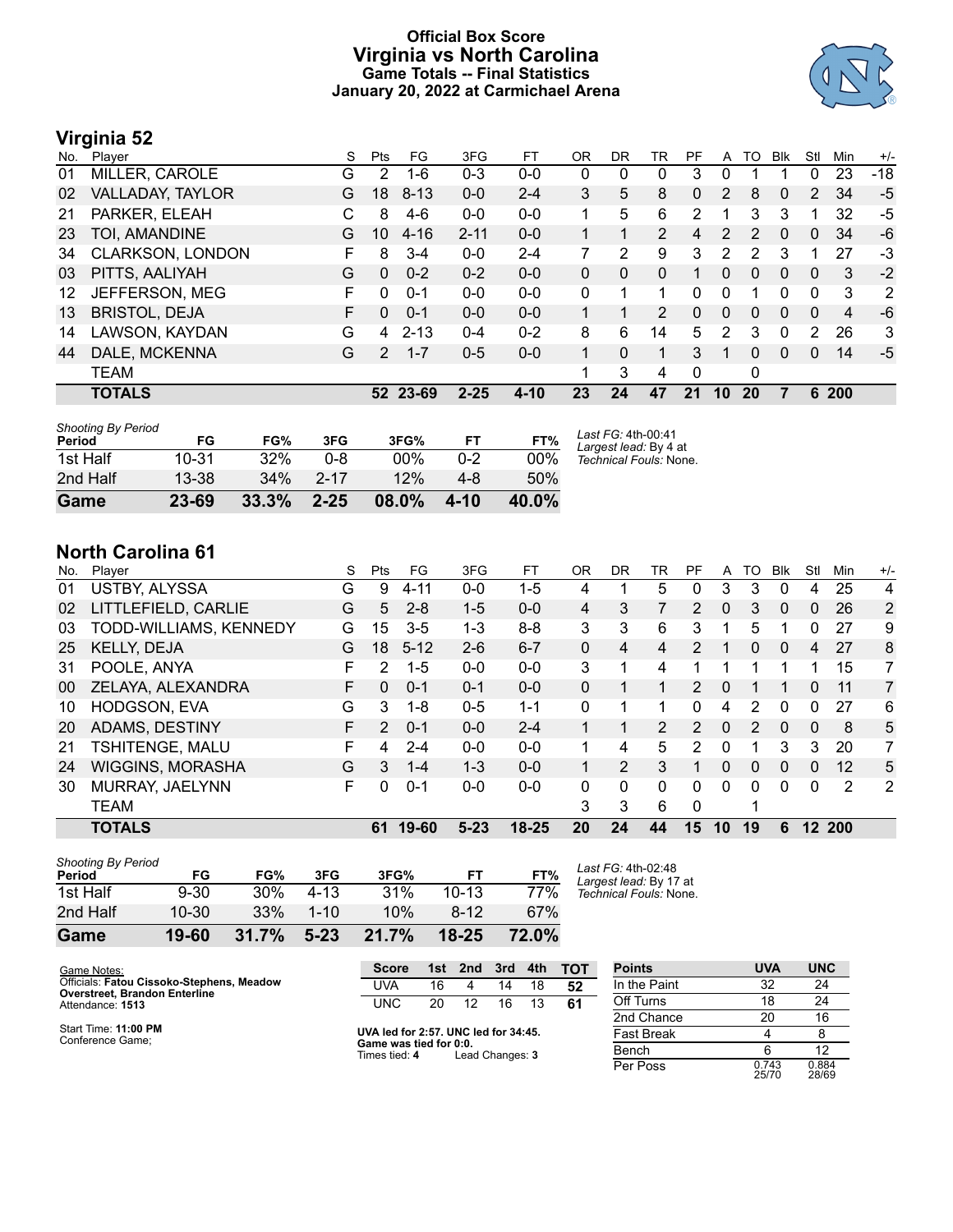### **Official Box Score Virginia vs North Carolina First Half Statistics Only January 20, 2022 at Carmichael Arena**



### **Virginia 20**

| No.               | Plaver                  | S  | <b>Pts</b> | FG        | 3FG     | <b>FT</b> | <b>OR</b>      | <b>DR</b> | TR       | PF            | A        | TO | <b>Blk</b>     | Stl      | Min | $+/-$        |
|-------------------|-------------------------|----|------------|-----------|---------|-----------|----------------|-----------|----------|---------------|----------|----|----------------|----------|-----|--------------|
| 01                | MILLER, CAROLE          | G  | 2          | $1 - 3$   | $0 - 1$ | $0-0$     | 0              | 0         | 0        | 2             | 0        |    | 0              | 0        | 9   | $-14$        |
| 02                | VALLADAY, TAYLOR        | G  | 6          | $3 - 5$   | $0 - 0$ | $0 - 0$   | 0              | 4         | 4        | 0             | 0        | 6  | 0              |          | 18  | $-4$         |
| 03                | PITTS, AALIYAH          | G  | 0          | $0 - 2$   | $0 - 2$ | $0-0$     | $\Omega$       | 0         | 0        |               | 0        | 0  | 0              | 0        | 3   | $-2$         |
| $12 \overline{ }$ | JEFFERSON, MEG          | F. | 0          | $0 - 1$   | $0 - 0$ | $0 - 0$   | 0              |           |          | $\Omega$      | 0        |    | $\mathbf{0}$   | $\Omega$ | 3   | 2            |
| 13                | <b>BRISTOL, DEJA</b>    | F. | 0          | $0 - 1$   | $0 - 0$ | $0-0$     | 1.             | 1         | 2        | 0             | 0        | 0  | 0              | $\Omega$ | 4   | -6           |
| 14                | LAWSON, KAYDAN          | G  | 0          | $0 - 5$   | $0 - 2$ | $0 - 2$   | $\overline{2}$ | 4         | 6        |               | $\Omega$ |    | $\Omega$       | $\Omega$ | 13  | $-6$         |
| 21                | PARKER, ELEAH           | С  | 8          | $4 - 5$   | $0 - 0$ | $0 - 0$   | 1.             | 2         | 3        | $\mathcal{P}$ | 0        | 2  |                |          | 15  | -9           |
| 23                | TOI, AMANDINE           | G  | $\Omega$   | $0 - 4$   | $0 - 2$ | $0 - 0$   | 0              |           |          | 3             |          |    | $\overline{0}$ | 0        | 14  | $-9$         |
| 34                | <b>CLARKSON, LONDON</b> | F. | 4          | $2 - 3$   | $0 - 0$ | $0 - 0$   | 4              | 2         | 6        |               |          |    |                |          | 11  | -5           |
| 44                | DALE, MCKENNA           | G  | $\Omega$   | $0 - 2$   | $0 - 1$ | $0-0$     | 0              | 0         | $\Omega$ | $\mathcal{P}$ |          | 0  | $\Omega$       | 0        | 11  | $-7$         |
|                   | <b>TEAM</b>             |    | 0          | $0 - 0$   | $0 - 0$ | $0 - 0$   | $\Omega$       |           |          | 0             | 0        | 0  | 0              | $\Omega$ | 0   | 0            |
|                   | <b>TOTALS</b>           |    | 20         | $10 - 31$ | $0 - 8$ | $0 - 2$   | 8              | 16        | 24       | 12            | 3        | 13 | $\mathbf{2}$   | 3        | 100 | $\mathbf{0}$ |

| <b>Shooting By Period</b><br>Period | FG        | FG%   | 3FG      | 3FG%     | FТ       | FT%   | Last FG Half: UVA 2nd-02:07 |
|-------------------------------------|-----------|-------|----------|----------|----------|-------|-----------------------------|
| 1st Half                            | $10 - 31$ | 32%   | 0-8      | 00%      | 0-2      | 00%   |                             |
| Game                                | $23 - 69$ | 33.3% | $2 - 25$ | $08.0\%$ | $4 - 10$ | 40.0% |                             |

### **North Carolina 32**

| No. | Player                  | S  | Pts      | <b>FG</b> | 3FG      | <b>FT</b> | <b>OR</b>    | <b>DR</b> | TR       | <b>PF</b> | A        | <b>TO</b> | <b>Blk</b>   | Stl      | Min      | $+/-$          |
|-----|-------------------------|----|----------|-----------|----------|-----------|--------------|-----------|----------|-----------|----------|-----------|--------------|----------|----------|----------------|
| 00  | ZELAYA, ALEXANDRA       | F. | 0        | $0 - 0$   | $0 - 0$  | $0 - 0$   | 0            | 0         | 0        |           | 0        |           |              | 0        | 5        | 6              |
| 01  | <b>USTBY, ALYSSA</b>    | G  | 6        | $3 - 8$   | $0 - 0$  | $0 - 2$   | 0            |           |          | $\Omega$  |          | 3         | 0            | 2        | 13       | 4              |
| 02  | LITTLEFIELD, CARLIE     | G  | 2        | $1 - 5$   | $0 - 2$  | $0 - 0$   |              | 3         | 4        | 0         | 0        | 2         | 0            | 0        | 14       | 5              |
| 03  | TODD-WILLIAMS, KENNEDY  | G  | 9        | $1 - 2$   | $1 - 2$  | $6-6$     | 2            | 2         | 4        |           |          | 2         |              | 0        | 15       | 7              |
| 10  | <b>HODGSON, EVA</b>     | G  | 0        | $0 - 4$   | $0 - 3$  | $0 - 0$   | $\mathbf{0}$ |           | 1        | 0         | 2        | 0         | 0            | 0        | 11       | 6              |
| 20  | ADAMS, DESTINY          | F  |          | $0 - 0$   | $0 - 0$  | $1 - 2$   |              | 0         |          | $\Omega$  | 0        | 0         | 0            | $\Omega$ | 5        | 6              |
| 21  | TSHITENGE, MALU         | F. | 0        | $0 - 1$   | $0 - 0$  | $0 - 0$   |              | 2         | 3        |           | 0        | 0         | $\mathbf{2}$ | 2        | 8        | 8              |
| 24  | <b>WIGGINS, MORASHA</b> | G  | 3        | $1 - 2$   | $1 - 2$  | $0 - 0$   | $\Omega$     | 0         | $\Omega$ | 0         | 0        | 0         | $\Omega$     | 0        | 5        | $\overline{4}$ |
| 25  | <b>KELLY, DEJA</b>      | G  | 11       | $3-6$     | 2-4      | $3 - 3$   | $\Omega$     | 2         | 2        | $\Omega$  |          | 0         | 0            | 3        | 14       | 8              |
| 30  | MURRAY, JAELYNN         | F. | $\Omega$ | $0 - 1$   | $0 - 0$  | $0 - 0$   | $\Omega$     | 0         | $\Omega$ | $\Omega$  | 0        | 0         | $\Omega$     | $\Omega$ | 2        | 2              |
| 31  | POOLE, ANYA             | F. | 0        | $0 - 1$   | $0 - 0$  | $0 - 0$   | 1            | 0         | 1        | 0         | $\Omega$ | $\Omega$  | 0            | $\Omega$ | 7        | 6              |
|     | <b>TEAM</b>             |    | 0        | $0 - 0$   | $0 - 0$  | $0 - 0$   |              | 2         | 3        | $\Omega$  | 0        | 0         | 0            | $\Omega$ | $\Omega$ | 0              |
|     | <b>TOTALS</b>           |    |          | 32 9-30   | $4 - 13$ | $10 - 13$ |              | 13        | 20       | 3         | 5        | 8         | 4            |          | 100      | $\mathbf 0$    |

| <b>Shooting By Period</b><br>Period | FG       | FG%   | 3FG    | 3FG%  | FТ        | FT%   |  |
|-------------------------------------|----------|-------|--------|-------|-----------|-------|--|
| 1st Half                            | $9 - 30$ | 30%   | 4-13   | 31%   | $10-13$   | 77%   |  |
| Game                                | 19-60    | 31.7% | $5-23$ | 21.7% | $18 - 25$ | 72.0% |  |

*Last FG Half:* UNC 2nd-04:22

| Game Notes:                                                                       | <b>Score</b> |    | 1st 2nd | 3rd | 4th | <b>TOT</b> | <b>Points from (This Period)</b> |    | <b>UVA UNC</b> |
|-----------------------------------------------------------------------------------|--------------|----|---------|-----|-----|------------|----------------------------------|----|----------------|
| Officials: Fatou Cissoko-Stephens, Meadow<br><b>Overstreet, Brandon Enterline</b> | UVA          | 16 |         | 14  | 18  | 52         | In the Paint                     | 16 |                |
| Attendance: 1513                                                                  | <b>UNC</b>   | 20 | 12      | 16  |     | -61        | Off Turns                        | 10 | 18             |
|                                                                                   |              |    |         |     |     |            | 2nd Chance                       |    |                |
| Start Time: 11:00 PM<br>Conference Game:                                          |              |    |         |     |     |            | <b>Fast Break</b>                |    |                |
|                                                                                   |              |    |         |     |     |            | Bench                            |    |                |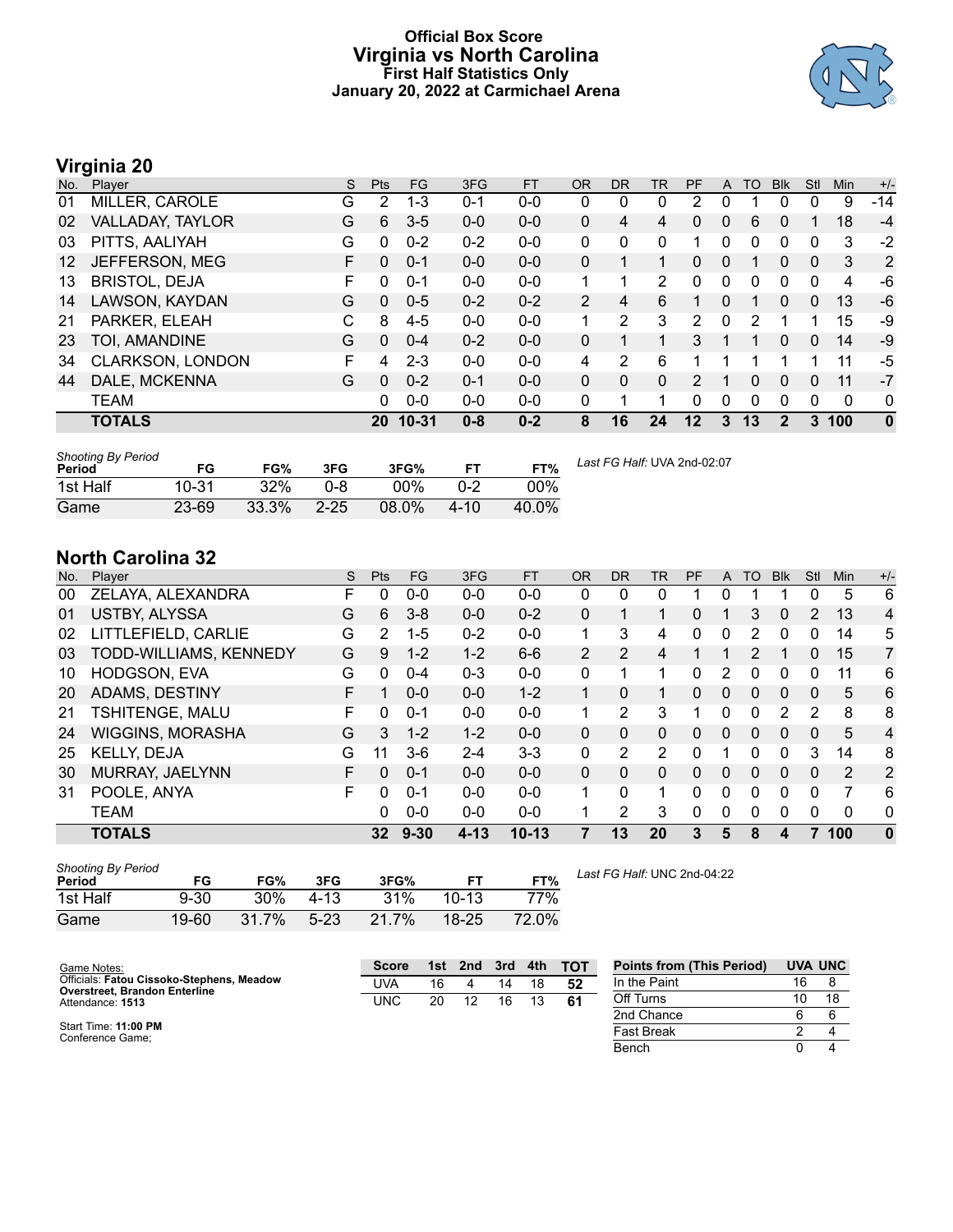### **Official Box Score Virginia vs North Carolina First Quarter Statistics Only January 20, 2022 at Carmichael Arena**



## **Virginia 16**

| No. | Player               | S  | <b>Pts</b> | <b>FG</b> | 3FG     | <b>FT</b> | <b>OR</b> | <b>DR</b>    | TR | PF       | A            | <b>TO</b> | <b>Blk</b> | Stl          | Min          | $+/-$          |
|-----|----------------------|----|------------|-----------|---------|-----------|-----------|--------------|----|----------|--------------|-----------|------------|--------------|--------------|----------------|
| 01  | MILLER, CAROLE       | G  | 2          | $1 - 3$   | $0 - 1$ | $0 - 0$   | 0         | 0            | 0  | 2        | 0            |           |            | 0            | 9            | -6             |
| 02  | VALLADAY, TAYLOR     | G  | 4          | $2 - 2$   | $0 - 0$ | $0 - 0$   | 0         | 3            | 3  | 0        | $\mathbf{0}$ | 3         | 0          |              | 8            | $\overline{4}$ |
| 21  | PARKER, ELEAH        | С  | 6          | $3 - 4$   | $0 - 0$ | $0-0$     | 0         | 2            | 2  | 0        | 0            | 0         | 0          |              | 8            | -1             |
| 23  | TOI, AMANDINE        | G  | 0          | $0 - 4$   | $0 - 2$ | $0 - 0$   | $\Omega$  | $\Omega$     | 0  |          |              |           | 0          | $\mathbf{0}$ | 10           | $-4$           |
| 34  | CLARKSON, LONDON     | F. | 4          | $2 - 3$   | $0 - 0$ | $0-0$     | 3         |              | 4  | 0        |              |           |            |              | 7            | -3             |
| 03  | PITTS, AALIYAH       | G  | 0          | $0 - 0$   | $0 - 0$ | $0 - 0$   | $\Omega$  | $\Omega$     | 0  | $\Omega$ | $\mathbf{0}$ | 0         | $\Omega$   | $\Omega$     | $\Omega$     | $\mathbf{0}$   |
| 12  | JEFFERSON, MEG       | F  | 0          | $0 - 0$   | $0 - 0$ | $0 - 0$   | 0         | $\Omega$     | 0  | 0        | 0            | $\Omega$  | 0          | $\Omega$     | $\Omega$     | $\mathbf{0}$   |
| 13  | <b>BRISTOL, DEJA</b> | F. | 0          | $0 - 0$   | $0 - 0$ | $0 - 0$   | 0         | $\Omega$     | 0  | $\Omega$ | $\mathbf{0}$ | $\Omega$  | $\Omega$   | 0            | $\mathbf{0}$ | $\mathbf{0}$   |
| 14  | LAWSON, KAYDAN       | G  | 0          | $0 - 1$   | $0 - 0$ | $0 - 2$   | $\Omega$  |              |    |          | 0            | 0         | 0          | $\Omega$     | 3            | -6             |
| 44  | DALE, MCKENNA        | G  | 0          | $0 - 0$   | $0 - 0$ | $0 - 0$   | 0         | 0            | 0  |          |              | 0         | 0          | $\mathbf{0}$ | 5            | $-4$           |
|     | <b>TEAM</b>          |    |            | $0 - 0$   |         |           | $\Omega$  | $\mathbf{0}$ | 0  | 0        |              | 0         |            |              |              |                |
|     | <b>TOTALS</b>        |    | 16         | $8 - 17$  | $0 - 3$ | $0 - 2$   | 3         | 7            | 10 | 5        | 3            | 6         | 1          | 3            | 50           |                |

| <b>Shooting By Period</b> |           |       |          |        |         |       |
|---------------------------|-----------|-------|----------|--------|---------|-------|
| Period                    | FG        | FG%   | 3FG      | 3FG%   | FТ      | FT%   |
| 1st Half                  | 8-17      | 47%   | 0-3      | $00\%$ | $0 - 2$ | 00%   |
| 1st Half                  | $10 - 31$ | 32%   | ი-გ      | $00\%$ | $0 - 2$ | 00%   |
| Game                      | 23-69     | 33.3% | $2 - 25$ | 08.0%  | 4-10    | 40.0% |

### **North Carolina 20**

| No. | Plaver                  | S  | Pts      | <b>FG</b> | 3FG     | <b>FT</b> | <b>OR</b>    | <b>DR</b>      | <b>TR</b>    | PF | A            | TO       | <b>Blk</b>     | Stl          | Min      | $+/-$          |
|-----|-------------------------|----|----------|-----------|---------|-----------|--------------|----------------|--------------|----|--------------|----------|----------------|--------------|----------|----------------|
| 01  | <b>USTBY, ALYSSA</b>    | G  | 4        | $2 - 4$   | $0 - 0$ | $0 - 0$   | 0            |                |              | 0  |              | 3        | 0              |              |          | $-2$           |
| 02  | LITTLEFIELD, CARLIE     | G  | 2        | $1 - 4$   | $0 - 1$ | $0 - 0$   |              | $\overline{2}$ | 3            | 0  | 0            | 2        | 0              | $\mathbf{0}$ | 9        | 1              |
| 03  | TODD-WILLIAMS, KENNEDY  | G  | 2        | $0 - 1$   | $0 - 1$ | $2 - 2$   | 0            | 2              | 2            | 0  | 0            |          | 1              | 0            | 8        | 1              |
| 25  | KELLY, DEJA             | G  | 11       | $3 - 4$   | $2 - 2$ | $3 - 3$   | 0            |                | 1            | 0  | $\mathbf{0}$ | 0        | 0              |              | 10       | 4              |
| 31  | POOLE, ANYA             | F  | 0        | $0 - 1$   | $0 - 0$ | $0 - 0$   | 1            | 0              | 1            | 0  | 0            | 0        | 0              | 0            | 7        | $-2$           |
| 00  | ZELAYA, ALEXANDRA       | F. | $\Omega$ | $0 - 0$   | $0 - 0$ | $0 - 0$   | $\Omega$     | $\Omega$       | $\Omega$     |    | $\Omega$     | $\Omega$ |                | $\Omega$     | 3        | 6              |
| 10  | <b>HODGSON, EVA</b>     | G  | $\Omega$ | $0 - 0$   | $0 - 0$ | $0 - 0$   | 0            | 0              | $\mathbf{0}$ | 0  |              | 0        | 0              | 0            | 3        | 6              |
| 20  | ADAMS, DESTINY          | F  |          | $0 - 0$   | $0 - 0$ | $1 - 2$   | 0            | 0              | $\Omega$     | 0  | 0            | $\Omega$ | $\Omega$       | $\Omega$     | 3        | 6              |
| 21  | TSHITENGE, MALU         | F  | $\Omega$ | $0 - 0$   | $0 - 0$ | $0 - 0$   | 0            | 0              | 0            | 0  | 0            | ∩        | 0              | 0            | 0        | $\mathbf{0}$   |
| 24  | <b>WIGGINS, MORASHA</b> | G  | $\Omega$ | $0 - 0$   | $0 - 0$ | $0 - 0$   | $\Omega$     | 0              | $\Omega$     | 0  | $\Omega$     | $\Omega$ | 0              | $\Omega$     | $\Omega$ | $\overline{0}$ |
| 30  | MURRAY, JAELYNN         | F. | $\Omega$ | $0 - 0$   | $0 - 0$ | $0 - 0$   | 0            | 0              | $\Omega$     | 0  | 0            | $\Omega$ | 0              | $\Omega$     | $\Omega$ | $\mathbf{0}$   |
|     | <b>TEAM</b>             |    |          | $0 - 0$   |         |           | 0            | 1              | 1            | 0  |              | 0        |                |              |          |                |
|     | <b>TOTALS</b>           |    | 20       | $6 - 14$  | $2 - 4$ | $6 - 7$   | $\mathbf{2}$ |                | 9            |    | 2            | 6        | $\overline{2}$ | 2            | 50       |                |

| <b>Shooting By Period</b><br>Period | FG       | FG%   | 3FG    | 3FG%  | FТ        | FT%        |
|-------------------------------------|----------|-------|--------|-------|-----------|------------|
| 1st Half                            | հ-14     | 43%   | 2-4    | 50%   | 6-7       | 86%        |
| 1st Half                            | $9 - 30$ | 30%   | 4-13   | 31%   | $10-13$   | <b>77%</b> |
| Game                                | 19-60    | 31.7% | $5-23$ | 21 7% | $18 - 25$ | 72.0%      |

| Game Notes:                                                                       | <b>Score</b> | 1st | 2nd | 3rd | 4th | <b>TOT</b> | <b>Points (This Period)</b> | <b>UVA</b>    | <b>UNC</b>    |
|-----------------------------------------------------------------------------------|--------------|-----|-----|-----|-----|------------|-----------------------------|---------------|---------------|
| Officials: Fatou Cissoko-Stephens, Meadow<br><b>Overstreet, Brandon Enterline</b> | UVA          | 16  |     | 14  | 18  | 52         | In the Paint                |               |               |
| Attendance: 1513                                                                  | <b>UNC</b>   | 20  | 12  | 16  |     | 61         | Off Turns                   |               | 11            |
|                                                                                   |              |     |     |     |     |            | 2nd Chance                  |               |               |
| Start Time: 11:00 PM<br>Conference Game:                                          |              |     |     |     |     |            | <b>Fast Break</b>           |               |               |
|                                                                                   |              |     |     |     |     |            | Bench                       |               |               |
|                                                                                   |              |     |     |     |     |            | Per Poss                    | 0.762<br>8/21 | 0.952<br>9/21 |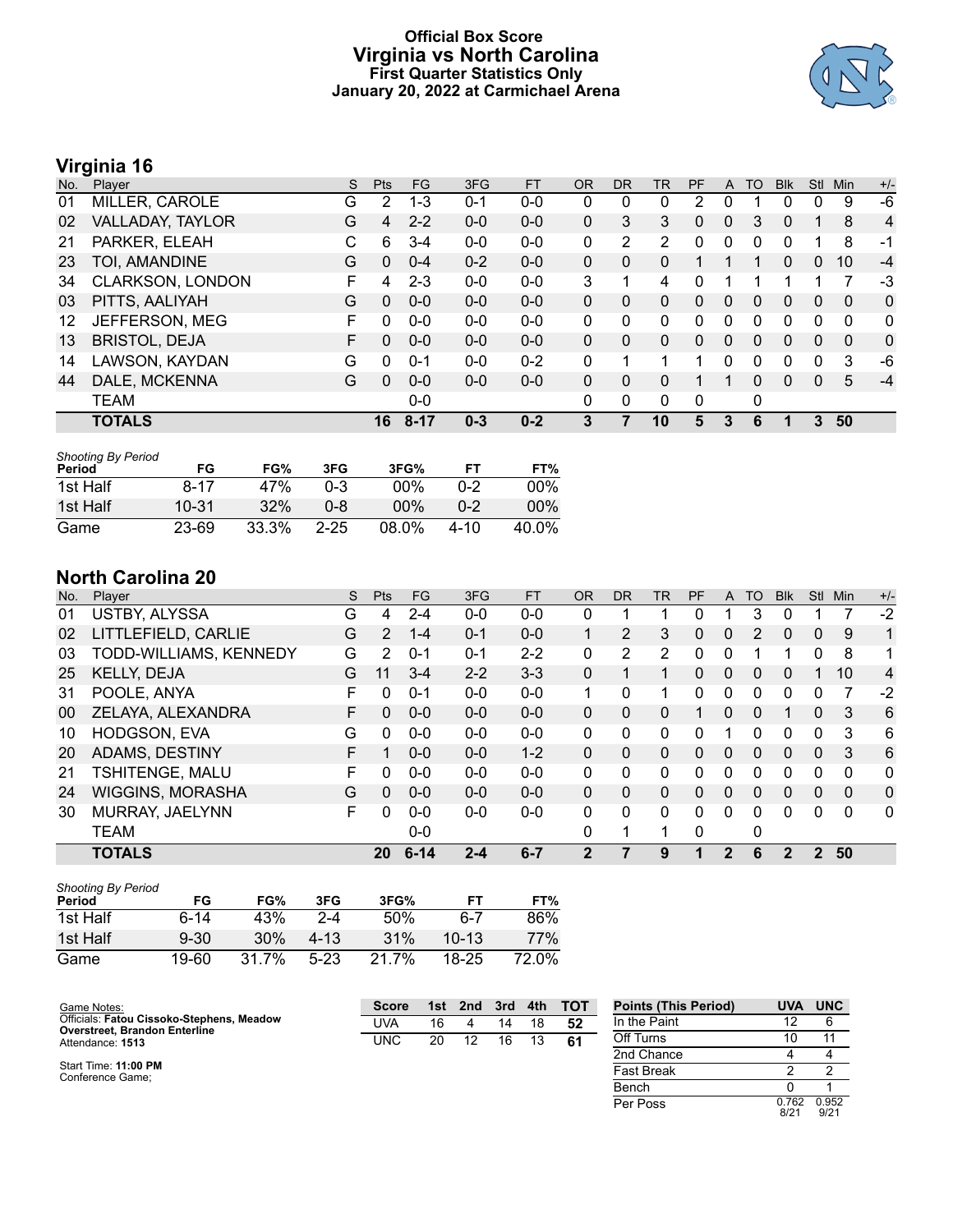### **Official Play-By-Play Virginia vs North Carolina First Quarter January 20, 2022 at Carmichael Arena**



#### **Period 1**

<mark>Startersː</mark><br>Virginia: 1 MILLER,CAROLE (G); 2 VALLADAY,TAYLOR (G); 21 PARKER,ELEAH (C); 23 TOI,AMANDINE (G); 34 CLARKSON,LONDON (F);<br>North Carolina: 1 USTBY,ALYSSA (G); 2 LITTLEFIELD,CARLIE (G); 3 TODD-WILLIAMS,KENNEDY (G);

| <b>Time</b>    | <b>VISITORS: Virginia</b>         | <b>Score</b>     | <b>Margin</b>        | <b>HOME: North Carolina</b>                                   |
|----------------|-----------------------------------|------------------|----------------------|---------------------------------------------------------------|
| 09:51          |                                   |                  |                      | MISSED LAYUP by LITTLEFIELD, CARLIE                           |
| 09:45          | REBOUND (DEF) by CLARKSON, LONDON |                  |                      |                                                               |
| 09:30          | TURNOVER by VALLADAY, TAYLOR      |                  |                      |                                                               |
| 09:30          |                                   |                  |                      | STEAL by KELLY, DEJA                                          |
| 09:26          |                                   |                  |                      | TURNOVER by USTBY, ALYSSA                                     |
| 09:15          | GOOD! LAYUP by PARKER, ELEAH      | $0 - 2$          | V <sub>2</sub>       |                                                               |
| 09:15          | ASSIST by CLARKSON, LONDON        |                  |                      |                                                               |
| 08:44          |                                   |                  |                      | MISSED 3PTR by TODD-WILLIAMS, KENNEDY                         |
| 08:40          | REBOUND (DEF) by VALLADAY, TAYLOR |                  |                      |                                                               |
| 08:29<br>08:25 | MISSED 3PTR by MILLER, CAROLE     |                  |                      |                                                               |
| 08:16          |                                   |                  |                      | REBOUND (DEF) by USTBY, ALYSSA<br>MISSED LAYUP by POOLE, ANYA |
| 08:12          | REBOUND (DEF) by PARKER, ELEAH    |                  |                      |                                                               |
| 08:11          | TURNOVER by VALLADAY, TAYLOR      |                  |                      |                                                               |
| 08:00          |                                   |                  |                      | MISSED JUMPER by LITTLEFIELD, CARLIE                          |
| 07:56          |                                   |                  |                      | REBOUND (OFF) by POOLE, ANYA                                  |
| 07:48          |                                   | $2 - 2$          | Τ                    | GOOD! JUMPER by KELLY, DEJA                                   |
| 07:30          | TURNOVER by TOI, AMANDINE         |                  |                      |                                                               |
| 07:13          |                                   | $5-2$            | $H_3$                | GOOD! 3PTR by KELLY, DEJA                                     |
| 07:13          |                                   |                  |                      | ASSIST by USTBY, ALYSSA                                       |
| 07:13          | FOUL by TOI, AMANDINE             |                  |                      |                                                               |
| 07:13          |                                   | $6 - 2$          | H4                   | GOOD! FT by KELLY, DEJA                                       |
| 06:55          | MISSED JUMPER by MILLER, CAROLE   |                  |                      |                                                               |
| 06:51          | REBOUND (OFF) by CLARKSON, LONDON |                  |                      |                                                               |
| 06:50          | GOOD! by CLARKSON, LONDON         | $6 - 4$          | H <sub>2</sub>       |                                                               |
| 06:34          |                                   |                  |                      | MISSED JUMPER by USTBY, ALYSSA                                |
| 06:34          | BLOCK by CLARKSON, LONDON         |                  |                      |                                                               |
| 06:29          | REBOUND (DEF) by VALLADAY, TAYLOR |                  |                      |                                                               |
| 06:28          | MISSED 3PTR by TOI, AMANDINE      |                  |                      |                                                               |
| 06:27          |                                   |                  |                      | REBOUND (DEF) by TEAM                                         |
| 06:16          |                                   |                  |                      | MISSED 3PTR by LITTLEFIELD, CARLIE                            |
| 06:13          |                                   |                  |                      | REBOUND (OFF) by LITTLEFIELD, CARLIE                          |
| 06:12<br>05:45 | GOOD! JUMPER by MILLER, CAROLE    | $8 - 4$<br>$8-6$ | H4<br>H <sub>2</sub> | GOOD! JUMPER by LITTLEFIELD, CARLIE                           |
| 05:27          |                                   |                  |                      | TURNOVER by LITTLEFIELD, CARLIE                               |
| 05:27          | STEAL by PARKER, ELEAH            |                  |                      |                                                               |
| 05:22          | MISSED LAYUP by TOI, AMANDINE     |                  |                      |                                                               |
| 05:19          |                                   |                  |                      | REBOUND (DEF) by TODD-WILLIAMS, KENNEDY                       |
| 05:13          |                                   |                  |                      | TURNOVER by USTBY, ALYSSA                                     |
| 05:13          | STEAL by CLARKSON, LONDON         |                  |                      |                                                               |
| 04:51          | MISSED JUMPER by PARKER, ELEAH    |                  |                      |                                                               |
| 04:51          |                                   |                  |                      | BLOCK by TODD-WILLIAMS, KENNEDY                               |
| 04:45          | REBOUND (OFF) by CLARKSON, LONDON |                  |                      |                                                               |
| 04:44          | GOOD! JUMPER by CLARKSON, LONDON  | $8 - 8$          | T                    |                                                               |
| 04:41          |                                   |                  |                      | TURNOVER by TODD-WILLIAMS, KENNEDY                            |
| 04:41          | <b>TIMEOUT MEDIA</b>              |                  |                      |                                                               |
| 04:41          | SUB OUT: CLARKSON, LONDON         |                  |                      |                                                               |
| 04:41          | SUB IN: DALE, MCKENNA             |                  |                      |                                                               |
| 04:25          | GOOD! JUMPER by VALLADAY, TAYLOR  | $8 - 10$         | V <sub>2</sub>       |                                                               |
| 04:09          |                                   |                  |                      | TURNOVER by USTBY, ALYSSA                                     |
| 03:57          | GOOD! LAYUP by PARKER, ELEAH      | $8 - 12$         | V <sub>4</sub>       |                                                               |
| 03:57          | ASSIST by DALE, MCKENNA           |                  |                      |                                                               |
| 03:37          |                                   | $10 - 12$        | V <sub>2</sub>       | GOOD! LAYUP by USTBY, ALYSSA                                  |
| 03:25          | TURNOVER by VALLADAY, TAYLOR      |                  |                      |                                                               |
| 03:25          |                                   |                  |                      | STEAL by USTBY, ALYSSA                                        |
| 03:20<br>03:05 | GOOD! LAYUP by PARKER, ELEAH      | $12 - 12$        | T<br>V <sub>2</sub>  | GOOD! LAYUP by USTBY, ALYSSA [FB]                             |
| 03:05          | ASSIST by TOI, AMANDINE           | 12-14            |                      |                                                               |
| 02:54          |                                   |                  |                      | MISSED JUMPER by USTBY, ALYSSA                                |
| 02:50          | REBOUND (DEF) by VALLADAY, TAYLOR |                  |                      |                                                               |
| 02:49          |                                   |                  |                      | SUB OUT: USTBY, ALYSSA                                        |
| 02:49          |                                   |                  |                      | SUB OUT: LITTLEFIELD, CARLIE                                  |
| 02:49          |                                   |                  |                      | SUB OUT: POOLE, ANYA                                          |
| 02:49          |                                   |                  |                      | SUB IN: ZELAYA, ALEXANDRA                                     |
| 02:49          |                                   |                  |                      | SUB IN: HODGSON, EVA                                          |
|                |                                   |                  |                      |                                                               |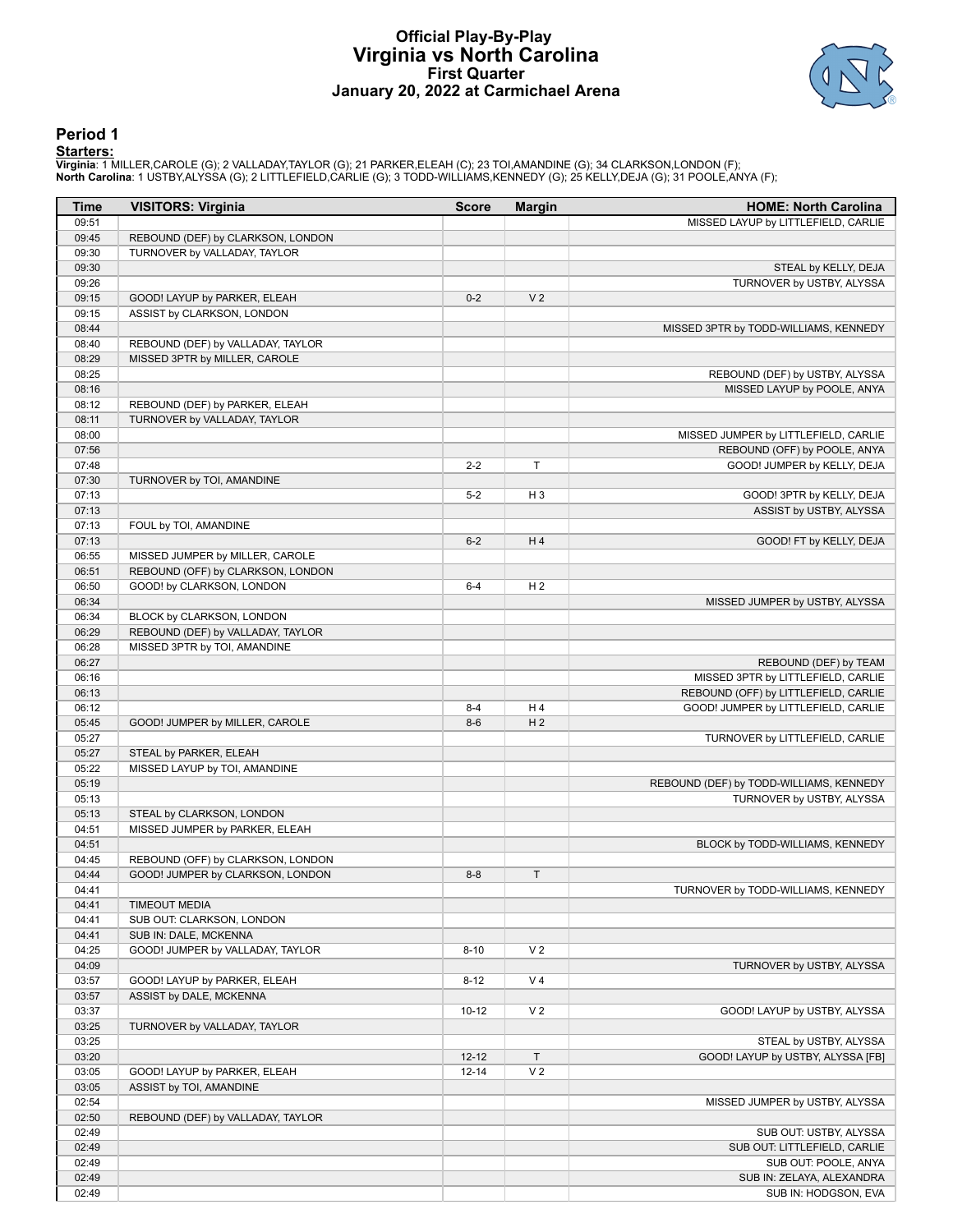| <b>Time</b> | <b>VISITORS: Virginia</b>            | <b>Score</b> | <b>Margin</b>  | <b>HOME: North Carolina</b>             |
|-------------|--------------------------------------|--------------|----------------|-----------------------------------------|
| 02:49       |                                      |              |                | SUB IN: ADAMS, DESTINY                  |
| 02:49       | SUB OUT: VALLADAY, TAYLOR            |              |                |                                         |
| 02:49       | SUB IN: LAWSON, KAYDAN               |              |                |                                         |
| 02:44       | MISSED JUMPER by TOI, AMANDINE       |              |                |                                         |
| 02:41       |                                      |              |                | REBOUND (DEF) by TODD-WILLIAMS, KENNEDY |
| 02:40       | FOUL by LAWSON, KAYDAN               |              |                |                                         |
| 02:40       |                                      | $13 - 14$    | V <sub>1</sub> | GOOD! FT by TODD-WILLIAMS, KENNEDY      |
| 02:40       |                                      | $14 - 14$    | $\mathsf{T}$   | GOOD! FT by TODD-WILLIAMS, KENNEDY      |
| 02:27       | MISSED 3PTR by TOI, AMANDINE         |              |                |                                         |
| 02:23       |                                      |              |                | REBOUND (DEF) by KELLY, DEJA            |
| 02:19       | FOUL by DALE, MCKENNA                |              |                |                                         |
| 02:19       |                                      | $15 - 14$    | H <sub>1</sub> | GOOD! FT by ADAMS, DESTINY              |
| 02:19       |                                      |              |                | MISSED FT by ADAMS, DESTINY             |
| 02:18       | REBOUND (DEF) by PARKER, ELEAH       |              |                |                                         |
| 02:01       | FOUL by MILLER, CAROLE               |              |                |                                         |
| 02:01       | TURNOVER by MILLER, CAROLE           |              |                |                                         |
| 02:01       |                                      |              |                | SUB OUT: TODD-WILLIAMS, KENNEDY         |
| 02:01       |                                      |              |                | SUB IN: LITTLEFIELD, CARLIE             |
| 02:01       | SUB OUT: PARKER, ELEAH               |              |                |                                         |
| 02:01       | SUB IN: CLARKSON, LONDON             |              |                |                                         |
| 01:48       |                                      | $18-14$      | H4             | GOOD! 3PTR by KELLY, DEJA               |
| 01:48       |                                      |              |                | ASSIST by HODGSON, EVA                  |
| 01:22       |                                      |              |                | FOUL by ZELAYA, ALEXANDRA               |
| 01:22       | MISSED FT by LAWSON, KAYDAN          |              |                |                                         |
| 01:22       | REBOUND (DEADB) by TEAM              |              |                |                                         |
| 01:22       | MISSED FT by LAWSON, KAYDAN          |              |                |                                         |
| 01:21       |                                      |              |                | REBOUND (DEF) by LITTLEFIELD, CARLIE    |
| 01:09       | FOUL by MILLER, CAROLE               |              |                |                                         |
| 01:09       |                                      | $19-14$      | H <sub>5</sub> | GOOD! FT by KELLY, DEJA                 |
| 01:09       |                                      | $20 - 14$    | H <sub>6</sub> | GOOD! FT by KELLY, DEJA                 |
| 01:09       | SUB OUT: MILLER, CAROLE              |              |                |                                         |
| 01:09       | SUB IN: VALLADAY, TAYLOR             |              |                |                                         |
| 00:50       | TURNOVER by CLARKSON, LONDON         |              |                |                                         |
| 00:39       |                                      |              |                | TURNOVER by LITTLEFIELD, CARLIE         |
| 00:39       | STEAL by VALLADAY, TAYLOR            |              |                |                                         |
| 00:34       | GOOD! LAYUP by VALLADAY, TAYLOR [FB] | $20 - 16$    | H4             |                                         |
| 00:14       |                                      |              |                | MISSED JUMPER by KELLY, DEJA            |
| 00:10       | REBOUND (DEF) by LAWSON, KAYDAN      |              |                |                                         |
| 00:04       | MISSED LAYUP by LAWSON, KAYDAN       |              |                |                                         |
| 00:04       |                                      |              |                | BLOCK by ZELAYA, ALEXANDRA              |
| 00:00       | MISSED JUMPER by CLARKSON, LONDON    |              |                |                                         |
| 00:00       |                                      |              |                | REBOUND (DEF) by LITTLEFIELD, CARLIE    |
| 00:00       | REBOUND (OFF) by CLARKSON, LONDON    |              |                |                                         |

# **Virginia 16, North Carolina 20**

| Points (This Period) | <b>UVA</b>    | <b>UNC</b>    |
|----------------------|---------------|---------------|
| In the Paint         | 12            |               |
| Off Turns            | 10            |               |
| 2nd Chance           |               |               |
| Fast Break           |               |               |
| Bench                |               |               |
| Per Poss             | 0.762<br>8/21 | 0.952<br>9/21 |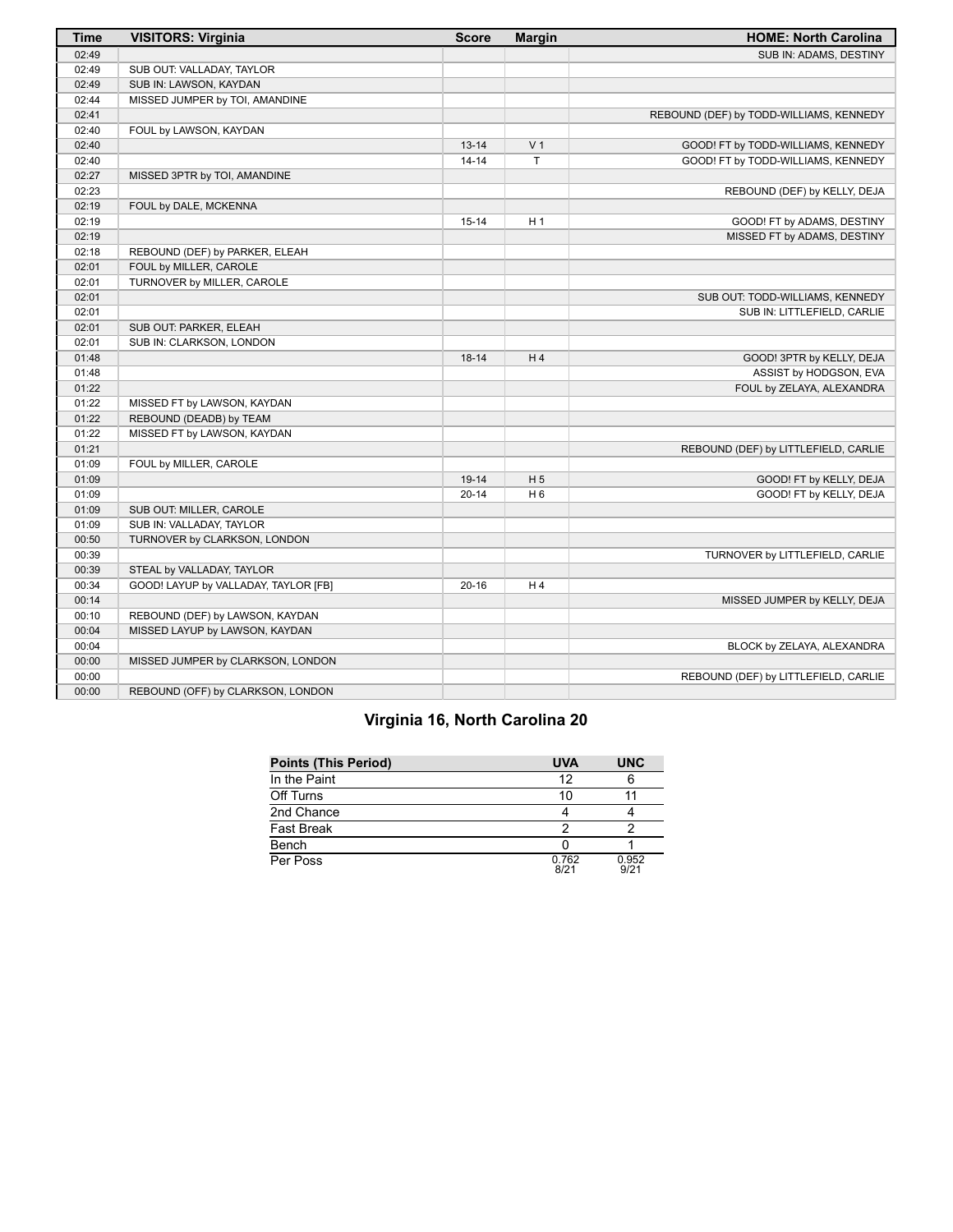### **Official Box Score Virginia vs North Carolina Second Quarter Statistics Only January 20, 2022 at Carmichael Arena**



## **Virginia 4**

| No. | Player                  | S | <b>Pts</b>     | <b>FG</b> | 3FG     | <b>FT</b> | <b>OR</b>      | <b>DR</b>    | <b>TR</b> | PF            | A            | <b>TO</b> | <b>Blk</b> | Stl      | Min            | $+/-$        |
|-----|-------------------------|---|----------------|-----------|---------|-----------|----------------|--------------|-----------|---------------|--------------|-----------|------------|----------|----------------|--------------|
| 01  | MILLER, CAROLE          | G | 0              | $0 - 0$   | $0 - 0$ | $0 - 0$   | 0              | 0            | 0         | 0             | 0            | $\Omega$  |            | 0        | 0              | -8           |
| 02  | VALLADAY, TAYLOR        | G | $\overline{2}$ | $1 - 3$   | $0 - 0$ | $0 - 0$   | $\Omega$       |              | 1         | 0             | $\mathbf 0$  | 3         | 0          | 0        | 10             | -8           |
| 21  | PARKER, ELEAH           | С | 2              | 1-1       | $0 - 0$ | $0 - 0$   | 1              | 0            | 1         | 2             | 0            | 2         |            | 0        |                | -8           |
| 23  | TOI, AMANDINE           | G | 0              | $0 - 0$   | $0-0$   | $0 - 0$   | $\Omega$       |              | 1.        | $\mathcal{P}$ | $\Omega$     | $\Omega$  | 0          | 0        | 4              | $-5$         |
| 34  | <b>CLARKSON, LONDON</b> | F | 0              | $0 - 0$   | $0 - 0$ | $0 - 0$   | 1              |              | 2         |               | 0            | $\Omega$  | 0          | 0        | 4              | $-2$         |
| 03  | PITTS, AALIYAH          | G | 0              | $0 - 2$   | $0 - 2$ | $0 - 0$   | $\Omega$       | 0            | 0         | 1             | $\mathbf{0}$ | $\Omega$  | $\Omega$   | $\Omega$ | 3              | $-2$         |
| 12  | JEFFERSON, MEG          | F | 0              | $0 - 1$   | $0 - 0$ | $0 - 0$   | 0              |              | 1         | 0             | 0            |           | 0          | 0        | 3              | 2            |
| 13  | <b>BRISTOL, DEJA</b>    | F | 0              | $0 - 1$   | $0 - 0$ | $0 - 0$   |                |              | 2         | 0             | $\Omega$     | $\Omega$  | 0          | $\Omega$ | $\overline{4}$ | -6           |
| 14  | LAWSON, KAYDAN          | G | $\Omega$       | $0 - 4$   | $0 - 2$ | $0 - 0$   | $\overline{2}$ | 3            | 5         | 0             | $\mathbf 0$  |           | 0          | 0        | 10             | $\mathbf{0}$ |
| 44  | DALE, MCKENNA           | G | 0              | $0 - 2$   | $0 - 1$ | $0 - 0$   | $\mathbf{0}$   | $\mathbf{0}$ | 0         |               | $\mathbf{0}$ | $\Omega$  | 0          | 0        | 6              | $-3$         |
|     | TEAM                    |   |                | $0 - 0$   |         |           | 0              |              | 1         | 0             |              | 0         |            |          |                |              |
|     | <b>TOTALS</b>           |   | 4              | $2 - 14$  | $0 - 5$ | $0 - 0$   | 5              | 9            | 14        | 7             | 0            |           |            | 0        | 50             |              |

| <b>Shooting By Period</b><br>Period | FG        | FG%   | 3FG      | 3FG%   | FТ   | FT%   |
|-------------------------------------|-----------|-------|----------|--------|------|-------|
| 2nd Half                            | $2 - 14$  | 14%   | $0 - 5$  | $00\%$ | ი-ი  | 0%    |
| 2nd Half                            | 13-38     | 34%   | $2 - 17$ | 12%    | 4-8  | 50%   |
| Game                                | $23 - 69$ | 33.3% | $2 - 25$ | 08.0%  | 4-10 | 40.0% |

### **North Carolina 12**

| No. | Player                  | S  | Pts             | FG.      | 3FG     | <b>FT</b> | <b>OR</b>    | <b>DR</b> | <b>TR</b> | <b>PF</b>   | A            | TO          | <b>B</b> lk | <b>Stl</b>   | Min | $+/-$          |
|-----|-------------------------|----|-----------------|----------|---------|-----------|--------------|-----------|-----------|-------------|--------------|-------------|-------------|--------------|-----|----------------|
| 01  | <b>USTBY, ALYSSA</b>    | G  | 2               | $1 - 4$  | $0 - 0$ | $0 - 2$   | 0            | 0         | 0         | 0           | 0            | 0           | 0           |              | 6   | 6              |
| 02  | LITTLEFIELD, CARLIE     | G  | 0               | $0 - 1$  | $0 - 1$ | $0 - 0$   | 0            |           | 1         | 0           | $\mathbf{0}$ | 0           | 0           | $\mathbf{0}$ | 5   | 4              |
| 03  | TODD-WILLIAMS, KENNEDY  | G  | 7               | $1 - 1$  | $1 - 1$ | $4 - 4$   | 2            | 0         | 2         |             |              |             | 0           | $\Omega$     | 7   | 6              |
| 25  | KELLY, DEJA             | G  | $\mathbf{0}$    | $0 - 2$  | $0 - 2$ | $0 - 0$   | 0            |           | 1         | 0           |              | 0           | 0           | 2            | 4   | 4              |
| 31  | POOLE, ANYA             | F  | 0               | $0 - 0$  | $0 - 0$ | $0 - 0$   | 0            | 0         | 0         | 0           | 0            | $\Omega$    | 0           | $\Omega$     | 0   | 8              |
| 00  | ZELAYA, ALEXANDRA       | F. | $\Omega$        | $0 - 0$  | $0 - 0$ | $0 - 0$   | $\Omega$     | $\Omega$  | $\Omega$  | 0           | $\Omega$     | 1           | $\Omega$    | $\Omega$     | 2   | $\overline{0}$ |
| 10  | HODGSON, EVA            | G  | $\Omega$        | $0 - 4$  | $0 - 3$ | $0 - 0$   | 0            |           | 1         | 0           |              | $\Omega$    | 0           | 0            | 8   | $\mathbf{0}$   |
| 20  | <b>ADAMS, DESTINY</b>   | F  | 0               | $0 - 0$  | $0 - 0$ | $0 - 0$   | $\mathbf{1}$ | 0         | 1         | 0           | $\mathbf{0}$ | $\Omega$    | $\Omega$    | $\Omega$     | 2   | $\mathbf{0}$   |
| 21  | TSHITENGE, MALU         | F  | $\Omega$        | $0 - 1$  | $0 - 0$ | $0 - 0$   | 1            | 2         | 3         |             | 0            | 0           | 2           | 2            | 8   | 8              |
| 24  | <b>WIGGINS, MORASHA</b> | G  | 3               | $1 - 2$  | $1 - 2$ | $0 - 0$   | $\Omega$     | 0         | $\Omega$  | 0           | $\Omega$     | $\Omega$    | 0           | $\Omega$     | 5   | $\overline{4}$ |
| 30  | MURRAY, JAELYNN         | F. | $\Omega$        | $0 - 1$  | $0 - 0$ | $0 - 0$   | 0            | 0         | $\Omega$  | 0           | 0            | $\Omega$    | 0           | 0            | 2   | 2              |
|     | <b>TEAM</b>             |    |                 | $0 - 0$  |         |           |              | 1         | 2         | 0           |              | 0           |             |              |     |                |
|     | <b>TOTALS</b>           |    | 12 <sup>2</sup> | $3 - 16$ | $2 - 9$ | $4-6$     | 5            | 6         | 11        | $\mathbf 2$ | 3            | $\mathbf 2$ | 2           | 5            | 50  |                |
|     |                         |    |                 |          |         |           |              |           |           |             |              |             |             |              |     |                |

| <b>Shooting By Period</b><br>Period | FG        | FG%   | 3FG      | 3FG%  | FТ        | FT%   |
|-------------------------------------|-----------|-------|----------|-------|-----------|-------|
| 2nd Half                            | $3 - 16$  | 19%   | $2-9$    | 22%   | 4-6       | 67%   |
| 2nd Half                            | $10 - 30$ | 33%   | $1 - 10$ | 10%   | $8 - 12$  | 67%   |
| Game                                | 19-60     | 31.7% | $5-23$   | 21.7% | $18 - 25$ | 72.0% |

| Game Notes:                                                                       | <b>Score</b> | 1st | 2nd | 3rd | 4th | <b>TOT</b> | <b>Points (This Period)</b> | <b>UVA</b>    | <b>UNC</b>    |
|-----------------------------------------------------------------------------------|--------------|-----|-----|-----|-----|------------|-----------------------------|---------------|---------------|
| Officials: Fatou Cissoko-Stephens, Meadow<br><b>Overstreet, Brandon Enterline</b> | UVA          | 16  |     | 14  | 18  | 52         | In the Paint                |               |               |
| Attendance: 1513                                                                  | <b>UNC</b>   | 20  | 12  | 16  |     | 61         | Off Turns                   |               |               |
|                                                                                   |              |     |     |     |     |            | 2nd Chance                  |               |               |
| Start Time: 11:00 PM<br>Conference Game:                                          |              |     |     |     |     |            | <b>Fast Break</b>           |               |               |
|                                                                                   |              |     |     |     |     |            | Bench                       |               |               |
|                                                                                   |              |     |     |     |     |            | Per Poss                    | 0.250<br>2/16 | 0.750<br>5/16 |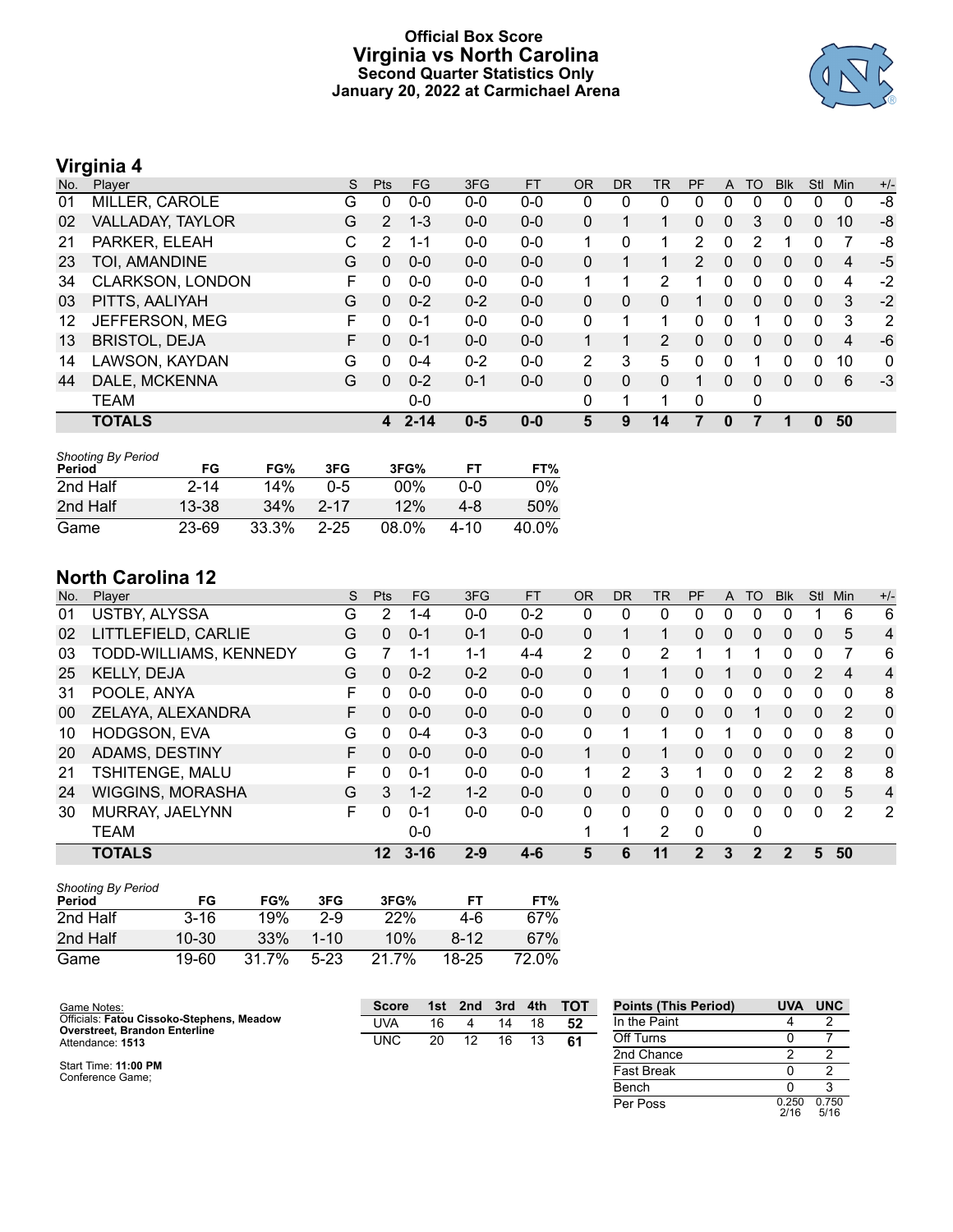### **Official Play-By-Play Virginia vs North Carolina Second Quarter January 20, 2022 at Carmichael Arena**



#### **Period 2**

#### **Starters:**

Virginia: 1 MILLER,CAROLE (G); 2 VALLADAY,TAYLOR (G); 21 PARKER,ELEAH (C); 23 TOI,AMANDINE (G); 34 CLARKSON,LONDON (F);<br>North Carolina: 1 USTBY,ALYSSA (G); 2 LITTLEFIELD,CARLIE (G); 3 TODD-WILLIAMS,KENNEDY (G); 25 KELLY,DE

| Time           | <b>VISITORS: Virginia</b>                           | <b>Score</b> | <b>Margin</b>  | <b>HOME: North Carolina</b>                          |
|----------------|-----------------------------------------------------|--------------|----------------|------------------------------------------------------|
| 09:52          | FOUL by TOI, AMANDINE                               |              |                |                                                      |
| 09:52          | FOUL by DALE, MCKENNA                               |              |                |                                                      |
| 09:50          |                                                     |              |                | MISSED 3PTR by HODGSON, EVA                          |
| 09:49          |                                                     |              |                | REBOUND (OFF) by TEAM                                |
| 09:40          | FOUL by CLARKSON, LONDON                            |              |                |                                                      |
| 09:40          | SUB OUT: DALE, MCKENNA                              |              |                |                                                      |
| 09:40          | SUB IN: PITTS, AALIYAH                              |              |                |                                                      |
| 09:25          |                                                     |              |                | MISSED 3PTR by LITTLEFIELD, CARLIE                   |
| 09:21          |                                                     |              |                | REBOUND (OFF) by ADAMS, DESTINY                      |
| 09:18          |                                                     |              |                | MISSED 3PTR by KELLY, DEJA                           |
| 09:13          | REBOUND (DEF) by TOI, AMANDINE                      |              |                |                                                      |
| 08:45          | MISSED 3PTR by PITTS, AALIYAH                       |              |                |                                                      |
| 08:41          |                                                     |              |                | REBOUND (DEF) by KELLY, DEJA                         |
| 08:37          |                                                     |              |                | MISSED LAYUP by HODGSON, EVA                         |
| 08:33          | REBOUND (DEF) by LAWSON, KAYDAN                     |              |                |                                                      |
| 08:14          | MISSED 3PTR by PITTS, AALIYAH                       |              |                |                                                      |
| 08:14          | REBOUND (OFF) by LAWSON, KAYDAN                     |              |                |                                                      |
| 08:07          | MISSED JUMPER by LAWSON, KAYDAN                     |              |                |                                                      |
| 08:04          |                                                     |              |                | REBOUND (DEF) by LITTLEFIELD, CARLIE                 |
| 07:55          |                                                     |              |                | TURNOVER by ZELAYA, ALEXANDRA                        |
| 07:55          |                                                     |              |                | SUB OUT: ZELAYA, ALEXANDRA                           |
| 07:55          |                                                     |              |                | SUB OUT: ADAMS, DESTINY                              |
| 07:55          |                                                     |              |                | SUB IN: USTBY, ALYSSA                                |
| 07:55          |                                                     |              |                | SUB IN: TSHITENGE, MALU                              |
| 07:55          | SUB OUT: CLARKSON, LONDON                           |              |                |                                                      |
| 07:55          | SUB IN: PARKER, ELEAH                               |              |                |                                                      |
| 07:32          | MISSED JUMPER by VALLADAY, TAYLOR                   |              |                |                                                      |
| 07:32          | REBOUND (DEADB) by TEAM                             |              |                |                                                      |
| 07:32          |                                                     |              |                | FOUL by TSHITENGE, MALU                              |
| 07:25          | TURNOVER by PARKER, ELEAH                           |              |                |                                                      |
| 07:25          |                                                     |              |                | STEAL by KELLY, DEJA                                 |
| 07:19          |                                                     | $22 - 16$    | H <sub>6</sub> | GOOD! LAYUP by USTBY, ALYSSA [FB]                    |
| 07:19          |                                                     |              |                | ASSIST by KELLY, DEJA                                |
| 06:59<br>06:59 | FOUL by PARKER, ELEAH                               |              |                |                                                      |
| 06:41          | TURNOVER by PARKER, ELEAH<br>FOUL by PITTS, AALIYAH |              |                |                                                      |
| 06:41          |                                                     |              |                |                                                      |
| 06:41          |                                                     |              |                | SUB OUT: LITTLEFIELD, CARLIE<br>SUB OUT: KELLY, DEJA |
| 06:41          |                                                     |              |                | SUB IN: TODD-WILLIAMS, KENNEDY                       |
| 06:41          |                                                     |              |                | SUB IN: WIGGINS, MORASHA                             |
| 06:41          | SUB OUT: PITTS, AALIYAH                             |              |                |                                                      |
| 06:41          | SUB IN: BRISTOL, DEJA                               |              |                |                                                      |
| 06:41          |                                                     |              |                | MISSED FT by USTBY, ALYSSA                           |
| 06:41          |                                                     |              |                | REBOUND (DEADB) by TEAM                              |
| 06:41          |                                                     |              |                | MISSED FT by USTBY, ALYSSA                           |
| 06:41          | REBOUND (DEF) by LAWSON, KAYDAN                     |              |                |                                                      |
| 06:31          | TURNOVER by VALLADAY, TAYLOR                        |              |                |                                                      |
| 06:16          |                                                     | $25 - 16$    | H9             | GOOD! 3PTR by WIGGINS, MORASHA                       |
| 06:16          |                                                     |              |                | ASSIST by TODD-WILLIAMS, KENNEDY                     |
| 05:43          | MISSED 3PTR by LAWSON, KAYDAN                       |              |                |                                                      |
| 05:37          |                                                     |              |                | REBOUND (DEF) by HODGSON, EVA                        |
| 05:35          | FOUL by TOI, AMANDINE                               |              |                |                                                      |
| 05:35          | SUB OUT: TOI, AMANDINE                              |              |                |                                                      |
| 05:35          | SUB IN: DALE, MCKENNA                               |              |                |                                                      |
| 05:35          |                                                     | $26-16$      | H 10           | GOOD! FT by TODD-WILLIAMS, KENNEDY                   |
| 05:35          |                                                     | $27-16$      | H 11           | GOOD! FT by TODD-WILLIAMS, KENNEDY                   |
| 05:18          | MISSED JUMPER by BRISTOL, DEJA                      |              |                |                                                      |
| 05:18          |                                                     |              |                | BLOCK by TSHITENGE, MALU                             |
| 05:11          |                                                     |              |                | REBOUND (DEF) by TSHITENGE, MALU                     |
| 05:03          |                                                     |              |                | MISSED 3PTR by HODGSON, EVA                          |
| 04:58          | REBOUND (DEF) by BRISTOL, DEJA                      |              |                |                                                      |
| 04:38          | GOOD! JUMPER by VALLADAY, TAYLOR                    | $27-18$      | H9             |                                                      |
| 04:22          |                                                     | $30 - 18$    | H 12           | GOOD! 3PTR by TODD-WILLIAMS, KENNEDY                 |
| 04:22          |                                                     |              |                | ASSIST by HODGSON, EVA                               |
| 04:01          | MISSED LAYUP by VALLADAY, TAYLOR                    |              |                |                                                      |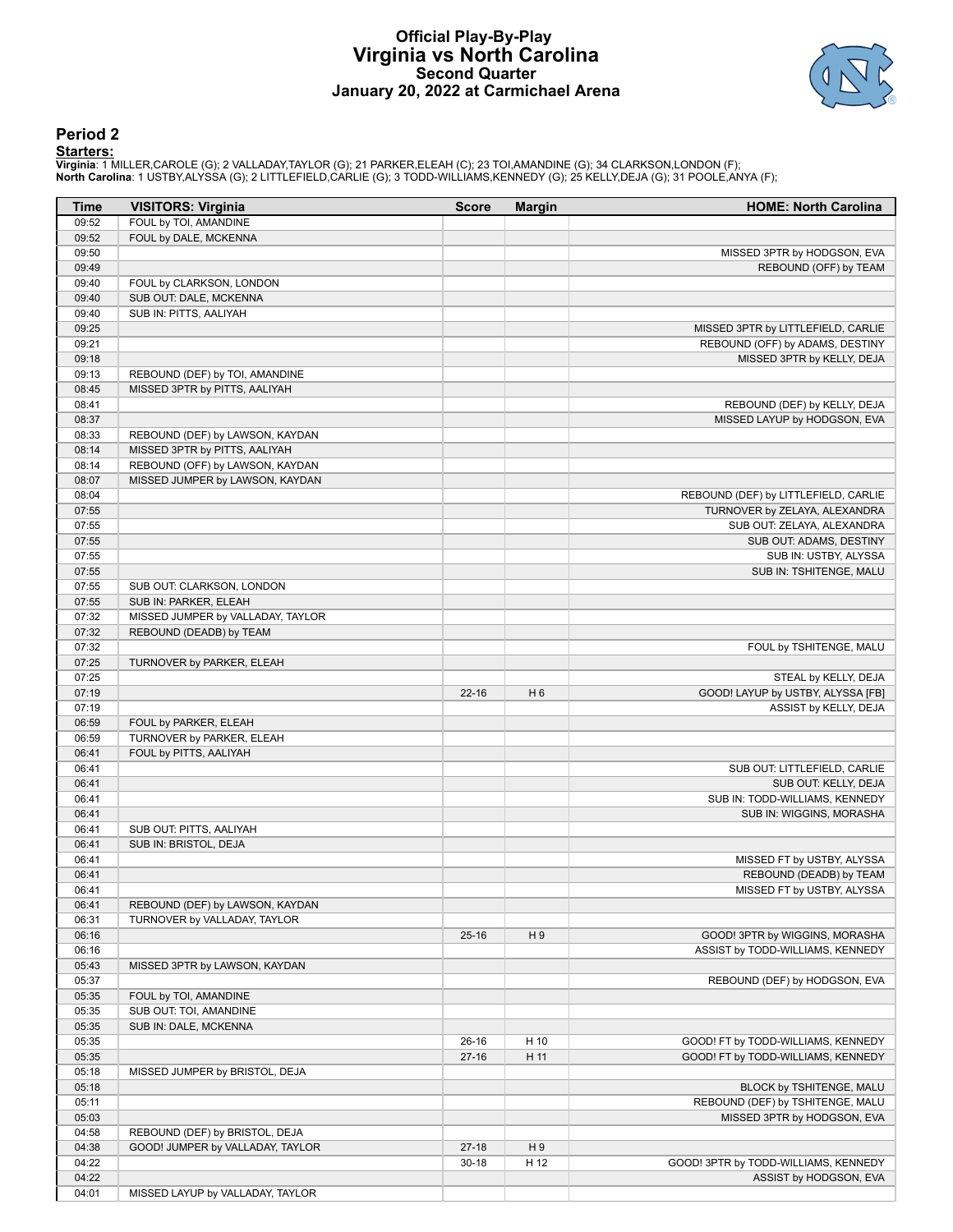| <b>Time</b> | <b>VISITORS: Virginia</b>         | <b>Score</b> | <b>Margin</b> | <b>HOME: North Carolina</b>             |
|-------------|-----------------------------------|--------------|---------------|-----------------------------------------|
| 04:00       | REBOUND (OFF) by BRISTOL, DEJA    |              |               |                                         |
| 04:00       | <b>TIMEOUT MEDIA</b>              |              |               |                                         |
| 04:00       | SUB OUT: BRISTOL, DEJA            |              |               |                                         |
| 04:00       | SUB IN: JEFFERSON, MEG            |              |               |                                         |
| 03:56       | TURNOVER by LAWSON, KAYDAN        |              |               |                                         |
| 03:56       |                                   |              |               | STEAL by TSHITENGE, MALU                |
| 03:35       |                                   |              |               | MISSED JUMPER by TSHITENGE, MALU        |
| 03:31       |                                   |              |               | REBOUND (OFF) by TODD-WILLIAMS, KENNEDY |
| 03:28       |                                   |              |               | MISSED 3PTR by WIGGINS, MORASHA         |
| 03:24       |                                   |              |               | REBOUND (OFF) by TSHITENGE, MALU        |
| 03:23       |                                   |              |               | TURNOVER by TODD-WILLIAMS, KENNEDY      |
| 03:00       |                                   |              |               | FOUL by TODD-WILLIAMS, KENNEDY          |
| 02:53       | MISSED JUMPER by DALE, MCKENNA    |              |               |                                         |
| 02:51       |                                   |              |               | REBOUND (DEF) by TEAM                   |
| 02:37       |                                   |              |               | MISSED JUMPER by USTBY, ALYSSA          |
| 02:33       | REBOUND (DEF) by VALLADAY, TAYLOR |              |               |                                         |
| 02:28       | MISSED JUMPER by JEFFERSON, MEG   |              |               |                                         |
| 02:23       |                                   |              |               | REBOUND (DEF) by TSHITENGE, MALU        |
| 02:20       |                                   |              |               | MISSED 3PTR by HODGSON, EVA             |
| 02:17       | REBOUND (DEF) by LAWSON, KAYDAN   |              |               |                                         |
| 02:12       | MISSED 3PTR by DALE, MCKENNA      |              |               |                                         |
| 02:08       | REBOUND (OFF) by PARKER, ELEAH    |              |               |                                         |
| 02:07       | GOOD! LAYUP by PARKER, ELEAH      | $30 - 20$    | H 10          |                                         |
| 01:52       |                                   |              |               | MISSED LAYUP by USTBY, ALYSSA           |
| 01:48       | REBOUND (DEF) by JEFFERSON, MEG   |              |               |                                         |
| 01:47       | TURNOVER by JEFFERSON, MEG        |              |               |                                         |
| 01:47       |                                   |              |               | STEAL by USTBY, ALYSSA                  |
| 01:34       |                                   |              |               | MISSED LAYUP by USTBY, ALYSSA           |
| 01:34       | BLOCK by PARKER, ELEAH            |              |               |                                         |
| 01:33       | REBOUND (DEF) by TEAM             |              |               |                                         |
| 01:33       |                                   |              |               | SUB OUT: USTBY, ALYSSA                  |
| 01:33       |                                   |              |               | SUB OUT: HODGSON, EVA                   |
| 01:33       |                                   |              |               | SUB OUT: WIGGINS, MORASHA               |
| 01:33       |                                   |              |               | SUB IN: LITTLEFIELD, CARLIE             |
| 01:33       |                                   |              |               | SUB IN: KELLY, DEJA                     |
| 01:33       |                                   |              |               | SUB IN: MURRAY, JAELYNN                 |
| 01:33       | SUB OUT: JEFFERSON, MEG           |              |               |                                         |
| 01:33       | SUB IN: CLARKSON, LONDON          |              |               |                                         |
| 01:10       | MISSED JUMPER by LAWSON, KAYDAN   |              |               |                                         |
| 01:10       |                                   |              |               | BLOCK by TSHITENGE, MALU                |
| 01:10       | REBOUND (OFF) by LAWSON, KAYDAN   |              |               |                                         |
| 01:07       | TURNOVER by VALLADAY, TAYLOR      |              |               |                                         |
| 01:07       |                                   |              |               | STEAL by KELLY, DEJA                    |
| 01:03       | FOUL by PARKER, ELEAH             |              |               |                                         |
| 01:03       |                                   | $31 - 20$    | H 11          | GOOD! FT by TODD-WILLIAMS, KENNEDY      |
| 01:03       |                                   | 32-20        | H 12          | GOOD! FT by TODD-WILLIAMS, KENNEDY      |
| 01:03       | SUB OUT: PARKER, ELEAH            |              |               |                                         |
| 01:03       | SUB IN: BRISTOL, DEJA             |              |               |                                         |
| 01:03       |                                   |              |               | MISSED JUMPER by MURRAY, JAELYNN        |
| 01:03       |                                   |              |               | REBOUND (OFF) by TODD-WILLIAMS, KENNEDY |
| 00:46       | MISSED 3PTR by LAWSON, KAYDAN     |              |               |                                         |
| 00:44       | REBOUND (OFF) by CLARKSON, LONDON |              |               |                                         |
| 00:28       | TURNOVER by VALLADAY, TAYLOR      |              |               |                                         |
| 00:28       |                                   |              |               | STEAL by TSHITENGE, MALU                |
| 00:06       |                                   |              |               | MISSED 3PTR by KELLY, DEJA              |
| 00:02       | REBOUND (DEF) by CLARKSON, LONDON |              |               |                                         |

# **Virginia 20, North Carolina 32**

| <b>Points (This Period)</b> | <b>UVA</b>    | <b>UNC</b>    |
|-----------------------------|---------------|---------------|
| In the Paint                |               |               |
| Off Turns                   |               |               |
| 2nd Chance                  |               |               |
| Fast Break                  |               |               |
| Bench                       |               |               |
| Per Poss                    | 0.250<br>2/16 | 0.750<br>5/16 |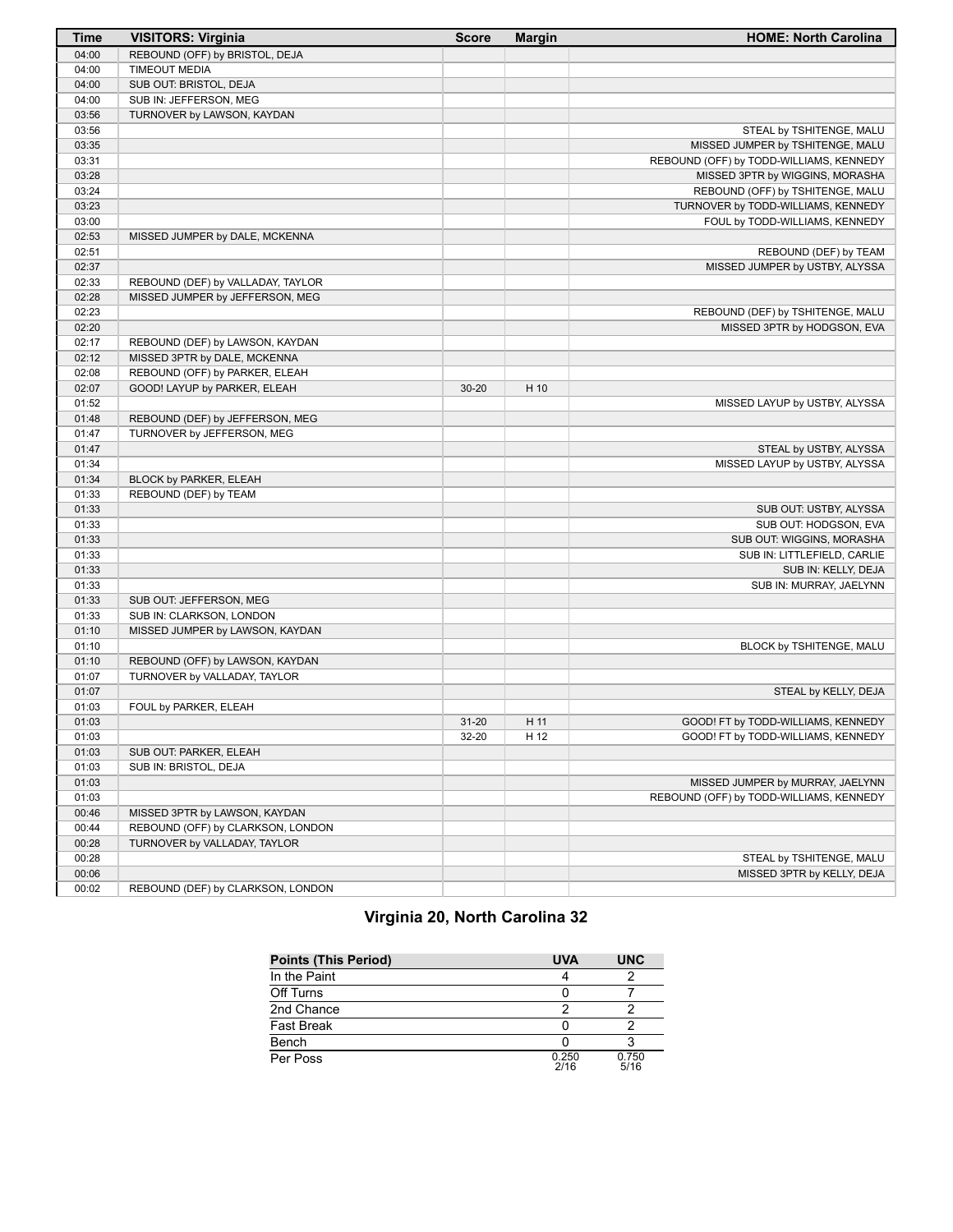### **Official Box Score Virginia vs North Carolina Second Half Statistics Only January 20, 2022 at Carmichael Arena**



### **Virginia 32**

| No. | Player                  | S  | <b>Pts</b>     | <b>FG</b> | 3FG      | <b>FT</b> | <b>OR</b> | <b>DR</b> | TR           | PF            | A              | <b>TO</b> | <b>B</b> lk  | Stl      | Min            | $+/-$          |
|-----|-------------------------|----|----------------|-----------|----------|-----------|-----------|-----------|--------------|---------------|----------------|-----------|--------------|----------|----------------|----------------|
| 01  | MILLER, CAROLE          | G  | 0              | $0 - 3$   | $0 - 2$  | $0-0$     | 0         | 0         | 0            |               | 0              | 0         |              | O        | 14             | $-4$           |
| 02  | VALLADAY, TAYLOR        | G  | 12             | $5 - 8$   | $0 - 0$  | $2 - 4$   | 3         |           | 4            | 0             | 2              | 2         | 0            |          | 16             | $-1$           |
| 03  | PITTS, AALIYAH          | G  | 0              | $0-0$     | $0-0$    | $0 - 0$   | $\Omega$  | 0         | 0            | 0             | 0              | 0         | 0            | 0        | 0              | $\mathbf 0$    |
| 12  | JEFFERSON, MEG          | F. | $\Omega$       | $0 - 0$   | $0 - 0$  | $0 - 0$   | $\Omega$  | 0         | $\mathbf{0}$ | 0             | 0              | 0         | $\mathbf{0}$ | $\Omega$ | 0              | $\mathbf{0}$   |
| 13  | <b>BRISTOL, DEJA</b>    | F  | 0              | $0 - 0$   | $0 - 0$  | $0 - 0$   | 0         | 0         | 0            | 0             | 0              | 0         | 0            | 0        | $\mathbf{0}$   | $\mathbf{0}$   |
| 14  | LAWSON, KAYDAN          | G  | $\overline{4}$ | $2 - 8$   | $0 - 2$  | $0 - 0$   | 6         | 2         | 8            | 4             | $\overline{2}$ | 2         | $\Omega$     | 2        | 13             | 9              |
| 21  | PARKER, ELEAH           | С  | 0              | $0 - 1$   | $0 - 0$  | $0 - 0$   | $\Omega$  | 3         | 3            | 0             | 1              |           | 2            | 0        | 18             | 4              |
| 23  | TOI, AMANDINE           | G  | 10             | $4 - 12$  | $2 - 9$  | $0 - 0$   |           | 0         |              |               |                |           | 0            | 0        | 20             | 3              |
| 34  | <b>CLARKSON, LONDON</b> | F  | 4              | 1-1       | $0 - 0$  | $2 - 4$   | 3         | 0         | 3.           | $\mathcal{P}$ | 1              |           | 2            | 0        | 16             | $\overline{2}$ |
| 44  | DALE, MCKENNA           | G  | 2              | $1 - 5$   | $0 - 4$  | $0 - 0$   | 1         | $\Omega$  | 1            |               | 0              | 0         | $\Omega$     | 0        | $\overline{4}$ | 2              |
|     | <b>TEAM</b>             |    | 0              | $0 - 0$   | $0 - 0$  | $0 - 0$   | 1         | 2         | 3            | 0             | 0              | 0         | 0            | $\Omega$ | $\mathbf{0}$   | $\mathbf{0}$   |
|     | <b>TOTALS</b>           |    |                | 32 13-38  | $2 - 17$ | $4 - 8$   | 15        | 8         | 23           | 9             | 7              | 7         | 5            | 3        | 100            | $\mathbf{0}$   |

| <b>Shooting By Period</b><br>Period | FG        | FG%   | 3FG      | 3FG%     |          | FT%   | Last FG Half: UVA 4th-00:41 |
|-------------------------------------|-----------|-------|----------|----------|----------|-------|-----------------------------|
| 2nd Half                            | 13-38     | 34%   | $2 - 17$ | 12%      | 4-8      | .50%  |                             |
| Game                                | $23 - 69$ | 33.3% | $2 - 25$ | $08.0\%$ | $4 - 10$ | 40.0% |                             |

### **North Carolina 29**

| No. | Plaver                  | S | <b>Pts</b> | <b>FG</b> | 3FG      | <b>FT</b> | <b>OR</b>      | <b>DR</b> | TR             | <b>PF</b>      | A        | TO | <b>Blk</b>   | Stl      | Min | $+/-$        |
|-----|-------------------------|---|------------|-----------|----------|-----------|----------------|-----------|----------------|----------------|----------|----|--------------|----------|-----|--------------|
| 00  | ZELAYA, ALEXANDRA       | F | 0          | $0 - 1$   | $0 - 1$  | $0-0$     | 0              |           |                |                | 0        | 0  | 0            | 0        | 6   |              |
| 01  | <b>USTBY, ALYSSA</b>    | G | 3          | $1 - 3$   | $0 - 0$  | $1 - 3$   | 4              | 0         | 4              | 0              | 2        | 0  | $\mathbf{0}$ | 2        | 11  | $\mathbf{0}$ |
| 02  | LITTLEFIELD, CARLIE     | G | 3          | $1 - 3$   | 1-3      | $0 - 0$   | 3              | 0         | 3              | 2              | 0        |    | 0            | 0        | 12  | -3           |
| 03  | TODD-WILLIAMS, KENNEDY  | G | 6          | $2 - 3$   | $0 - 1$  | $2 - 2$   | 1              |           | $\overline{2}$ | $\overline{2}$ | 0        | 3  | $\mathbf{0}$ | 0        | 12  | 2            |
| 10  | HODGSON, EVA            | G | 3          | $1 - 4$   | $0 - 2$  | $1 - 1$   | 0              | 0         | 0              | $\Omega$       | 2        | 2  | 0            | 0        | 16  | $\mathbf{0}$ |
| 20  | ADAMS, DESTINY          | F | 1          | $0 - 1$   | $0 - 0$  | $1 - 2$   | $\Omega$       |           | 1              | $\mathcal{P}$  | $\Omega$ | 2  | $\Omega$     | $\Omega$ | 3   | $-1$         |
| 21  | TSHITENGE, MALU         | F | 4          | $2 - 3$   | $0 - 0$  | $0 - 0$   | $\mathbf{0}$   | 2         | 2              |                | 0        |    |              |          | 13  | $-1$         |
| 24  | <b>WIGGINS, MORASHA</b> | G | 0          | $0 - 2$   | $0 - 1$  | $0 - 0$   | $\mathbf{1}$   | 2         | 3              |                | 0        | 0  | $\mathbf{0}$ | $\Omega$ | 8   | 1            |
| 25  | KELLY, DEJA             | G | 7          | $2-6$     | $0 - 2$  | $3 - 4$   | $\mathbf{0}$   | 2         | 2              | 2              | 0        | 0  | 0            |          | 12  | 0            |
| 30  | MURRAY, JAELYNN         | F | 0          | $0 - 0$   | $0 - 0$  | $0 - 0$   | 0              | 0         | $\Omega$       | $\Omega$       | 0        | 0  | 0            | 0        | 0   | $\mathbf{0}$ |
| 31  | POOLE, ANYA             | F | 2          | $1 - 4$   | $0 - 0$  | $0 - 0$   | 2              |           | 3              |                | 1        |    |              |          | 7   | 1            |
|     | <b>TEAM</b>             |   | 0          | $0 - 0$   | $0 - 0$  | $0 - 0$   | $\overline{2}$ |           | 3              | $\Omega$       | 0        |    | $\Omega$     | $\Omega$ | 0   | 0            |
|     | <b>TOTALS</b>           |   |            | 29 10-30  | $1 - 10$ | $8 - 12$  | 13             | 11        | 24             | 12             | 5        | 11 | 2            | 5        | 100 | $\mathbf{0}$ |

| <b>Shooting By Period</b><br>Period | FG    | FG%   | 3FG      | 3FG%  | FТ        | FT%   |
|-------------------------------------|-------|-------|----------|-------|-----------|-------|
| 2nd Half                            | 10-30 | 33%   | $1 - 10$ | 10%   | 8-12      | 67%   |
| Game                                | 19-60 | 31.7% | $5-23$   | 21.7% | $18 - 25$ | 72.0% |

*Last FG Half:* UNC 4th-02:48

| Game Notes:                                                                | <b>Score</b> |    | 1st 2nd | 3rd | 4th | тот | <b>Points from (This Period)</b> |    | UVA UNC |
|----------------------------------------------------------------------------|--------------|----|---------|-----|-----|-----|----------------------------------|----|---------|
| Officials: Fatou Cissoko-Stephens, Meadow<br>Overstreet, Brandon Enterline | UVA          | 16 |         |     |     | -52 | In the Paint                     | 16 | 16      |
| Attendance: 1513                                                           | <b>UNC</b>   | 20 | 12      | 16  |     | -61 | Off Turns                        |    |         |
|                                                                            |              |    |         |     |     |     | 2nd Chance                       | 14 |         |
| Start Time: 11:00 PM<br>Conference Game;                                   |              |    |         |     |     |     | <b>Fast Break</b>                |    |         |
|                                                                            |              |    |         |     |     |     | Bench                            |    |         |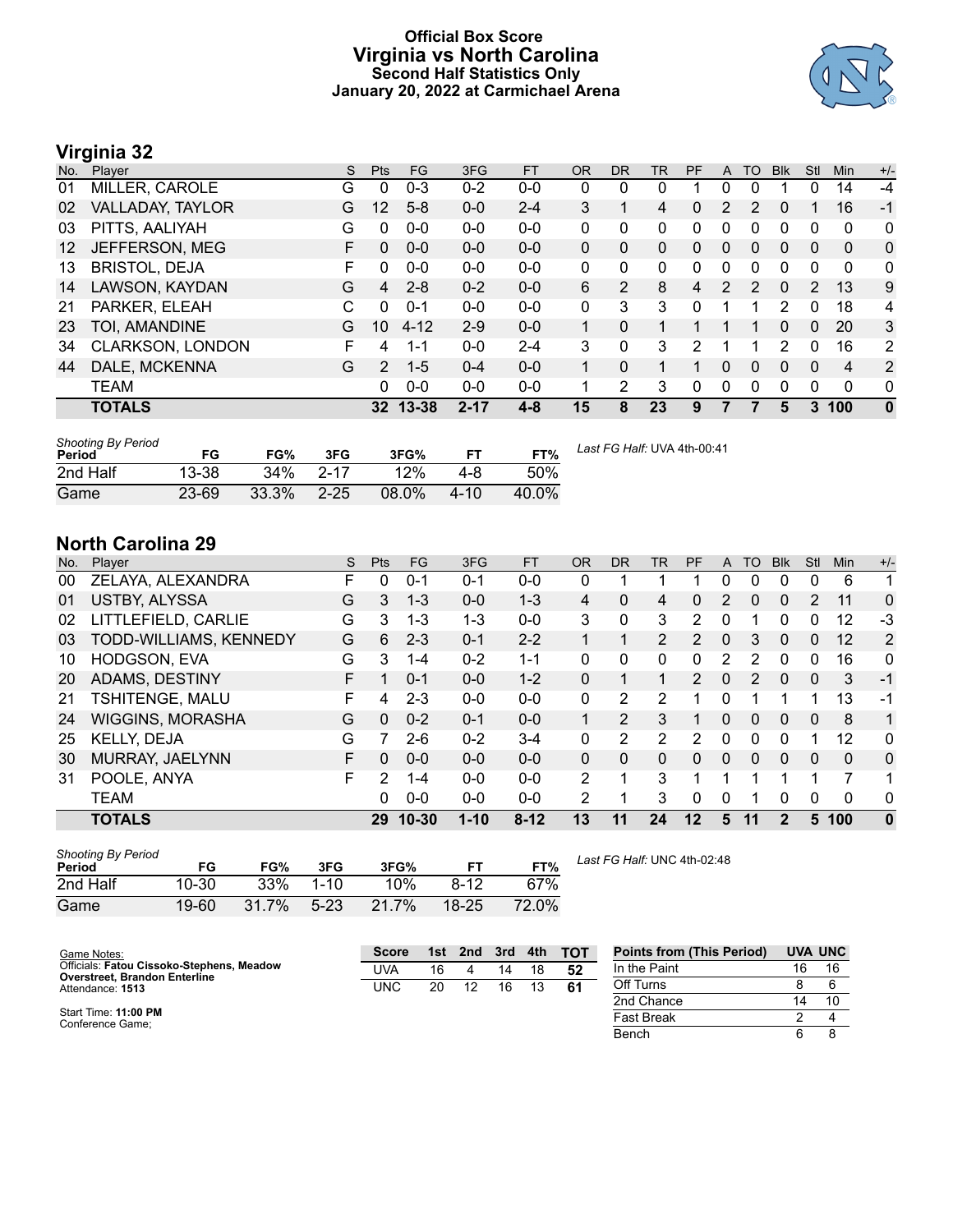### **Official Box Score Virginia vs North Carolina Third Quarter Statistics Only January 20, 2022 at Carmichael Arena**



## **Virginia 32**

| No. | Plaver               | S | <b>Pts</b> | <b>FG</b> | 3FG     | <b>FT</b> | <b>OR</b>    | <b>DR</b>    | <b>TR</b> | PF | A            | <b>TO</b> | <b>Blk</b> | Stl          | Min      | $+/-$        |
|-----|----------------------|---|------------|-----------|---------|-----------|--------------|--------------|-----------|----|--------------|-----------|------------|--------------|----------|--------------|
| 01  | MILLER, CAROLE       | G | 0          | $0 - 2$   | $0 - 1$ | $0-0$     | 0            | 0            | 0         | 0  | 0            | 0         |            | 0            | -9       | $-4$         |
| 02  | VALLADAY, TAYLOR     | G | 5          | $2 - 3$   | $0 - 0$ | $1 - 2$   | 0            | 0            | 0         | 0  | 0            |           | 0          | 0            | 8        | $-4$         |
| 21  | PARKER, ELEAH        | С | 0          | $0 - 0$   | $0-0$   | $0 - 0$   | 0            |              | 1         | 0  |              | 0         |            | 0            | 9        | -1           |
| 23  | TOI, AMANDINE        | G | 5          | $2 - 4$   | $1 - 3$ | $0 - 0$   | $\mathbf{0}$ | 0            | 0         | 0  |              |           | 0          | 0            | 10       | $-2$         |
| 34  | CLARKSON, LONDON     | F | 2          | $0 - 0$   | $0 - 0$ | $2 - 4$   | 1            | $\Omega$     | 1         | 2  | $\mathbf{0}$ |           | 2          | 0            | 10       | $-2$         |
| 03  | PITTS, AALIYAH       | G | $\Omega$   | $0 - 0$   | $0 - 0$ | $0 - 0$   | $\mathbf{0}$ | $\Omega$     | 0         | 0  | $\mathbf{0}$ | $\Omega$  | $\Omega$   | $\Omega$     | $\Omega$ | $\mathbf{0}$ |
| 12  | JEFFERSON, MEG       | F | $\Omega$   | $0-0$     | $0 - 0$ | $0-0$     | 0            | $\Omega$     | 0         | 0  | $\mathbf{0}$ | $\Omega$  | 0          | $\Omega$     | 0        | 0            |
| 13  | <b>BRISTOL, DEJA</b> | F | 0          | $0 - 0$   | $0 - 0$ | $0 - 0$   | $\mathbf{0}$ | 0            | 0         | 0  | $\mathbf{0}$ | $\Omega$  | 0          | $\mathbf{0}$ | $\Omega$ | $\mathbf{0}$ |
| 14  | LAWSON, KAYDAN       | G | 2          | $1 - 6$   | $0 - 1$ | $0 - 0$   | 3            | 0            | 3         |    |              |           | 0          |              | 5        | 3            |
| 44  | DALE, MCKENNA        | G | 0          | $0 - 0$   | $0-0$   | $0 - 0$   | $\Omega$     | $\Omega$     | 0         | 0  | $\mathbf{0}$ | $\Omega$  | $\Omega$   | $\Omega$     | $\Omega$ | $\mathbf{0}$ |
|     | <b>TEAM</b>          |   |            | $0 - 0$   |         |           | 1            | $\mathbf{0}$ | 1         | 0  |              | 0         |            |              |          |              |
|     | <b>TOTALS</b>        |   | 14         | $5 - 15$  | $1 - 5$ | $3 - 6$   | 5            | 1            | 6         | 3  | 3            | 4         | 3          | 1            | 50       |              |
|     |                      |   |            |           |         |           |              |              |           |    |              |           |            |              |          |              |

| <b>Shooting By Period</b><br>Period | FG    | FG%   | 3FG      | 3FG%  | FT   | FT%   |
|-------------------------------------|-------|-------|----------|-------|------|-------|
| 2nd Half                            | 0-0   | 0%    | በ-በ      | $2\%$ | ገ-0  | $0\%$ |
| Game                                | 23-69 | 33.3% | $2 - 25$ | 08.0% | 4-10 | 40.0% |

### **North Carolina 29**

| No. | Player                  | S  | Pts      | <b>FG</b> | 3FG     | <b>FT</b> | <b>OR</b> | <b>DR</b> | <b>TR</b>      | PF | A            | TO       | <b>B</b> lk | Stl      | Min      | $+/-$          |
|-----|-------------------------|----|----------|-----------|---------|-----------|-----------|-----------|----------------|----|--------------|----------|-------------|----------|----------|----------------|
| 01  | <b>USTBY, ALYSSA</b>    | G  | 3        | 1-1       | $0 - 0$ | 1-1       | 0         | 0         | 0              | 0  | 0            |          | 0           | 2        | 4        | $\overline{2}$ |
| 02  | LITTLEFIELD, CARLIE     | G  | 0        | $0 - 0$   | $0 - 0$ | $0-0$     |           | 0         | 1              |    | 0            |          | 0           | $\Omega$ | 4        | 2              |
| 03  | TODD-WILLIAMS, KENNEDY  | G  | 4        | $2 - 2$   | $0 - 0$ | $0 - 0$   | 0         | 0         | 0              | 2  | 0            | 2        | 0           | 0        | 10       | $\overline{2}$ |
| 25  | KELLY, DEJA             | G  | 4        | $2 - 4$   | $0 - 0$ | $0 - 0$   | 0         |           | 1              | 2  | $\mathbf{0}$ | 0        | 0           |          | 8        | 1              |
| 31  | POOLE, ANYA             | F  | 0        | $0 - 2$   | $0 - 0$ | $0-0$     | 1         | 0         | 1              | 0  |              |          |             | $\Omega$ | 4        | 2              |
| 00  | ZELAYA, ALEXANDRA       | F. | 0        | $0 - 0$   | $0 - 0$ | $0 - 0$   | 0         |           |                |    | $\Omega$     | $\Omega$ | $\Omega$    | $\Omega$ | 3        | 1              |
| 10  | HODGSON, EVA            | G  | $\Omega$ | $0 - 1$   | $0 - 1$ | $0 - 0$   | 0         | 0         | $\mathbf{0}$   | 0  | 2            |          | 0           | 0        | 6        | $\mathbf{0}$   |
| 20  | ADAMS, DESTINY          | F  |          | $0 - 1$   | $0 - 0$ | $1 - 2$   | 0         |           | $\mathbf{1}$   | 2  | $\mathbf{0}$ | 2        | 0           | $\Omega$ | 3        | $-1$           |
| 21  | TSHITENGE, MALU         | F  | 4        | $2 - 2$   | $0 - 0$ | $0-0$     | 0         | 0         | $\Omega$       | 0  | 0            | 0        |             | $\Omega$ | 6        | 0              |
| 24  | <b>WIGGINS, MORASHA</b> | G  | $\Omega$ | $0 - 0$   | $0 - 0$ | $0 - 0$   |           |           | $\overline{2}$ | 0  | $\mathbf{0}$ | $\Omega$ | 0           | $\Omega$ | 2        | 1              |
| 30  | MURRAY, JAELYNN         | E  | 0        | $0 - 0$   | $0 - 0$ | $0 - 0$   | 0         | 0         | 0              | 0  | 0            | 0        | $\Omega$    | $\Omega$ | $\Omega$ | $\mathbf{0}$   |
|     | <b>TEAM</b>             |    |          | $0 - 0$   |         |           |           | 1         | 2              | 0  |              | ۹        |             |          |          |                |
|     | <b>TOTALS</b>           |    | 16       | $7 - 13$  | $0 - 1$ | $2 - 3$   | 4         | 5         | 9              | 8  | 3            | 8        | 2           | 3        | 50       |                |

| <b>Shooting By Period</b><br>Period | FG    | FG%   | 3FG      | 3FG%  |           | FT%   |
|-------------------------------------|-------|-------|----------|-------|-----------|-------|
| 2nd Half                            | 0-0   | 0%    | ი-ი      | $0\%$ | በ-በ       | 9%    |
| Game                                | 19-60 | 31.7% | $5 - 23$ | 21.7% | $18 - 25$ | 72.0% |

| Game Notes:                                                                       | <b>Score</b> | 1st | 2nd | 3rd | 4th | <b>TOT</b> | <b>Points (This Period)</b> | <b>UVA</b>    | <b>UNC</b>    |
|-----------------------------------------------------------------------------------|--------------|-----|-----|-----|-----|------------|-----------------------------|---------------|---------------|
| Officials: Fatou Cissoko-Stephens, Meadow<br><b>Overstreet, Brandon Enterline</b> | UVA          | 16  |     | 14  | 18  | 52         | In the Paint                |               | 14            |
| Attendance: 1513                                                                  | UNC          | 20  | 12  | 16  | 13  | 61         | Off Turns                   |               |               |
|                                                                                   |              |     |     |     |     |            | 2nd Chance                  |               |               |
| Start Time: 11:00 PM<br>Conference Game:                                          |              |     |     |     |     |            | <b>Fast Break</b>           |               |               |
|                                                                                   |              |     |     |     |     |            | Bench                       |               |               |
|                                                                                   |              |     |     |     |     |            | Per Poss                    | 0.824<br>7/17 | 0.842<br>8/19 |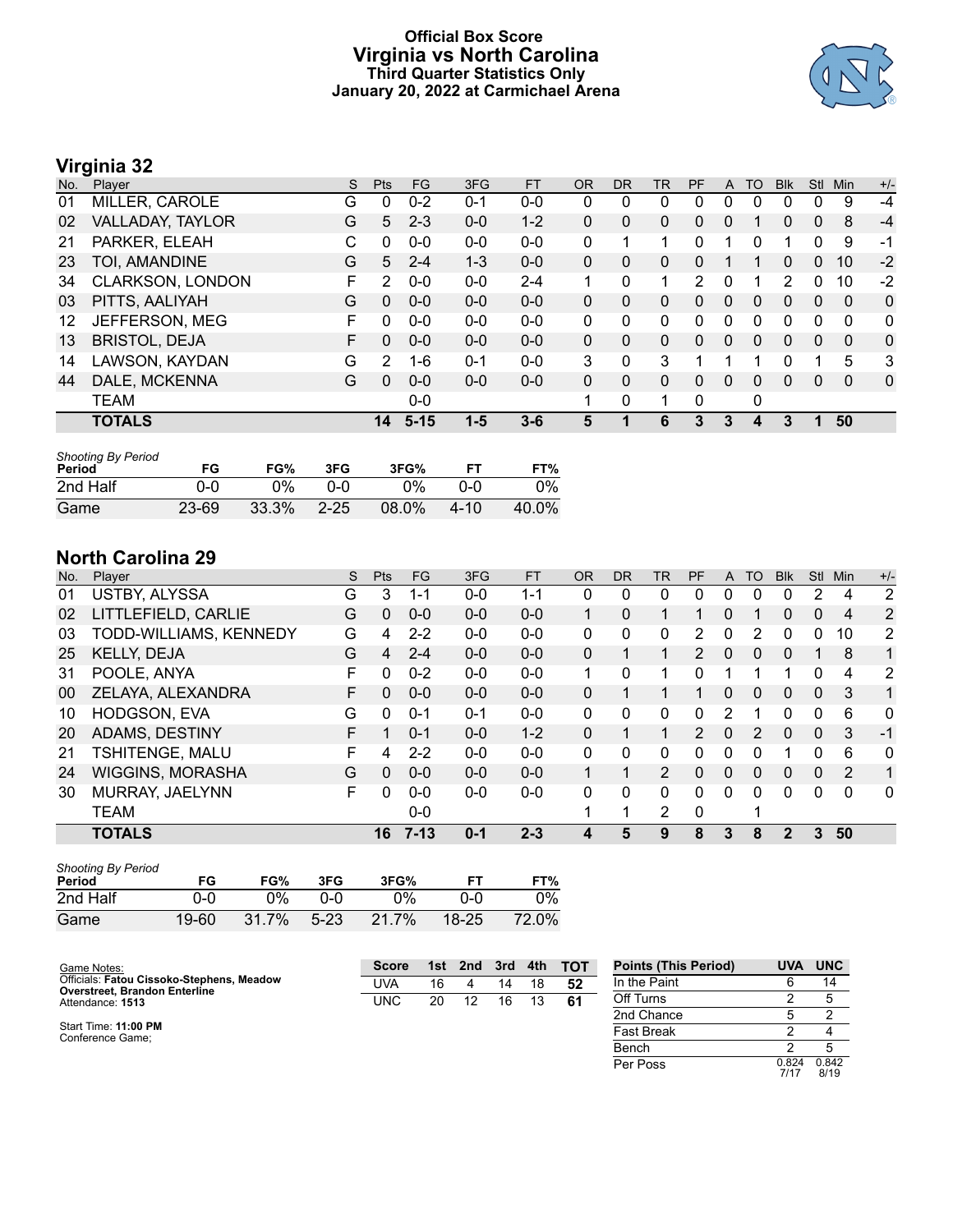#### **Official Play-By-Play Virginia vs North Carolina Third Quarter January 20, 2022 at Carmichael Arena**



#### **Period 3**

<mark>Startersː</mark><br>Virginia: 1 MILLER,CAROLE (G); 2 VALLADAY,TAYLOR (G); 21 PARKER,ELEAH (C); 23 TOI,AMANDINE (G); 34 CLARKSON,LONDON (F);<br>North Carolina: 1 USTBY,ALYSSA (G); 2 LITTLEFIELD,CARLIE (G); 3 TODD-WILLIAMS,KENNEDY (G);

| <b>Time</b>    | <b>VISITORS: Virginia</b>                               | <b>Score</b> | <b>Margin</b> | <b>HOME: North Carolina</b>           |
|----------------|---------------------------------------------------------|--------------|---------------|---------------------------------------|
| 10:00          |                                                         |              |               | SUB OUT: TSHITENGE, MALU              |
| 10:00          |                                                         |              |               | SUB OUT: MURRAY, JAELYNN              |
| 10:00          |                                                         |              |               | SUB IN: USTBY, ALYSSA                 |
| 10:00          |                                                         |              |               | SUB IN: POOLE, ANYA                   |
| 10:00          | SUB OUT: BRISTOL, DEJA                                  |              |               |                                       |
| 10:00          | SUB OUT: LAWSON, KAYDAN                                 |              |               |                                       |
| 10:00<br>10:00 | SUB OUT: DALE, MCKENNA<br>SUB IN: MILLER, CAROLE        |              |               |                                       |
| 10:00          | SUB IN: PARKER, ELEAH                                   |              |               |                                       |
| 10:00          | SUB IN: TOI, AMANDINE                                   |              |               |                                       |
| 09:42          |                                                         |              |               | MISSED JUMPER by KELLY, DEJA          |
| 09:39          |                                                         |              |               | REBOUND (OFF) by POOLE, ANYA          |
| 09:33          |                                                         |              |               | MISSED JUMPER by KELLY, DEJA          |
| 09:33          | BLOCK by PARKER, ELEAH                                  |              |               |                                       |
| 09:25          |                                                         |              |               | REBOUND (OFF) by LITTLEFIELD, CARLIE  |
| 09:20          |                                                         | 34-20        | H 14          | GOOD! LAYUP by KELLY, DEJA            |
| 08:51          | GOOD! JUMPER by VALLADAY, TAYLOR                        | 34-22        | H 12          |                                       |
| 08:51          | ASSIST by TOI, AMANDINE                                 |              |               |                                       |
| 08:30          |                                                         | 36-22        | H 14          | GOOD! LAYUP by TODD-WILLIAMS, KENNEDY |
| 08:12          |                                                         |              |               | FOUL by TODD-WILLIAMS, KENNEDY        |
| 08:12          | TIMEOUT 30SEC                                           |              |               |                                       |
| 07:57          | FOUL by CLARKSON, LONDON                                |              |               |                                       |
| 07:57          | TURNOVER by CLARKSON, LONDON                            |              |               |                                       |
| 07:29          |                                                         |              |               | MISSED by POOLE, ANYA                 |
| 07:29<br>07:29 | BLOCK by CLARKSON, LONDON                               |              |               | REBOUND (OFF) by TEAM                 |
| 07:26          |                                                         |              |               | MISSED JUMPER by POOLE, ANYA          |
| 07:25          |                                                         |              |               | REBOUND (DEADB) by TEAM               |
| 07:25          |                                                         |              |               | TURNOVER by TEAM                      |
| 07:18          | TURNOVER by VALLADAY, TAYLOR                            |              |               |                                       |
| 07:18          |                                                         |              |               | STEAL by USTBY, ALYSSA                |
| 07:14          |                                                         |              |               | TURNOVER by POOLE, ANYA               |
| 07:14          | SUB OUT: VALLADAY, TAYLOR                               |              |               |                                       |
| 07:14          | SUB IN: LAWSON, KAYDAN                                  |              |               |                                       |
| 07:02          | TURNOVER by LAWSON, KAYDAN                              |              |               |                                       |
| 07:02          |                                                         |              |               | STEAL by USTBY, ALYSSA                |
| 06:54          |                                                         | 38-22        | H 16          | GOOD! LAYUP by USTBY, ALYSSA          |
| 06:54          |                                                         |              |               | ASSIST by POOLE, ANYA                 |
| 06:54          | FOUL by CLARKSON, LONDON                                |              |               |                                       |
| 06:54          |                                                         | 39-22        | H 17          | GOOD! FT by USTBY, ALYSSA             |
| 06:50          |                                                         |              | H 14          | FOUL by KELLY, DEJA                   |
| 06:43<br>06:43 | GOOD! 3PTR by TOI, AMANDINE<br>ASSIST by LAWSON, KAYDAN | 39-25        |               |                                       |
| 06:20          |                                                         |              |               | FOUL by LITTLEFIELD, CARLIE           |
| 06:20          |                                                         |              |               | TURNOVER by LITTLEFIELD, CARLIE       |
| 06:01          | MISSED 3PTR by TOI, AMANDINE                            |              |               |                                       |
| 06:00          | REBOUND (OFF) by TEAM                                   |              |               |                                       |
| 05:53          | MISSED LAYUP by LAWSON, KAYDAN                          |              |               |                                       |
| 05:49          | REBOUND (OFF) by LAWSON, KAYDAN                         |              |               |                                       |
| 05:48          | MISSED JUMPER by LAWSON, KAYDAN                         |              |               |                                       |
| 05:48          |                                                         |              |               | BLOCK by POOLE, ANYA                  |
| 05:47          |                                                         |              |               | REBOUND (DEF) by TEAM                 |
| 05:47          |                                                         |              |               | SUB OUT: USTBY, ALYSSA                |
| 05:47          |                                                         |              |               | SUB OUT: LITTLEFIELD, CARLIE          |
| 05:47          |                                                         |              |               | SUB OUT: POOLE, ANYA                  |
| 05:47          |                                                         |              |               | SUB IN: HODGSON, EVA                  |
| 05:47          |                                                         |              |               | SUB IN: ADAMS, DESTINY                |
| 05:47          |                                                         |              |               | SUB IN: TSHITENGE, MALU               |
| 05:32          |                                                         |              |               | MISSED JUMPER by ADAMS, DESTINY       |
| 05:32          | BLOCK by CLARKSON, LONDON                               |              |               |                                       |
| 05:28          | REBOUND (DEF) by PARKER, ELEAH                          |              |               |                                       |
| 05:27<br>05:27 | GOOD! LAYUP by TOI, AMANDINE [FB]                       | 39-27        | H 12          |                                       |
| 05:00          | ASSIST by PARKER, ELEAH<br><b>TIMEOUT MEDIA</b>         |              |               |                                       |
| 05:00          | SUB OUT: PARKER, ELEAH                                  |              |               |                                       |
|                |                                                         |              |               |                                       |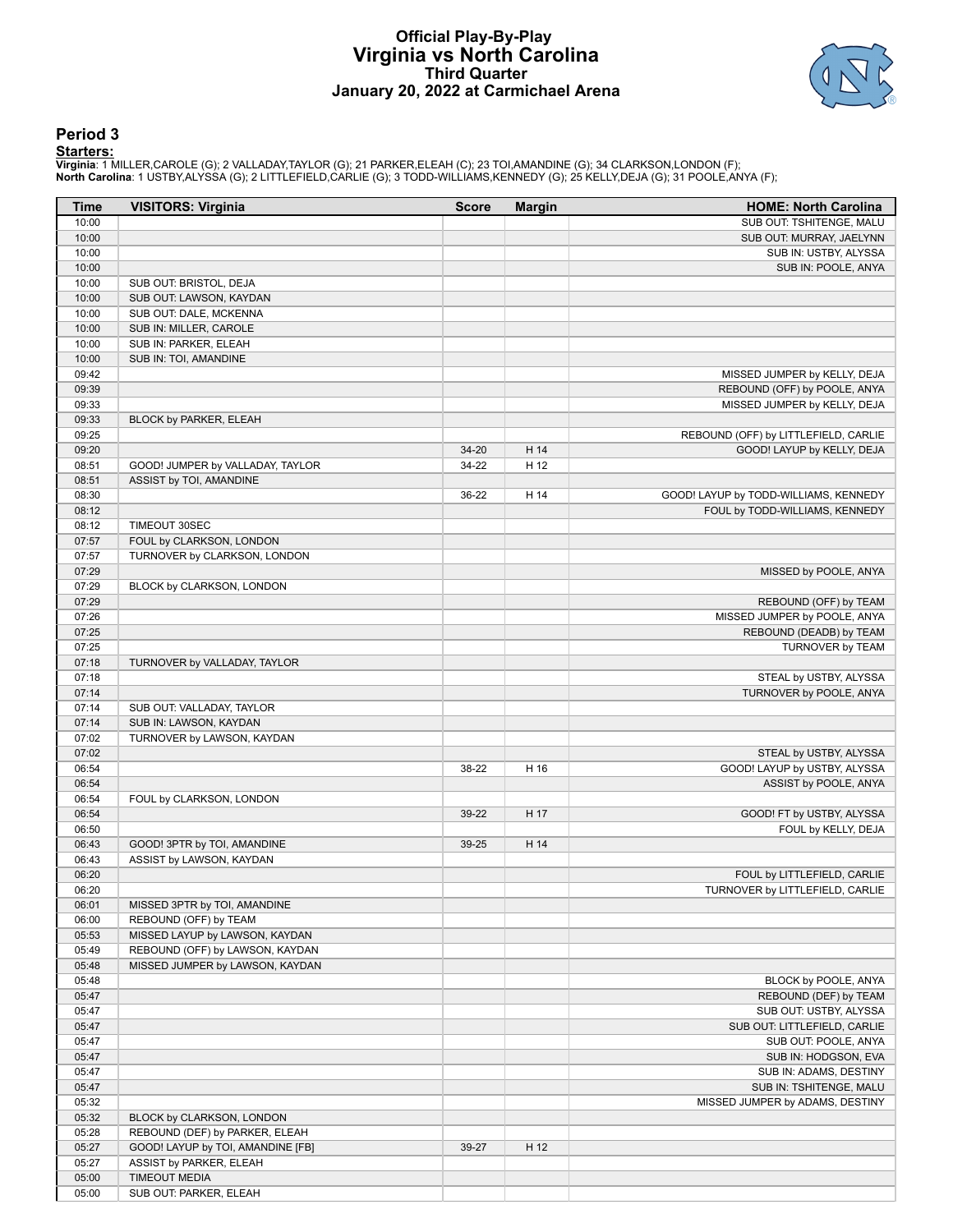| <b>Time</b>    | <b>VISITORS: Virginia</b>         | <b>Score</b> | <b>Margin</b> | <b>HOME: North Carolina</b>           |
|----------------|-----------------------------------|--------------|---------------|---------------------------------------|
| 05:00          | SUB IN: VALLADAY, TAYLOR          |              |               |                                       |
| 04:50          | FOUL by LAWSON, KAYDAN            |              |               |                                       |
| 04:50          |                                   |              |               | MISSED FT by ADAMS, DESTINY           |
| 04:50          |                                   |              |               | REBOUND (DEADB) by TEAM               |
| 04:50          |                                   | 40-27        | H 13          | GOOD! FT by ADAMS, DESTINY            |
| 04:32          | MISSED 3PTR by LAWSON, KAYDAN     |              |               |                                       |
| 04:29          |                                   |              |               | REBOUND (DEF) by KELLY, DEJA          |
| 04:22          |                                   | 42-27        | H 15          | GOOD! LAYUP by TSHITENGE, MALU        |
| 04:22          |                                   |              |               | ASSIST by HODGSON, EVA                |
| 04:01          | MISSED LAYUP by VALLADAY, TAYLOR  |              |               |                                       |
|                |                                   |              |               |                                       |
| 03:56<br>03:56 | REBOUND (OFF) by LAWSON, KAYDAN   |              |               |                                       |
|                | GOOD! LAYUP by LAWSON, KAYDAN     | 42-29        | H 13          |                                       |
| 03:40          |                                   |              |               | TURNOVER by ADAMS, DESTINY            |
| 03:40          | SUB OUT: MILLER, CAROLE           |              |               |                                       |
| 03:40          | SUB IN: PARKER, ELEAH             |              |               |                                       |
| 03:29          |                                   |              |               | FOUL by ADAMS, DESTINY                |
| 03:29          | MISSED FT by CLARKSON, LONDON     |              |               |                                       |
| 03:29          | REBOUND (DEADB) by TEAM           |              |               |                                       |
| 03:29          | MISSED FT by CLARKSON, LONDON     |              |               |                                       |
| 03:26          |                                   |              |               | REBOUND (DEF) by ADAMS, DESTINY       |
| 03:09          |                                   |              |               | FOUL by ADAMS, DESTINY                |
| 03:09          |                                   |              |               | TURNOVER by ADAMS, DESTINY            |
| 03:09          |                                   |              |               | SUB OUT: ADAMS, DESTINY               |
| 03:09          |                                   |              |               | SUB IN: ZELAYA, ALEXANDRA             |
| 02:54          | MISSED 3PTR by TOI, AMANDINE      |              |               |                                       |
| 02:50          | REBOUND (OFF) by LAWSON, KAYDAN   |              |               |                                       |
| 02:50          | MISSED LAYUP by LAWSON, KAYDAN    |              |               |                                       |
| 02:48          |                                   |              |               | REBOUND (DEF) by ZELAYA, ALEXANDRA    |
| 02:45          |                                   |              |               | TURNOVER by HODGSON, EVA              |
| 02:45          | STEAL by LAWSON, KAYDAN           |              |               |                                       |
| 02:39          | MISSED JUMPER by LAWSON, KAYDAN   |              |               |                                       |
| 02:39          |                                   |              |               | BLOCK by TSHITENGE, MALU              |
|                |                                   |              |               |                                       |
| 02:34          | REBOUND (OFF) by CLARKSON, LONDON |              |               |                                       |
| 02:34          |                                   |              |               | FOUL by ZELAYA, ALEXANDRA             |
| 02:34          | GOOD! FT by CLARKSON, LONDON      | 42-30        | H 12          |                                       |
| 02:34          | GOOD! FT by CLARKSON, LONDON      | 42-31        | H 11          |                                       |
| 02:34          | SUB OUT: LAWSON, KAYDAN           |              |               |                                       |
| 02:34          | SUB IN: MILLER, CAROLE            |              |               |                                       |
| 02:24          |                                   |              |               | TURNOVER by TODD-WILLIAMS, KENNEDY    |
| 02:05          | TURNOVER by TOI, AMANDINE         |              |               |                                       |
| 02:05          |                                   |              |               | STEAL by KELLY, DEJA                  |
| 02:00          |                                   | 44-31        | H 13          | GOOD! LAYUP by KELLY, DEJA [FB]       |
| 01:40          | MISSED 3PTR by MILLER, CAROLE     |              |               |                                       |
| 01:39          | REBOUND (DEADB) by TEAM           |              |               |                                       |
| 01:39          |                                   |              |               | FOUL by KELLY, DEJA                   |
| 01:39          |                                   |              |               | SUB OUT: KELLY, DEJA                  |
| 01:39          |                                   |              |               | SUB IN: WIGGINS, MORASHA              |
| 01:39          | MISSED FT by VALLADAY, TAYLOR     |              |               |                                       |
| 01:39          | REBOUND (DEADB) by TEAM           |              |               |                                       |
| 01:39          | GOOD! FT by VALLADAY, TAYLOR      | 44-32        | H 12          |                                       |
| 01:14          |                                   |              |               | MISSED 3PTR by HODGSON, EVA           |
| 01:09          |                                   |              |               | REBOUND (OFF) by WIGGINS, MORASHA     |
| 01:03          |                                   |              |               | FOUL by TODD-WILLIAMS, KENNEDY        |
| 01:03          |                                   |              |               | TURNOVER by TODD-WILLIAMS, KENNEDY    |
| 00:38          | MISSED LAYUP by MILLER, CAROLE    |              |               |                                       |
|                |                                   |              |               |                                       |
| 00:33          |                                   |              |               | REBOUND (DEF) by WIGGINS, MORASHA     |
| 00:28          |                                   | 46-32        | H 14          | GOOD! LAYUP by TODD-WILLIAMS, KENNEDY |
| 00:07          | GOOD! LAYUP by VALLADAY, TAYLOR   | 46-34        | H 12          |                                       |
| 00:00          |                                   | 48-34        | H 14          | GOOD! LAYUP by TSHITENGE, MALU [FB]   |
| 00:00          |                                   |              |               | ASSIST by HODGSON, EVA                |

### **Virginia 34, North Carolina 48**

| <b>Points (This Period)</b> | <b>UVA</b>    | <b>UNC</b>    |
|-----------------------------|---------------|---------------|
| In the Paint                |               |               |
| Off Turns                   |               |               |
| 2nd Chance                  | 5             |               |
| <b>Fast Break</b>           |               |               |
| Bench                       |               |               |
| Per Poss                    | 0.824<br>7/17 | 0.842<br>8/19 |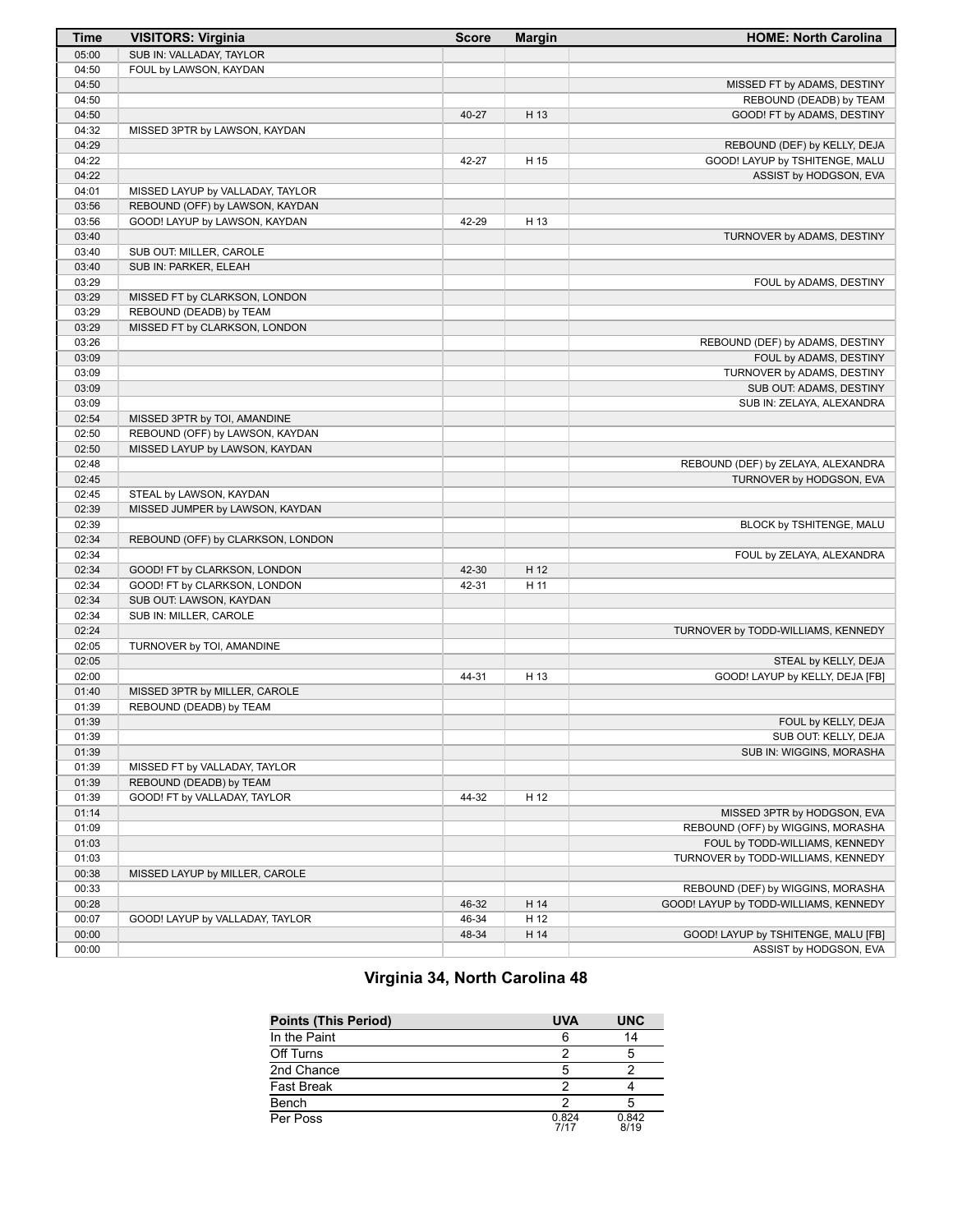### **Official Box Score Virginia vs North Carolina Fourth Quarter Statistics Only January 20, 2022 at Carmichael Arena**



### **Virginia 18**

| No. | Player                  | S | <b>Pts</b>    | <b>FG</b> | 3FG      | <b>FT</b> | <b>OR</b> | <b>DR</b> | TR | PF       | A            | TO           | <b>Blk</b>   | Stl            | Min          | $+/-$        |
|-----|-------------------------|---|---------------|-----------|----------|-----------|-----------|-----------|----|----------|--------------|--------------|--------------|----------------|--------------|--------------|
| 01  | MILLER, CAROLE          | G | 0             | $0 - 1$   | $0 - 1$  | $0-0$     | 0         | 0         | 0  |          | 0            | 0            |              | 0              | 5            | 0            |
| 02  | VALLADAY, TAYLOR        | G |               | $3 - 5$   | $0 - 0$  | $1 - 2$   | 3         |           | 4  | 0        | 2            |              | 0            |                | 8            | 3            |
| 21  | PARKER, ELEAH           | С | 0             | $0 - 1$   | $0 - 0$  | $0 - 0$   | 0         | 2         | 2  | 0        | 0            |              |              | 0              | 9            | 5            |
| 23  | TOI, AMANDINE           | G | 5             | $2 - 8$   | $1 - 6$  | $0 - 0$   | 1         | 0         | 1  |          | $\mathbf{0}$ | $\mathbf{0}$ | $\mathbf{0}$ | $\overline{0}$ | 10           | 5            |
| 34  | <b>CLARKSON, LONDON</b> | F | 2             | 1-1       | $0 - 0$  | $0-0$     | 2         | $\Omega$  | 2  | 0        |              | 0            | 0            | 0              | 6            | 4            |
| 03  | PITTS, AALIYAH          | G | $\Omega$      | $0 - 0$   | $0 - 0$  | $0 - 0$   | $\Omega$  | $\Omega$  | 0  | $\Omega$ | $\mathbf{0}$ | $\Omega$     | $\Omega$     | $\Omega$       | $\Omega$     | $\mathbf{0}$ |
| 12  | JEFFERSON, MEG          | F | 0             | $0 - 0$   | $0 - 0$  | $0 - 0$   | $\Omega$  | $\Omega$  | 0  | $\Omega$ | 0            | 0            | 0            | $\Omega$       | $\Omega$     | $\mathbf{0}$ |
| 13  | <b>BRISTOL, DEJA</b>    | F | 0             | $0 - 0$   | $0 - 0$  | $0 - 0$   | $\Omega$  | $\Omega$  | 0  | 0        | $\Omega$     | 0            | $\Omega$     | $\Omega$       | $\mathbf{0}$ | $\mathbf{0}$ |
| 14  | LAWSON, KAYDAN          | G | 2             | $1 - 2$   | $0 - 1$  | $0-0$     | 3         | 2         | 5  | 3        |              |              | 0            | 1              | 8            | 6            |
| 44  | DALE, MCKENNA           | G | $\mathcal{P}$ | $1 - 5$   | $0 - 4$  | $0 - 0$   | 1         | $\Omega$  | 1  | 1        | $\Omega$     | 0            | $\Omega$     | $\Omega$       | 4            | 2            |
|     | <b>TEAM</b>             |   |               | $0 - 0$   |          |           | $\Omega$  | 2         | 2  | 0        |              | 0            |              |                |              |              |
|     | <b>TOTALS</b>           |   | 18            | $8 - 23$  | $1 - 12$ | $1 - 2$   | 10        |           | 17 | 6        | 4            | 3            | 2            | $\mathcal{P}$  | 50           |              |

| <b>Shooting By Period</b> |       |            |     |       |       |       |  |  |  |  |
|---------------------------|-------|------------|-----|-------|-------|-------|--|--|--|--|
| Period                    | FG    | FG%        | 3FG | 3FG%  |       | FT%   |  |  |  |  |
| Game                      | 23-69 | 33.3% 2-25 |     | 08.0% | -4-10 | 40.0% |  |  |  |  |

### **North Carolina 13**

| No. | Player                  | S  | Pts      | FG       | 3FG     | <b>FT</b> | <b>OR</b>      | <b>DR</b>    | TR             | PF | A        | TO       | <b>Blk</b>   | Stl | Min          | $+/-$        |
|-----|-------------------------|----|----------|----------|---------|-----------|----------------|--------------|----------------|----|----------|----------|--------------|-----|--------------|--------------|
| 01  | <b>USTBY, ALYSSA</b>    | G  | 0        | $0 - 2$  | $0 - 0$ | $0 - 2$   | 4              | 0            | 4              | 0  | 2        |          |              | 0   |              | $-2$         |
| 02  | LITTLEFIELD, CARLIE     | G  | 3        | $1 - 3$  | $1 - 3$ | $0 - 0$   | $\overline{2}$ | 0            | $\overline{2}$ |    | 0        | 0        | 0            | 0   | 8            | $-5$         |
| 03  | TODD-WILLIAMS, KENNEDY  | G  | 2        | $0 - 1$  | $0 - 1$ | $2 - 2$   |                | 1            | $\overline{2}$ | 0  | 0        |          | 0            | 0   | 2            | $\mathbf 0$  |
| 25  | KELLY, DEJA             | G  | 3        | $0 - 2$  | $0 - 2$ | $3 - 4$   | 0              |              | 1              | 0  | 0        | 0        | 0            | 0   | 4            | $-1$         |
| 31  | POOLE, ANYA             | F  | 2        | $1 - 2$  | $0 - 0$ | $0 - 0$   |                | ◀            | $\overline{2}$ |    | 0        | $\Omega$ | O            |     | 3            | -1           |
| 00  | ZELAYA, ALEXANDRA       | F  | 0        | $0 - 1$  | $0 - 1$ | $0 - 0$   | 0              | 0            | 0              | 0  | 0        | $\Omega$ | 0            | 0   | 3            | $\mathbf 0$  |
| 10  | HODGSON, EVA            | G  | 3        | $1 - 3$  | $0 - 1$ | $1 - 1$   | $\Omega$       | 0            | 0              | 0  | 0        |          | 0            | 0   | 10           | 0            |
| 20  | ADAMS, DESTINY          | F. | 0        | $0 - 0$  | $0 - 0$ | $0 - 0$   | 0              | 0            | $\Omega$       | 0  | 0        | $\Omega$ | 0            | 0   | $\mathbf{0}$ | $\mathbf{0}$ |
| 21  | TSHITENGE, MALU         | F  | 0        | $0 - 1$  | $0 - 0$ | $0 - 0$   | $\Omega$       | 2            | 2              | 1  | 0        | ↿        | 0            | 1   | 7            | -1           |
| 24  | <b>WIGGINS, MORASHA</b> | G  | $\Omega$ | $0 - 2$  | $0 - 1$ | $0 - 0$   | $\Omega$       |              |                |    | 0        | $\Omega$ | 0            | 0   | 6            | $\Omega$     |
| 30  | MURRAY, JAELYNN         | F. | 0        | $0 - 0$  | $0 - 0$ | $0 - 0$   | 0              | 0            | 0              | 0  | $\Omega$ | 0        | 0            | 0   | $\mathbf 0$  | $\mathbf{0}$ |
|     | TEAM                    |    |          | $0 - 0$  |         |           |                | $\mathbf{0}$ | 1              | 0  |          | 0        |              |     |              |              |
|     | <b>TOTALS</b>           |    | 13       | $3 - 17$ | $1 - 9$ | $6-9$     | 9              | 6            | 15             | 4  | 2        | 3        | $\mathbf{0}$ | 2   | 50           |              |

| <b>Shooting By Period</b> |       |            |     |       |       |       |
|---------------------------|-------|------------|-----|-------|-------|-------|
| Period                    | FG    | FG%        | 3FG | 3FG%  |       | FT%   |
| Game                      | 19-60 | 31.7% 5-23 |     | 21.7% | 18-25 | 72.0% |

| Game Notes:                                                                       | Score      |    | 1st 2nd | 3rd | 4th | тот | <b>Points (This Period)</b> | <b>UVA</b>   | <b>UNC</b>    |
|-----------------------------------------------------------------------------------|------------|----|---------|-----|-----|-----|-----------------------------|--------------|---------------|
| Officials: Fatou Cissoko-Stephens, Meadow<br><b>Overstreet, Brandon Enterline</b> | UVA        | 16 |         | 14  | 18  | 52  | In the Paint                | 10           |               |
| Attendance: 1513                                                                  | <b>UNC</b> | 20 | 12      | 16  | 13  | 61  | Off Turns                   |              |               |
|                                                                                   |            |    |         |     |     |     | 2nd Chance                  |              |               |
| Start Time: 11:00 PM<br>Conference Game:                                          |            |    |         |     |     |     | <b>Fast Break</b>           |              |               |
|                                                                                   |            |    |         |     |     |     | Bench                       |              |               |
|                                                                                   |            |    |         |     |     |     | Per Poss                    | .059<br>9/17 | 0.813<br>6/16 |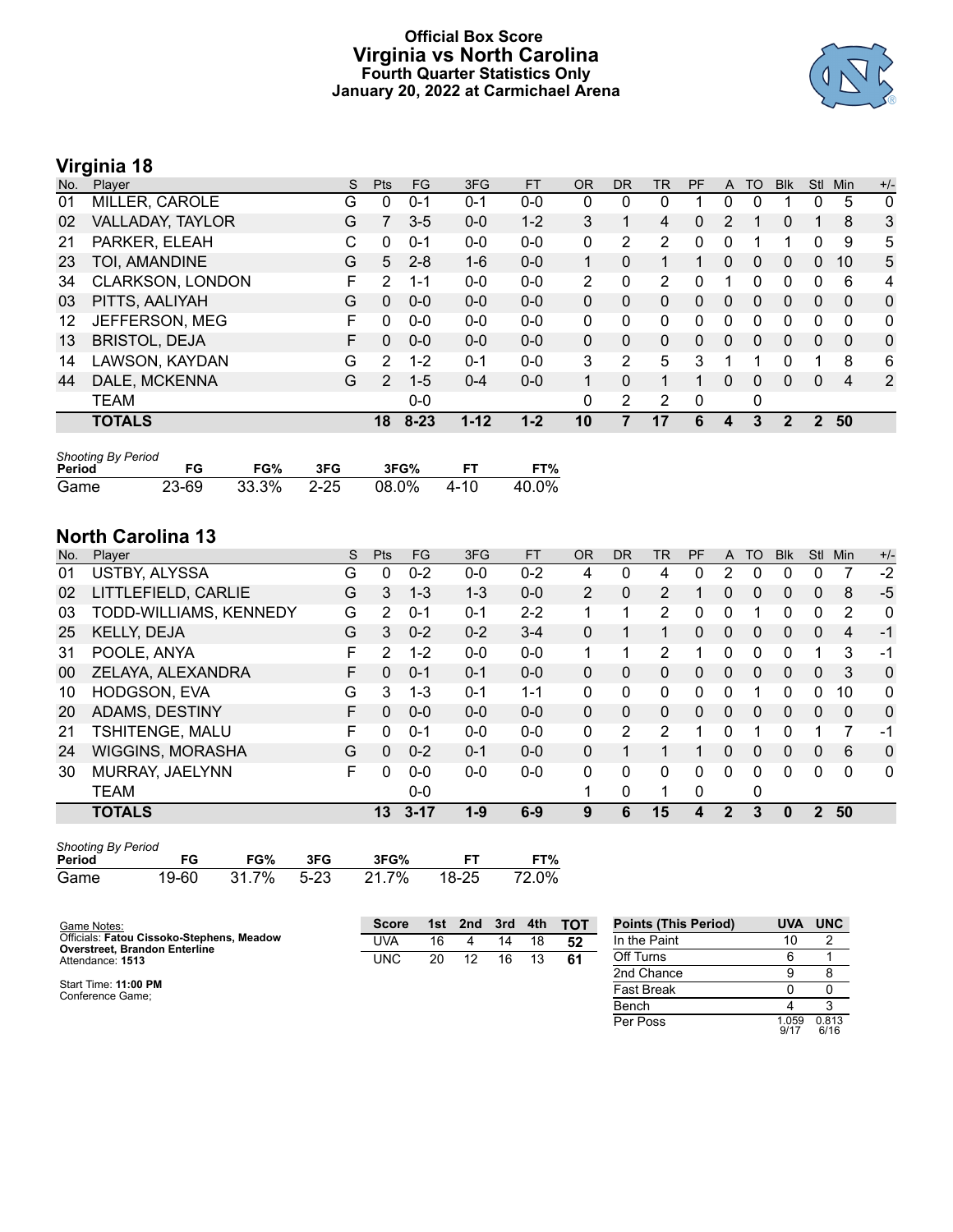### **Official Play-By-Play Virginia vs North Carolina Fourth Quarter January 20, 2022 at Carmichael Arena**



#### **Period 4**

<mark>Startersː</mark><br>Virginia: 1 MILLER,CAROLE (G); 2 VALLADAY,TAYLOR (G); 21 PARKER,ELEAH (C); 23 TOI,AMANDINE (G); 34 CLARKSON,LONDON (F);<br>North Carolina: 1 USTBY,ALYSSA (G); 2 LITTLEFIELD,CARLIE (G); 3 TODD-WILLIAMS,KENNEDY (G);

| Time           | <b>VISITORS: Virginia</b>                          | <b>Score</b> | <b>Margin</b> | <b>HOME: North Carolina</b>                                                 |
|----------------|----------------------------------------------------|--------------|---------------|-----------------------------------------------------------------------------|
| 10:00          | SUB OUT: MILLER, CAROLE                            |              |               |                                                                             |
| 10:00          | SUB OUT: VALLADAY, TAYLOR                          |              |               |                                                                             |
| 10:00          | SUB IN: LAWSON, KAYDAN                             |              |               |                                                                             |
| 10:00          | SUB IN: DALE, MCKENNA                              |              |               |                                                                             |
| 09:37          | MISSED 3PTR by DALE, MCKENNA                       |              |               |                                                                             |
| 09:32          | REBOUND (OFF) by LAWSON, KAYDAN                    |              |               |                                                                             |
| 09:31          |                                                    |              |               | FOUL by WIGGINS, MORASHA                                                    |
| 09:24          | MISSED 3PTR by TOI, AMANDINE                       |              |               |                                                                             |
| 09:20<br>09:14 |                                                    |              |               | REBOUND (DEF) by TODD-WILLIAMS, KENNEDY<br>MISSED 3PTR by ZELAYA, ALEXANDRA |
| 09:11          |                                                    |              |               | REBOUND (OFF) by TODD-WILLIAMS, KENNEDY                                     |
| 09:11          | FOUL by LAWSON, KAYDAN                             |              |               |                                                                             |
| 09:11          |                                                    | 49-34        | H 15          | GOOD! FT by TODD-WILLIAMS, KENNEDY                                          |
| 09:11          |                                                    | 50-34        | H 16          | GOOD! FT by TODD-WILLIAMS, KENNEDY                                          |
| 09:01          | GOOD! 3PTR by TOI, AMANDINE                        | 50-37        | H 13          |                                                                             |
| 09:01          | ASSIST by LAWSON, KAYDAN                           |              |               |                                                                             |
| 08:52          |                                                    |              |               | TURNOVER by HODGSON, EVA                                                    |
| 08:52          | STEAL by LAWSON, KAYDAN                            |              |               |                                                                             |
| 08:45          | GOOD! LAYUP by TOI, AMANDINE                       | 50-39        | H 11          |                                                                             |
| 08:29          |                                                    |              |               | MISSED 3PTR by TODD-WILLIAMS, KENNEDY                                       |
| 08:25          | REBOUND (DEF) by LAWSON, KAYDAN                    |              |               |                                                                             |
| 08:20          | MISSED 3PTR by TOI, AMANDINE                       |              |               |                                                                             |
| 08:17          | REBOUND (OFF) by LAWSON, KAYDAN                    |              |               |                                                                             |
| 08:13          | MISSED 3PTR by DALE, MCKENNA                       |              |               |                                                                             |
| 08:10          |                                                    |              |               | REBOUND (DEF) by TSHITENGE, MALU                                            |
| 08:00          |                                                    |              |               | TURNOVER by TODD-WILLIAMS, KENNEDY                                          |
| 08:00          |                                                    |              |               | SUB OUT: TODD-WILLIAMS, KENNEDY                                             |
| 08:00<br>08:00 |                                                    |              |               | SUB IN: LITTLEFIELD, CARLIE                                                 |
| 08:00          | SUB OUT: PARKER, ELEAH<br>SUB OUT: DALE, MCKENNA   |              |               |                                                                             |
| 08:00          | SUB IN: MILLER, CAROLE                             |              |               |                                                                             |
| 08:00          | SUB IN: VALLADAY, TAYLOR                           |              |               |                                                                             |
| 07:37          | GOOD! JUMPER by LAWSON, KAYDAN                     | $50 - 41$    | H 9           |                                                                             |
| 07:37          | ASSIST by VALLADAY, TAYLOR                         |              |               |                                                                             |
| 07:21          |                                                    |              |               | MISSED JUMPER by TSHITENGE, MALU                                            |
| 07:17          | REBOUND (DEF) by LAWSON, KAYDAN                    |              |               |                                                                             |
| 07:07          | MISSED LAYUP by TOI, AMANDINE                      |              |               |                                                                             |
| 07:03          |                                                    |              |               | REBOUND (DEF) by WIGGINS, MORASHA                                           |
| 07:00          |                                                    |              |               | MISSED JUMPER by WIGGINS, MORASHA                                           |
| 06:57          |                                                    |              |               | REBOUND (OFF) by LITTLEFIELD, CARLIE                                        |
| 06:55          |                                                    | $52 - 41$    | H 11          | GOOD! JUMPER by HODGSON, EVA                                                |
| 06:55          | FOUL by LAWSON, KAYDAN                             |              |               |                                                                             |
| 06:55          |                                                    |              |               | SUB OUT: ZELAYA, ALEXANDRA                                                  |
| 06:55          |                                                    |              |               | SUB OUT: TSHITENGE, MALU                                                    |
| 06:55          |                                                    |              |               | SUB IN: USTBY, ALYSSA                                                       |
| 06:55          |                                                    |              |               | SUB IN: POOLE, ANYA                                                         |
| 06:55<br>06:55 | SUB OUT: CLARKSON, LONDON<br>SUB IN: PARKER, ELEAH |              |               |                                                                             |
| 06:55          |                                                    | 53-41        | H 12          | GOOD! FT by HODGSON, EVA                                                    |
| 06:39          | MISSED 3PTR by MILLER, CAROLE                      |              |               |                                                                             |
| 06:35          | REBOUND (OFF) by VALLADAY, TAYLOR                  |              |               |                                                                             |
| 06:33          | GOOD! JUMPER by VALLADAY, TAYLOR                   | 53-43        | H 10          |                                                                             |
| 06:22          |                                                    |              |               | MISSED 3PTR by WIGGINS, MORASHA                                             |
| 06:21          | REBOUND (DEF) by VALLADAY, TAYLOR                  |              |               |                                                                             |
| 06:21          |                                                    |              |               | FOUL by POOLE, ANYA                                                         |
| 06:21          | SUB OUT: LAWSON, KAYDAN                            |              |               |                                                                             |
| 06:21          | SUB IN: DALE, MCKENNA                              |              |               |                                                                             |
| 06:11          | MISSED 3PTR by DALE, MCKENNA                       |              |               |                                                                             |
| 06:07          | REBOUND (OFF) by TOI, AMANDINE                     |              |               |                                                                             |
| 06:02          | MISSED LAYUP by PARKER, ELEAH                      |              |               |                                                                             |
| 05:56          |                                                    |              |               | REBOUND (DEF) by POOLE, ANYA                                                |
| 05:41          |                                                    | 55-43        | H 12          | GOOD! LAYUP by POOLE, ANYA                                                  |
| 05:41          |                                                    |              |               | ASSIST by USTBY, ALYSSA                                                     |
| 05:27          | MISSED 3PTR by TOI, AMANDINE                       |              |               |                                                                             |
| 05:22          | REBOUND (OFF) by DALE, MCKENNA                     |              |               |                                                                             |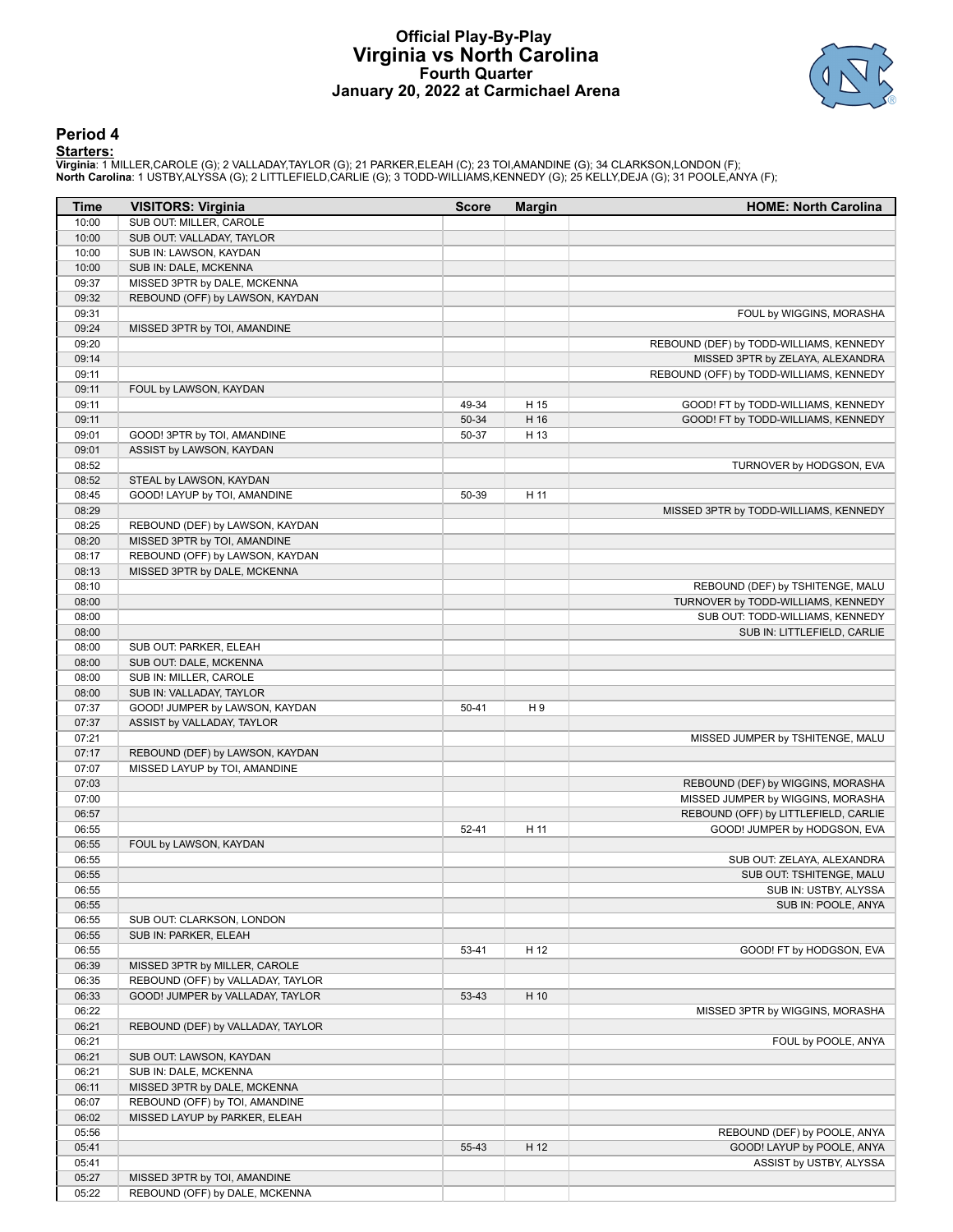| <b>Time</b>    | <b>VISITORS: Virginia</b>                                             | <b>Score</b> | <b>Margin</b>  | <b>HOME: North Carolina</b>                           |
|----------------|-----------------------------------------------------------------------|--------------|----------------|-------------------------------------------------------|
| 05:21          | GOOD! LAYUP by DALE, MCKENNA                                          | 55-45        | H 10           |                                                       |
| 05:06          | FOUL by DALE, MCKENNA                                                 |              |                |                                                       |
| 05:06          | SUB OUT: DALE, MCKENNA                                                |              |                |                                                       |
| 05:06          | SUB IN: LAWSON, KAYDAN                                                |              |                |                                                       |
| 04:52          |                                                                       |              |                | MISSED 3PTR by LITTLEFIELD, CARLIE                    |
| 04:51          |                                                                       |              |                | REBOUND (OFF) by USTBY, ALYSSA                        |
| 04:51          | FOUL by MILLER, CAROLE                                                |              |                |                                                       |
| 04:51          | <b>TIMEOUT MEDIA</b>                                                  |              |                |                                                       |
| 04:51          |                                                                       |              |                | MISSED FT by USTBY, ALYSSA<br>REBOUND (DEADB) by TEAM |
| 04:51<br>04:51 |                                                                       |              |                | MISSED FT by USTBY, ALYSSA                            |
| 04:49          |                                                                       |              |                | REBOUND (OFF) by POOLE, ANYA                          |
| 04:48          |                                                                       |              |                | MISSED JUMPER by POOLE, ANYA                          |
| 04:48          | BLOCK by PARKER, ELEAH                                                |              |                |                                                       |
| 04:48          |                                                                       |              |                | REBOUND (OFF) by TEAM                                 |
| 04:32          |                                                                       |              |                | MISSED JUMPER by HODGSON, EVA                         |
| 04:26          |                                                                       |              |                | REBOUND (OFF) by USTBY, ALYSSA                        |
| 04:22          |                                                                       |              |                | MISSED LAYUP by USTBY, ALYSSA                         |
| 04:21          | REBOUND (DEF) by TEAM                                                 |              |                |                                                       |
| 04:21          |                                                                       |              |                | SUB OUT: WIGGINS, MORASHA                             |
| 04:21          |                                                                       |              |                | SUB IN: KELLY, DEJA                                   |
| 03:57          | TURNOVER by VALLADAY, TAYLOR                                          |              |                |                                                       |
| 03:57          |                                                                       |              |                | STEAL by POOLE, ANYA                                  |
| 03:47          |                                                                       |              |                | MISSED 3PTR by HODGSON, EVA                           |
| 03:44          | REBOUND (DEF) by PARKER, ELEAH                                        |              |                |                                                       |
| 03:42          |                                                                       |              |                | SUB OUT: POOLE, ANYA                                  |
| 03:42<br>03:42 |                                                                       |              |                | SUB IN: TSHITENGE, MALU                               |
| 03:42          | SUB OUT: MILLER, CAROLE<br>SUB IN: CLARKSON, LONDON                   |              |                |                                                       |
| 03:33          | MISSED 3PTR by TOI, AMANDINE                                          |              |                |                                                       |
| 03:30          | REBOUND (OFF) by VALLADAY, TAYLOR                                     |              |                |                                                       |
| 03:29          |                                                                       |              |                | FOUL by TSHITENGE, MALU                               |
| 03:29          | TIMEOUT 30SEC                                                         |              |                |                                                       |
| 03:29          | GOOD! FT by VALLADAY, TAYLOR                                          | 55-46        | H 9            |                                                       |
| 03:29          | MISSED FT by VALLADAY, TAYLOR                                         |              |                |                                                       |
| 03:28          |                                                                       |              |                | REBOUND (DEF) by TSHITENGE, MALU                      |
| 03:22          |                                                                       |              |                | TURNOVER by TSHITENGE, MALU                           |
| 03:22          | STEAL by VALLADAY, TAYLOR                                             |              |                |                                                       |
| 03:17          | GOOD! LAYUP by VALLADAY, TAYLOR                                       | 55-48        | H 7            |                                                       |
| 03:02          |                                                                       |              |                | MISSED 3PTR by KELLY, DEJA                            |
| 02:59          |                                                                       |              |                | REBOUND (OFF) by LITTLEFIELD, CARLIE                  |
| 02:48          |                                                                       | 58-48        | H 10           | GOOD! 3PTR by LITTLEFIELD, CARLIE                     |
| 02:48          |                                                                       |              |                | ASSIST by USTBY, ALYSSA                               |
| 02:15          | MISSED 3PTR by LAWSON, KAYDAN                                         |              |                |                                                       |
| 02:12<br>02:11 | REBOUND (OFF) by VALLADAY, TAYLOR<br>GOOD! JUMPER by CLARKSON, LONDON | 58-50        | H <sub>8</sub> |                                                       |
| 02:11          | ASSIST by VALLADAY, TAYLOR                                            |              |                |                                                       |
| 01:55          |                                                                       |              |                | MISSED 3PTR by KELLY, DEJA                            |
| 01:51          |                                                                       |              |                | REBOUND (OFF) by USTBY, ALYSSA                        |
| 01:33          |                                                                       |              |                | MISSED 3PTR by LITTLEFIELD, CARLIE                    |
| 01:32          | REBOUND (DEF) by TEAM                                                 |              |                |                                                       |
| 01:32          | SUB OUT: CLARKSON, LONDON                                             |              |                |                                                       |
| 01:32          | SUB IN: MILLER, CAROLE                                                |              |                |                                                       |
| 01:25          | MISSED JUMPER by VALLADAY, TAYLOR                                     |              |                |                                                       |
| 01:21          | REBOUND (OFF) by LAWSON, KAYDAN                                       |              |                |                                                       |
| 01:21          | TURNOVER by PARKER, ELEAH                                             |              |                |                                                       |
| 01:04          |                                                                       |              |                | MISSED LAYUP by USTBY, ALYSSA                         |
| 01:04          | BLOCK by MILLER, CAROLE                                               |              |                |                                                       |
| 01:04          |                                                                       |              |                | REBOUND (OFF) by USTBY, ALYSSA                        |
| 01:04          |                                                                       |              |                | FOUL by LITTLEFIELD, CARLIE                           |
| 01:04          | SUB OUT: MILLER, CAROLE                                               |              |                |                                                       |
| 01:04          | SUB IN: CLARKSON, LONDON                                              |              |                |                                                       |
| 00:50          | MISSED LAYUP by VALLADAY, TAYLOR                                      |              |                |                                                       |
| 00:49<br>00:41 | REBOUND (OFF) by CLARKSON, LONDON<br>GOOD! LAYUP by VALLADAY, TAYLOR  |              | H <sub>6</sub> |                                                       |
| 00:41          | ASSIST by CLARKSON, LONDON                                            | 58-52        |                |                                                       |
| 00:28          | FOUL by TOI, AMANDINE                                                 |              |                |                                                       |
| 00:28          |                                                                       |              |                | SUB OUT: LITTLEFIELD, CARLIE                          |
| 00:28          |                                                                       |              |                | SUB IN: TODD-WILLIAMS, KENNEDY                        |
| 00:28          |                                                                       | 59-52        | H 7            | GOOD! FT by KELLY, DEJA                               |
| 00:28          |                                                                       | 60-52        | H 8            | GOOD! FT by KELLY, DEJA                               |
| 00:28          | TIMEOUT 30SEC                                                         |              |                |                                                       |
| 00:28          | SUB OUT: VALLADAY, TAYLOR                                             |              |                |                                                       |
| 00:28          | SUB IN: DALE, MCKENNA                                                 |              |                |                                                       |
| 00:27          | TURNOVER by LAWSON, KAYDAN                                            |              |                |                                                       |
| 00:27          |                                                                       |              |                | STEAL by TSHITENGE, MALU                              |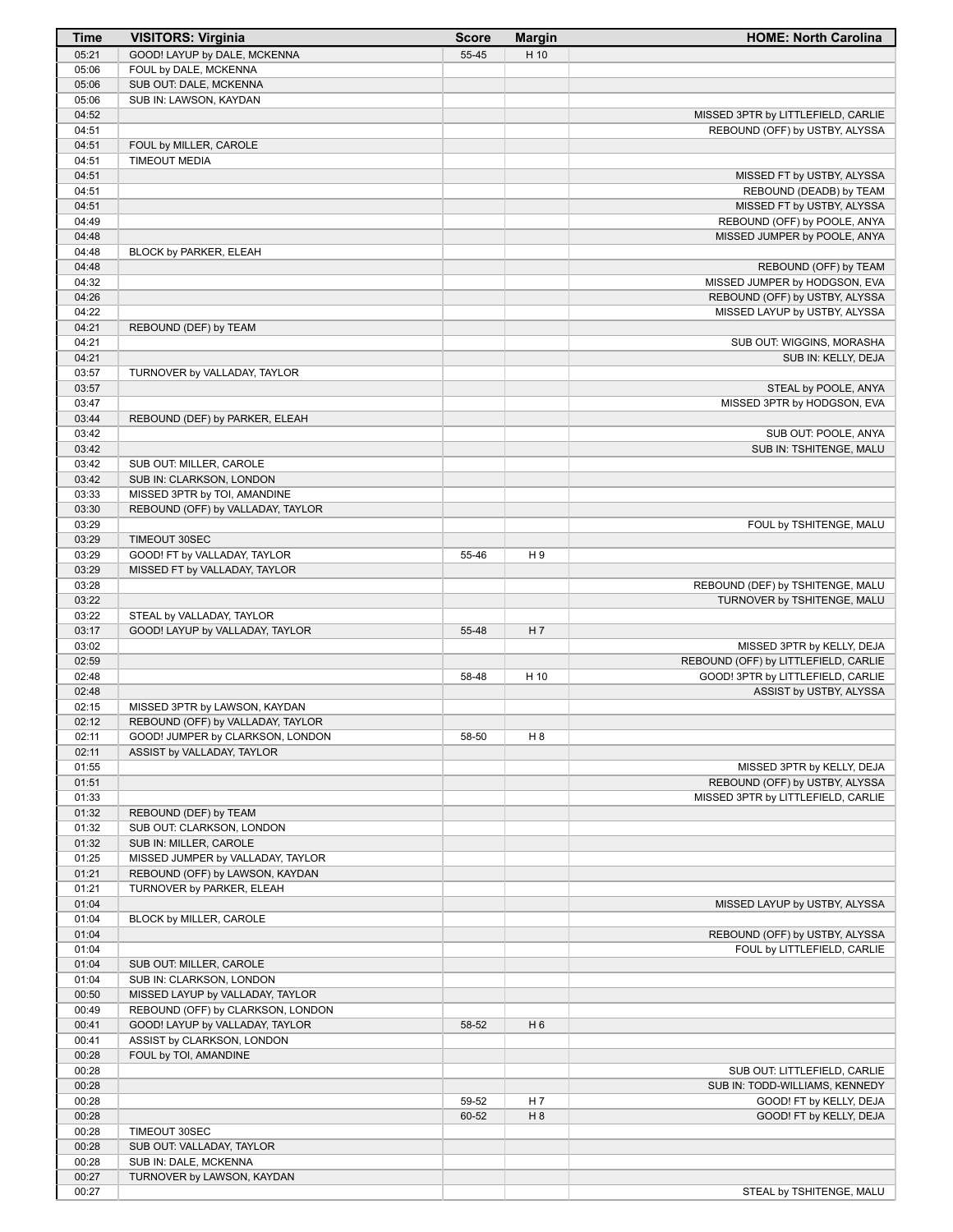| <b>Time</b> | <b>VISITORS: Virginia</b>         | <b>Score</b> | <b>Margin</b>  | <b>HOME: North Carolina</b>  |
|-------------|-----------------------------------|--------------|----------------|------------------------------|
| 00:23       | FOUL by LAWSON, KAYDAN            |              |                |                              |
| 00:23       | SUB OUT: LAWSON, KAYDAN           |              |                |                              |
| 00:23       | SUB IN: MILLER. CAROLE            |              |                |                              |
| 00:23       |                                   | 61-52        | H <sub>9</sub> | GOOD! FT by KELLY, DEJA      |
| 00:23       |                                   |              |                | MISSED FT by KELLY, DEJA     |
| 00:23       | REBOUND (DEF) by PARKER, ELEAH    |              |                |                              |
| 00:17       | TIMEOUT 30SEC                     |              |                |                              |
| 00:12       | MISSED 3PTR by TOI, AMANDINE      |              |                |                              |
| 00:07       | REBOUND (OFF) by CLARKSON, LONDON |              |                |                              |
| 00:06       | MISSED 3PTR by DALE, MCKENNA      |              |                |                              |
| 00:02       |                                   |              |                | REBOUND (DEF) by KELLY, DEJA |

### **Virginia 52, North Carolina 61**

| <b>Points (This Period)</b> | <b>UVA</b>    | <b>UNC</b>    |
|-----------------------------|---------------|---------------|
| In the Paint                | 10            |               |
| Off Turns                   |               |               |
| 2nd Chance                  |               |               |
| <b>Fast Break</b>           |               |               |
| Bench                       |               |               |
| Per Poss                    | 1.059<br>9/17 | 0.813<br>6/16 |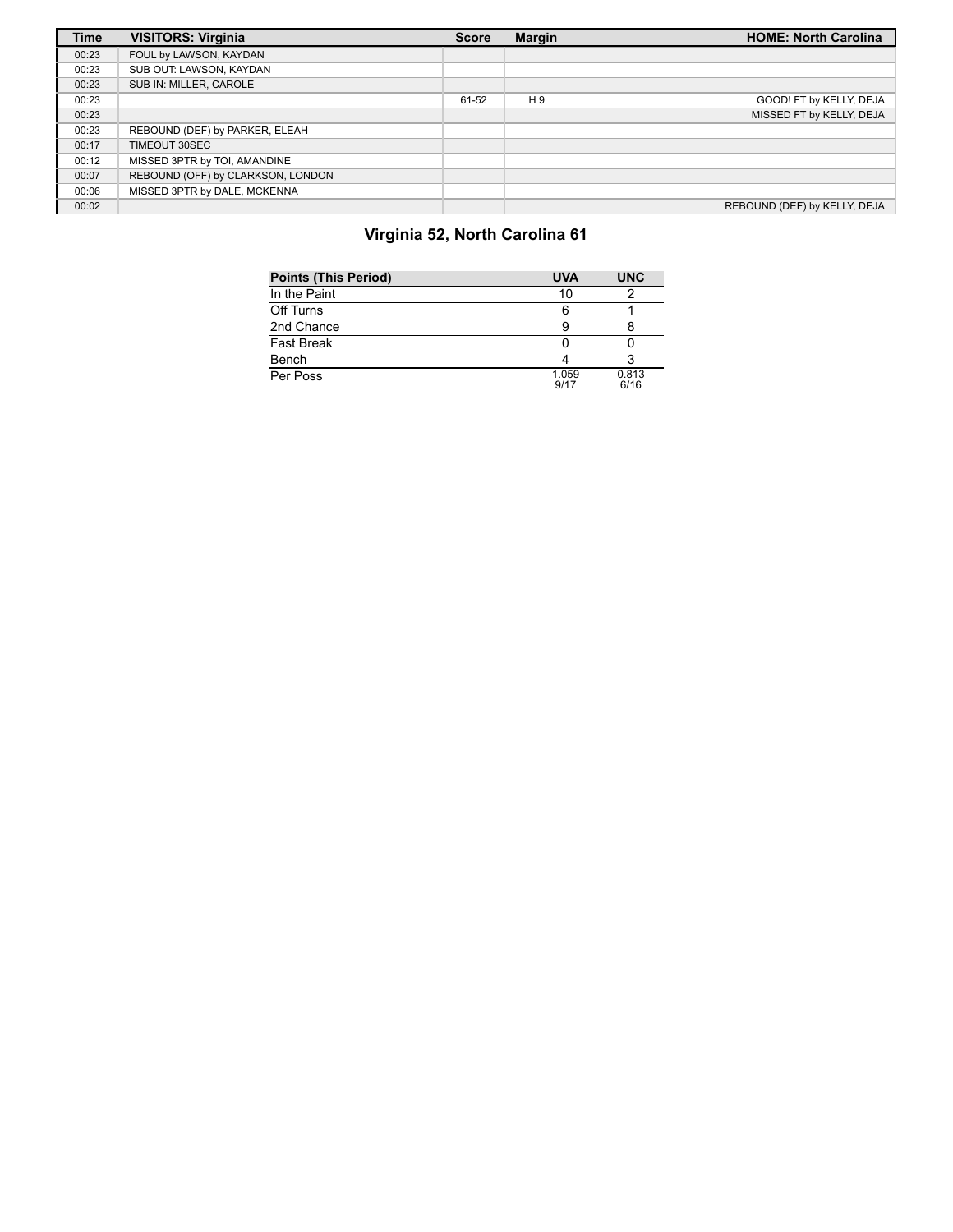#### **Official Scoring/Possession Reference Chart Virginia vs North Carolina Period 1 January 20, 2022 at Carmichael Arena**



**Period 1**

#### **Starters:**

Virginia: 1 MILLER,CAROLE (G); 2 VALLADAY,TAYLOR (G); 21 PARKER,ELEAH (C); 23 TOI,AMANDINE (G); 34 CLARKSON,LONDON (F);<br>North Carolina: 1 USTBY,ALYSSA (G); 2 LITTLEFIELD,CARLIE (G); 3 TODD-WILLIAMS,KENNEDY (G); 25 KELLY,DE

| <b>Time</b> | <b>VISITORS: Virginia</b>            | <b>Score</b> | <b>Margin</b>  | <b>HOME: North Carolina</b>         |
|-------------|--------------------------------------|--------------|----------------|-------------------------------------|
| 09:15       | GOOD! LAYUP by PARKER, ELEAH         | $0 - 2$      | V <sub>2</sub> |                                     |
| 07:48       |                                      | $2 - 2$      | T              | GOOD! JUMPER by KELLY, DEJA         |
| 07:13       |                                      | $5-2$        | $H_3$          | GOOD! 3PTR by KELLY, DEJA           |
| 07:13       |                                      | $6 - 2$      | H <sub>4</sub> | GOOD! FT by KELLY, DEJA             |
| 06:50       | GOOD! by CLARKSON, LONDON            | $6 - 4$      | H <sub>2</sub> |                                     |
| 06:12       |                                      | $8 - 4$      | H <sub>4</sub> | GOOD! JUMPER by LITTLEFIELD, CARLIE |
| 05:45       | GOOD! JUMPER by MILLER, CAROLE       | $8-6$        | H <sub>2</sub> |                                     |
| 04:44       | GOOD! JUMPER by CLARKSON, LONDON     | $8 - 8$      | $\mathsf{T}$   |                                     |
| 04:25       | GOOD! JUMPER by VALLADAY, TAYLOR     | $8 - 10$     | V <sub>2</sub> |                                     |
| 03:57       | GOOD! LAYUP by PARKER, ELEAH         | $8 - 12$     | V <sub>4</sub> |                                     |
| 03:37       |                                      | $10 - 12$    | V <sub>2</sub> | GOOD! LAYUP by USTBY, ALYSSA        |
| 03:20       |                                      | $12 - 12$    | T              | GOOD! LAYUP by USTBY, ALYSSA [FB]   |
| 03:05       | GOOD! LAYUP by PARKER, ELEAH         | $12 - 14$    | V <sub>2</sub> |                                     |
| 02:40       |                                      | $13 - 14$    | V <sub>1</sub> | GOOD! FT by TODD-WILLIAMS, KENNEDY  |
| 02:40       |                                      | $14 - 14$    | T              | GOOD! FT by TODD-WILLIAMS, KENNEDY  |
| 02:19       |                                      | $15 - 14$    | H <sub>1</sub> | GOOD! FT by ADAMS, DESTINY          |
| 01:48       |                                      | $18 - 14$    | H <sub>4</sub> | GOOD! 3PTR by KELLY, DEJA           |
| 01:09       |                                      | $19 - 14$    | H <sub>5</sub> | GOOD! FT by KELLY, DEJA             |
| 01:09       |                                      | $20 - 14$    | H <sub>6</sub> | GOOD! FT by KELLY, DEJA             |
| 00:34       | GOOD! LAYUP by VALLADAY, TAYLOR [FB] | $20 - 16$    | H <sub>4</sub> |                                     |

**Virginia 16, North Carolina 20**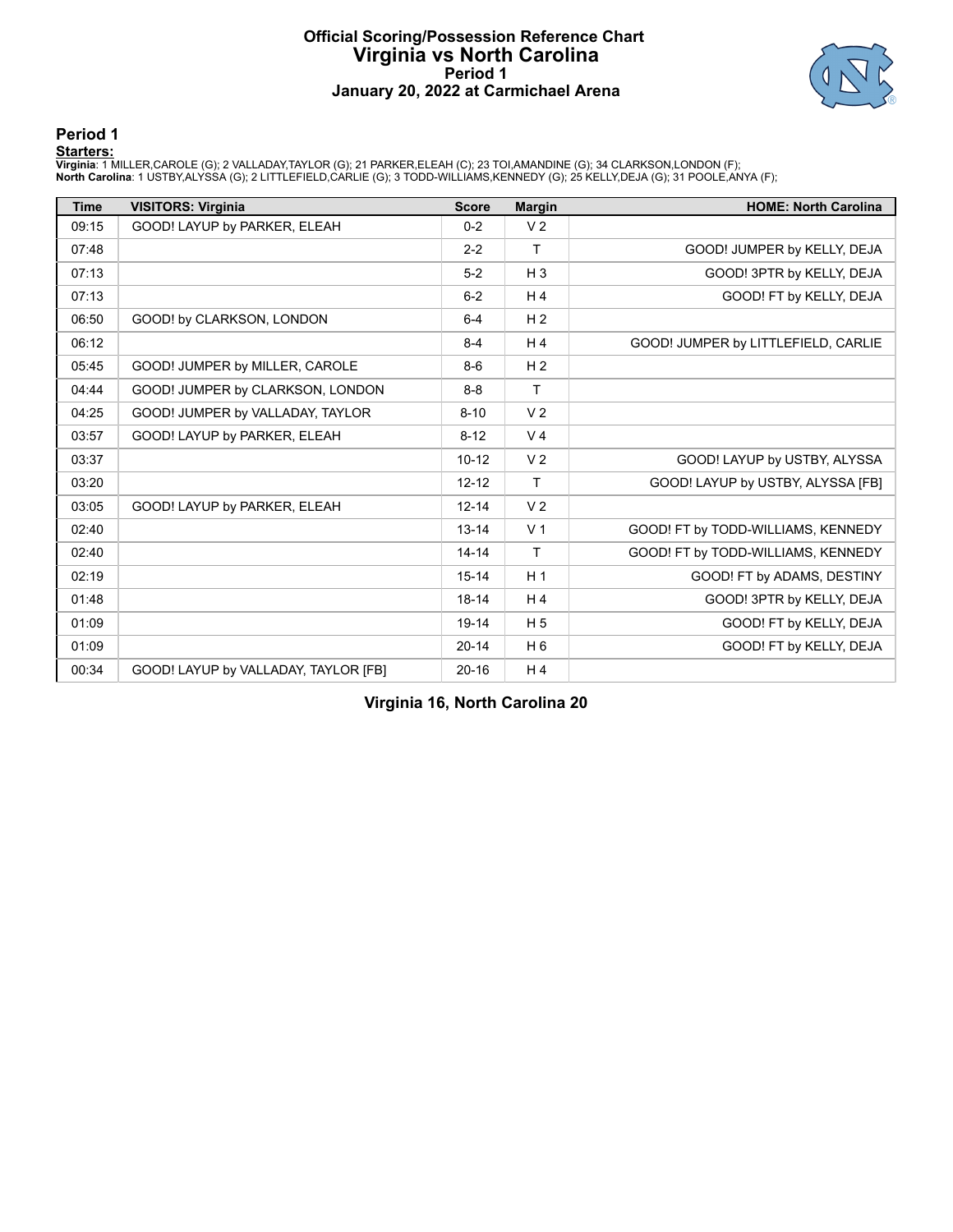#### **Official Scoring/Possession Reference Chart Virginia vs North Carolina Period 2 January 20, 2022 at Carmichael Arena**



**Period 2**

#### **Starters:**

Virginia: 1 MILLER,CAROLE (G); 2 VALLADAY,TAYLOR (G); 21 PARKER,ELEAH (C); 23 TOI,AMANDINE (G); 34 CLARKSON,LONDON (F);<br>North Carolina: 1 USTBY,ALYSSA (G); 2 LITTLEFIELD,CARLIE (G); 3 TODD-WILLIAMS,KENNEDY (G); 25 KELLY,DE

| <b>Time</b> | <b>VISITORS: Virginia</b>        | <b>Score</b> | <b>Margin</b> | <b>HOME: North Carolina</b>          |
|-------------|----------------------------------|--------------|---------------|--------------------------------------|
| 07:19       |                                  | $22 - 16$    | H 6           | GOOD! LAYUP by USTBY, ALYSSA [FB]    |
| 06:16       |                                  | $25-16$      | H 9           | GOOD! 3PTR by WIGGINS, MORASHA       |
| 05:35       |                                  | $26-16$      | H 10          | GOOD! FT by TODD-WILLIAMS, KENNEDY   |
| 05:35       |                                  | $27-16$      | H 11          | GOOD! FT by TODD-WILLIAMS, KENNEDY   |
| 04:38       | GOOD! JUMPER by VALLADAY, TAYLOR | $27-18$      | H 9           |                                      |
| 04:22       |                                  | $30 - 18$    | H 12          | GOOD! 3PTR by TODD-WILLIAMS, KENNEDY |
| 02:07       | GOOD! LAYUP by PARKER, ELEAH     | $30 - 20$    | H 10          |                                      |
| 01:03       |                                  | $31 - 20$    | H 11          | GOOD! FT by TODD-WILLIAMS, KENNEDY   |
| 01:03       |                                  | $32 - 20$    | H 12          | GOOD! FT by TODD-WILLIAMS, KENNEDY   |

**Virginia 20, North Carolina 32**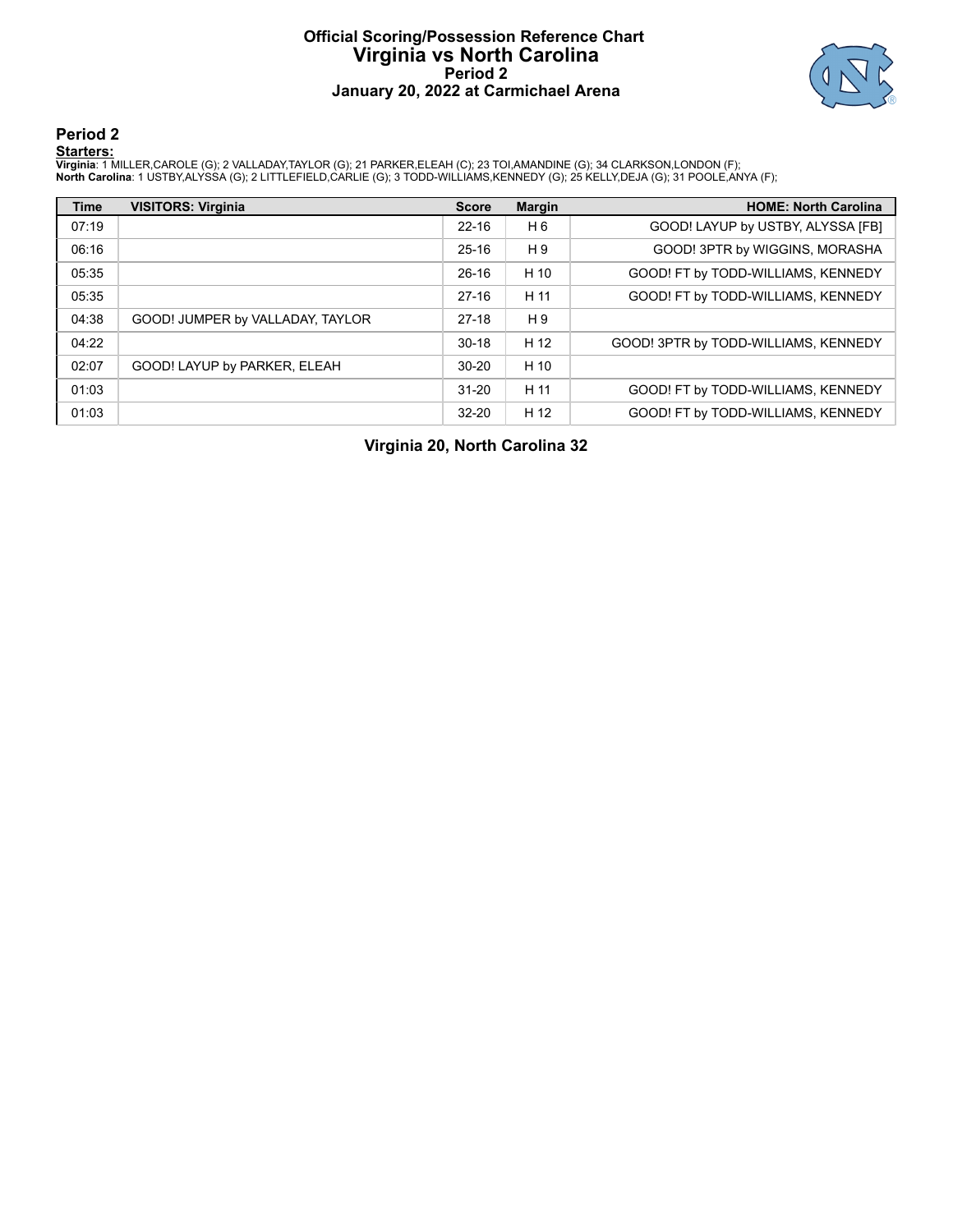#### **Official Scoring/Possession Reference Chart Virginia vs North Carolina Period 3 January 20, 2022 at Carmichael Arena**



#### **Period 3**

#### **Starters:**

Virginia: 1 MILLER,CAROLE (G); 2 VALLADAY,TAYLOR (G); 21 PARKER,ELEAH (C); 23 TOI,AMANDINE (G); 34 CLARKSON,LONDON (F);<br>North Carolina: 1 USTBY,ALYSSA (G); 2 LITTLEFIELD,CARLIE (G); 3 TODD-WILLIAMS,KENNEDY (G); 25 KELLY,DE

| Time  | <b>VISITORS: Virginia</b>         | <b>Score</b> | <b>Margin</b> | <b>HOME: North Carolina</b>           |
|-------|-----------------------------------|--------------|---------------|---------------------------------------|
| 09:20 |                                   | $34 - 20$    | H 14          | GOOD! LAYUP by KELLY, DEJA            |
| 08:51 | GOOD! JUMPER by VALLADAY, TAYLOR  | 34-22        | H 12          |                                       |
| 08:30 |                                   | 36-22        | H 14          | GOOD! LAYUP by TODD-WILLIAMS, KENNEDY |
| 06:54 |                                   | 38-22        | H 16          | GOOD! LAYUP by USTBY, ALYSSA          |
| 06:54 |                                   | 39-22        | H 17          | GOOD! FT by USTBY, ALYSSA             |
| 06:43 | GOOD! 3PTR by TOI, AMANDINE       | 39-25        | H 14          |                                       |
| 05:27 | GOOD! LAYUP by TOI, AMANDINE [FB] | 39-27        | H 12          |                                       |
| 04:50 |                                   | 40-27        | H 13          | GOOD! FT by ADAMS, DESTINY            |
| 04:22 |                                   | 42-27        | H 15          | GOOD! LAYUP by TSHITENGE, MALU        |
| 03:56 | GOOD! LAYUP by LAWSON, KAYDAN     | 42-29        | H 13          |                                       |
| 02:34 | GOOD! FT by CLARKSON, LONDON      | 42-30        | H 12          |                                       |
| 02:34 | GOOD! FT by CLARKSON, LONDON      | 42-31        | H 11          |                                       |
| 02:00 |                                   | 44-31        | H 13          | GOOD! LAYUP by KELLY, DEJA [FB]       |
| 01:39 | GOOD! FT by VALLADAY, TAYLOR      | 44-32        | H 12          |                                       |
| 00:28 |                                   | 46-32        | H 14          | GOOD! LAYUP by TODD-WILLIAMS, KENNEDY |
| 00:07 | GOOD! LAYUP by VALLADAY, TAYLOR   | 46-34        | H 12          |                                       |
| 00:00 |                                   | 48-34        | H 14          | GOOD! LAYUP by TSHITENGE, MALU [FB]   |

**Virginia 34, North Carolina 48**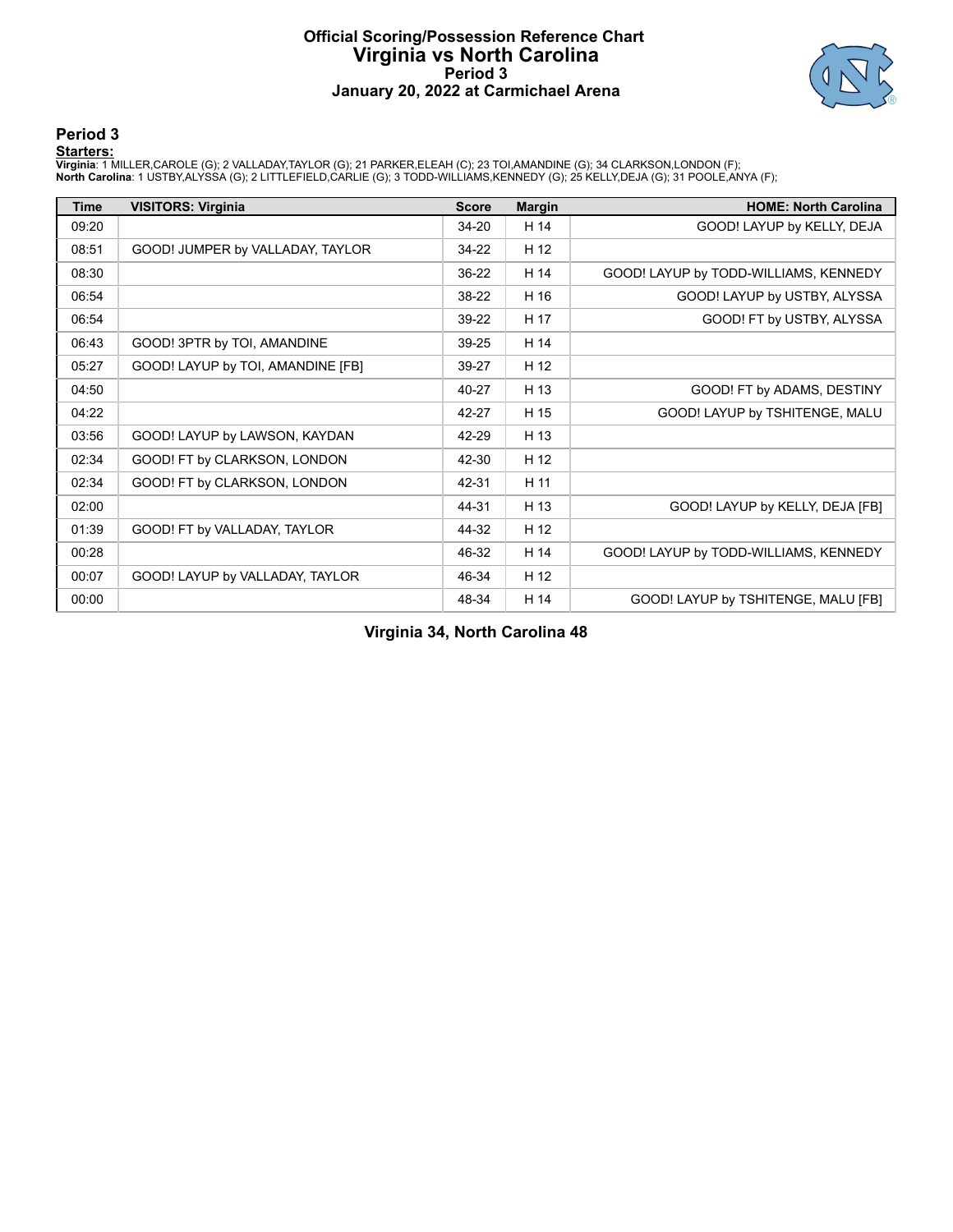#### **Official Scoring/Possession Reference Chart Virginia vs North Carolina Period 4 January 20, 2022 at Carmichael Arena**



#### **Period 4**

#### **Starters:**

Virginia: 1 MILLER,CAROLE (G); 2 VALLADAY,TAYLOR (G); 21 PARKER,ELEAH (C); 23 TOI,AMANDINE (G); 34 CLARKSON,LONDON (F);<br>North Carolina: 1 USTBY,ALYSSA (G); 2 LITTLEFIELD,CARLIE (G); 3 TODD-WILLIAMS,KENNEDY (G); 25 KELLY,DE

| <b>Time</b> | <b>VISITORS: Virginia</b>        | <b>Score</b> | <b>Margin</b>  | <b>HOME: North Carolina</b>        |
|-------------|----------------------------------|--------------|----------------|------------------------------------|
| 09:11       |                                  | 49-34        | H 15           | GOOD! FT by TODD-WILLIAMS, KENNEDY |
| 09:11       |                                  | 50-34        | H 16           | GOOD! FT by TODD-WILLIAMS, KENNEDY |
| 09:01       | GOOD! 3PTR by TOI, AMANDINE      | 50-37        | H 13           |                                    |
| 08:45       | GOOD! LAYUP by TOI, AMANDINE     | 50-39        | H 11           |                                    |
| 07:37       | GOOD! JUMPER by LAWSON, KAYDAN   | $50 - 41$    | H 9            |                                    |
| 06:55       |                                  | $52 - 41$    | H 11           | GOOD! JUMPER by HODGSON, EVA       |
| 06:55       |                                  | $53 - 41$    | H 12           | GOOD! FT by HODGSON, EVA           |
| 06:33       | GOOD! JUMPER by VALLADAY, TAYLOR | 53-43        | H 10           |                                    |
| 05:41       |                                  | 55-43        | H 12           | GOOD! LAYUP by POOLE, ANYA         |
| 05:21       | GOOD! LAYUP by DALE, MCKENNA     | 55-45        | H 10           |                                    |
| 03:29       | GOOD! FT by VALLADAY, TAYLOR     | 55-46        | H 9            |                                    |
| 03:17       | GOOD! LAYUP by VALLADAY, TAYLOR  | 55-48        | H 7            |                                    |
| 02:48       |                                  | 58-48        | H 10           | GOOD! 3PTR by LITTLEFIELD, CARLIE  |
| 02:11       | GOOD! JUMPER by CLARKSON, LONDON | 58-50        | H8             |                                    |
| 00:41       | GOOD! LAYUP by VALLADAY, TAYLOR  | 58-52        | H <sub>6</sub> |                                    |
| 00:28       |                                  | 59-52        | H <sub>7</sub> | GOOD! FT by KELLY, DEJA            |
| 00:28       |                                  | 60-52        | H 8            | GOOD! FT by KELLY, DEJA            |
| 00:23       |                                  | 61-52        | H9             | GOOD! FT by KELLY, DEJA            |

**Virginia 52, North Carolina 61**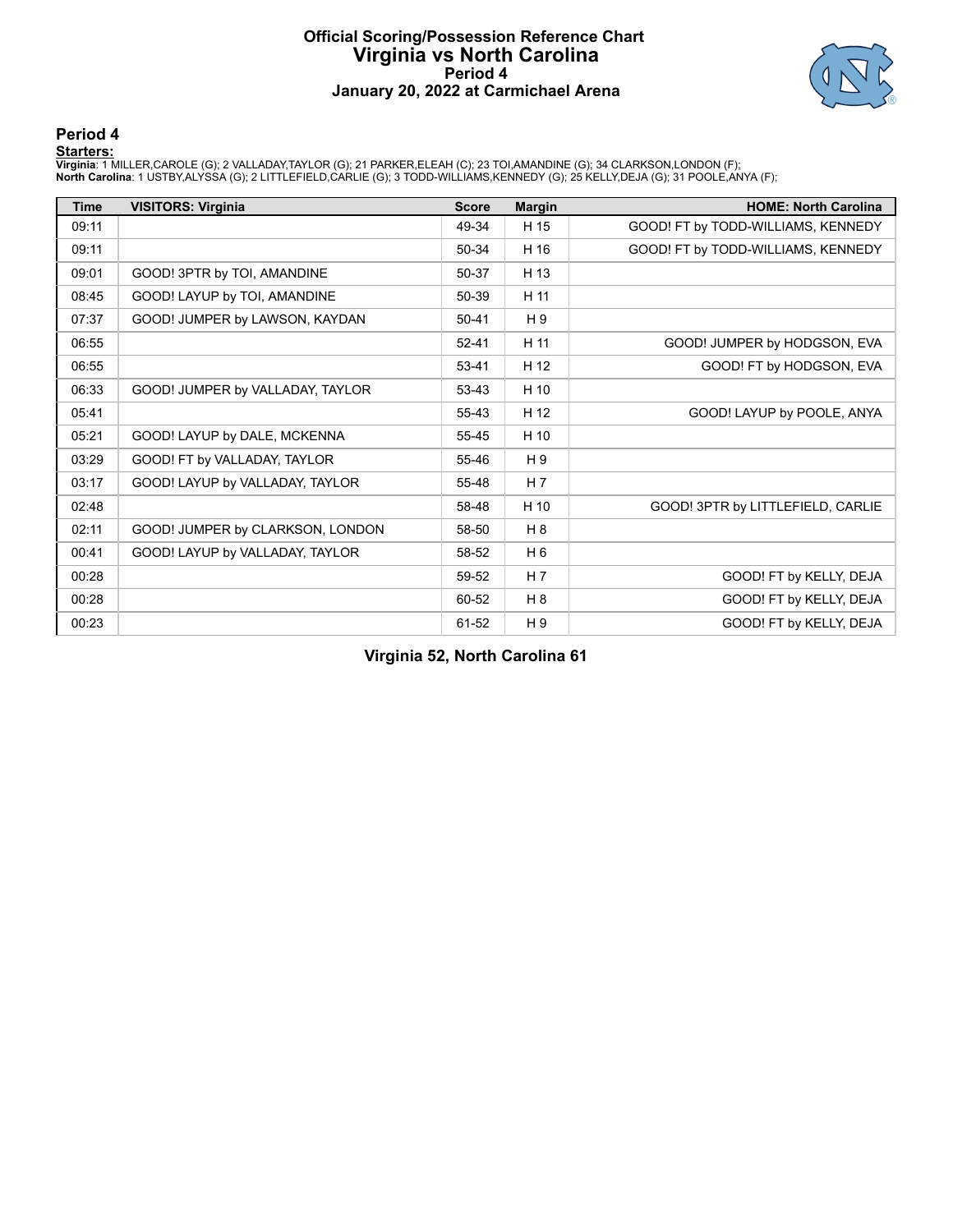#### **Official Substitutions Log Virginia vs North Carolina Period 1 January 20, 2022 at Carmichael Arena**



| <b>VISITORS: Virginia</b>    | <b>Time</b> | <b>Score</b> | <b>HOME: North Carolina</b>     |
|------------------------------|-------------|--------------|---------------------------------|
| 1 MILLER, CAROLE             |             |              | 1 USTBY, ALYSSA                 |
| 2 VALLADAY, TAYLOR           |             |              | 2 LITTLEFIELD, CARLIE           |
| 21 PARKER, ELEAH             |             |              | 3 TODD-WILLIAMS, KENNEDY        |
| 23 TOI, AMANDINE             |             |              | 25 KELLY, DEJA                  |
| 34 CLARKSON, LONDON          |             |              | 31 POOLE, ANYA                  |
| SUB OUT: 34 CLARKSON, LONDON | 04:41       | $8 - 8$      |                                 |
| SUB IN: 44 DALE, MCKENNA     | 04:41       |              |                                 |
|                              | 02:49       | $14 - 12$    | SUB OUT: USTBY, ALYSSA          |
|                              | 02:49       |              | SUB OUT: LITTLEFIELD, CARLIE    |
|                              | 02:49       |              | SUB OUT: POOLE, ANYA            |
|                              | 02:49       |              | SUB IN: ZELAYA, ALEXANDRA       |
|                              | 02:49       |              | SUB IN: HODGSON, EVA            |
|                              | 02:49       |              | SUB IN: ADAMS, DESTINY          |
| SUB OUT: 2 VALLADAY, TAYLOR  | 02:49       |              |                                 |
| SUB IN: 14 LAWSON, KAYDAN    | 02:49       |              |                                 |
|                              | 02:01       | $14 - 15$    | SUB OUT: TODD-WILLIAMS, KENNEDY |
|                              | 02:01       |              | SUB IN: LITTLEFIELD, CARLIE     |
| SUB OUT: 21 PARKER, ELEAH    | 02:01       |              |                                 |
| SUB IN: 34 CLARKSON, LONDON  | 02:01       |              |                                 |
| SUB OUT: 1 MILLER, CAROLE    | 01:09       | $14 - 20$    |                                 |
| SUB IN: 2 VALLADAY, TAYLOR   | 01:09       |              |                                 |

**Virginia 16, North Carolina 20**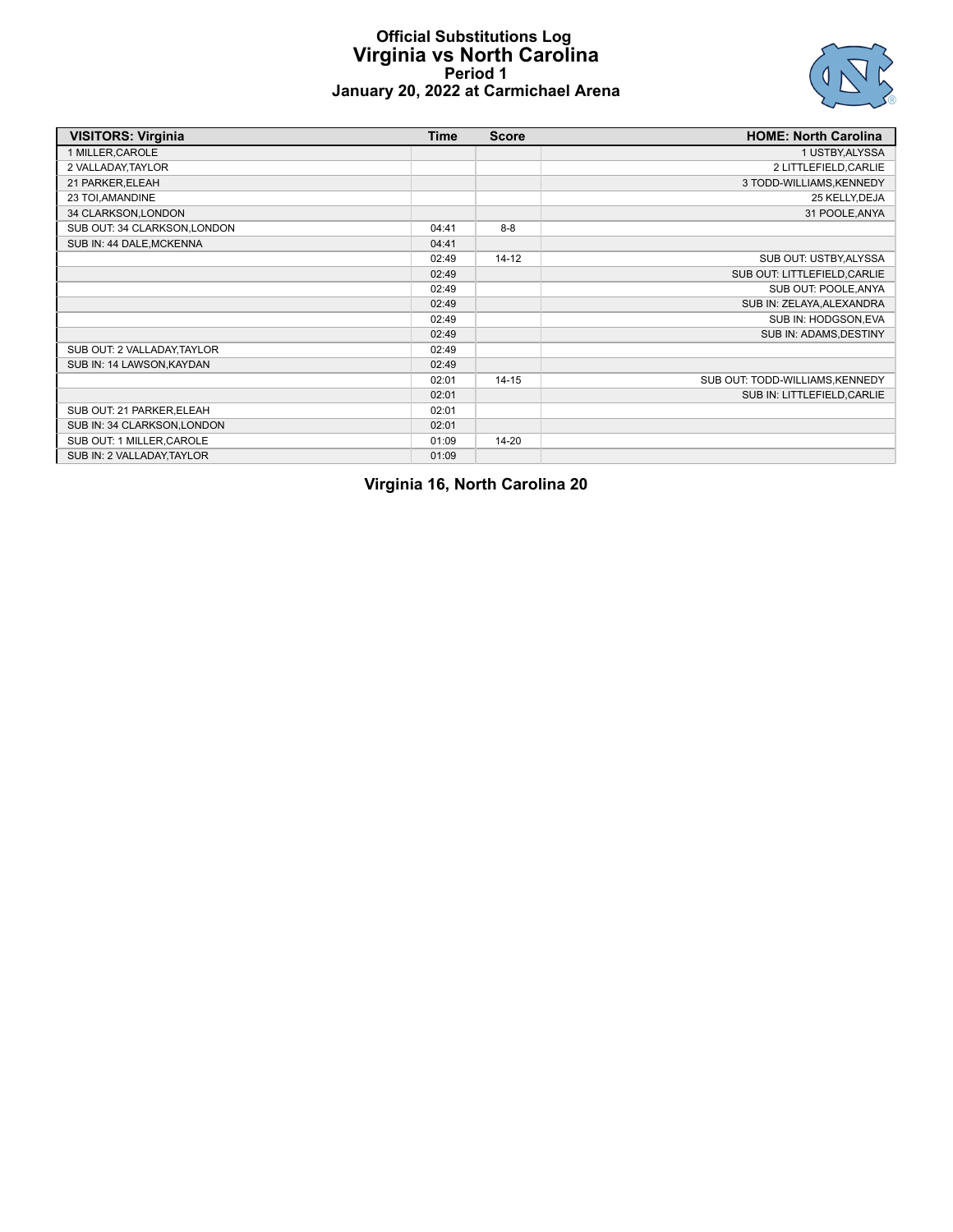

#### **Official Substitutions Log Virginia vs North Carolina Period 2 January 20, 2022 at Carmichael Arena**

| <b>VISITORS: Virginia</b>    | <b>Time</b> | <b>Score</b>             | <b>HOME: North Carolina</b>    |
|------------------------------|-------------|--------------------------|--------------------------------|
| 1 MILLER, CAROLE             |             |                          | 1 USTBY, ALYSSA                |
| 2 VALLADAY, TAYLOR           |             |                          | 2 LITTLEFIELD, CARLIE          |
| 21 PARKER, ELEAH             |             |                          | 3 TODD-WILLIAMS, KENNEDY       |
| 23 TOI, AMANDINE             |             |                          | 25 KELLY, DEJA                 |
| 34 CLARKSON, LONDON          |             |                          | 31 POOLE, ANYA                 |
| SUB OUT: 44 DALE, MCKENNA    | 09:40       | $\overline{\phantom{a}}$ |                                |
| SUB IN: 3 PITTS, AALIYAH     | 09:40       |                          |                                |
|                              | 07:55       | $\overline{\phantom{a}}$ | SUB OUT: ZELAYA, ALEXANDRA     |
|                              | 07:55       |                          | SUB OUT: ADAMS, DESTINY        |
|                              | 07:55       |                          | SUB IN: USTBY, ALYSSA          |
|                              | 07:55       |                          | SUB IN: TSHITENGE, MALU        |
| SUB OUT: 34 CLARKSON, LONDON | 07:55       |                          |                                |
| SUB IN: 21 PARKER, ELEAH     | 07:55       |                          |                                |
|                              | 06:41       | 16-22                    | SUB OUT: LITTLEFIELD, CARLIE   |
|                              | 06:41       |                          | SUB OUT: KELLY, DEJA           |
|                              | 06:41       |                          | SUB IN: TODD-WILLIAMS, KENNEDY |
|                              | 06:41       |                          | SUB IN: WIGGINS, MORASHA       |
| SUB OUT: 3 PITTS, AALIYAH    | 06:41       |                          |                                |
| SUB IN: 13 BRISTOL, DEJA     | 06:41       |                          |                                |
| SUB OUT: 23 TOI, AMANDINE    | 05:35       | 16-25                    |                                |
| SUB IN: 44 DALE, MCKENNA     | 05:35       |                          |                                |
| SUB OUT: 13 BRISTOL, DEJA    | 04:00       | 18-30                    |                                |
| SUB IN: 12 JEFFERSON, MEG    | 04:00       |                          |                                |
|                              | 01:33       | 20-30                    | SUB OUT: USTBY, ALYSSA         |
|                              | 01:33       |                          | SUB OUT: HODGSON, EVA          |
|                              | 01:33       |                          | SUB OUT: WIGGINS, MORASHA      |
|                              | 01:33       |                          | SUB IN: LITTLEFIELD, CARLIE    |
|                              | 01:33       |                          | SUB IN: KELLY, DEJA            |
|                              | 01:33       |                          | SUB IN: MURRAY, JAELYNN        |
| SUB OUT: 12 JEFFERSON, MEG   | 01:33       |                          |                                |
| SUB IN: 34 CLARKSON, LONDON  | 01:33       |                          |                                |
| SUB OUT: 21 PARKER, ELEAH    | 01:03       | 20-32                    |                                |
| SUB IN: 13 BRISTOL, DEJA     | 01:03       |                          |                                |

**Virginia 20, North Carolina 32**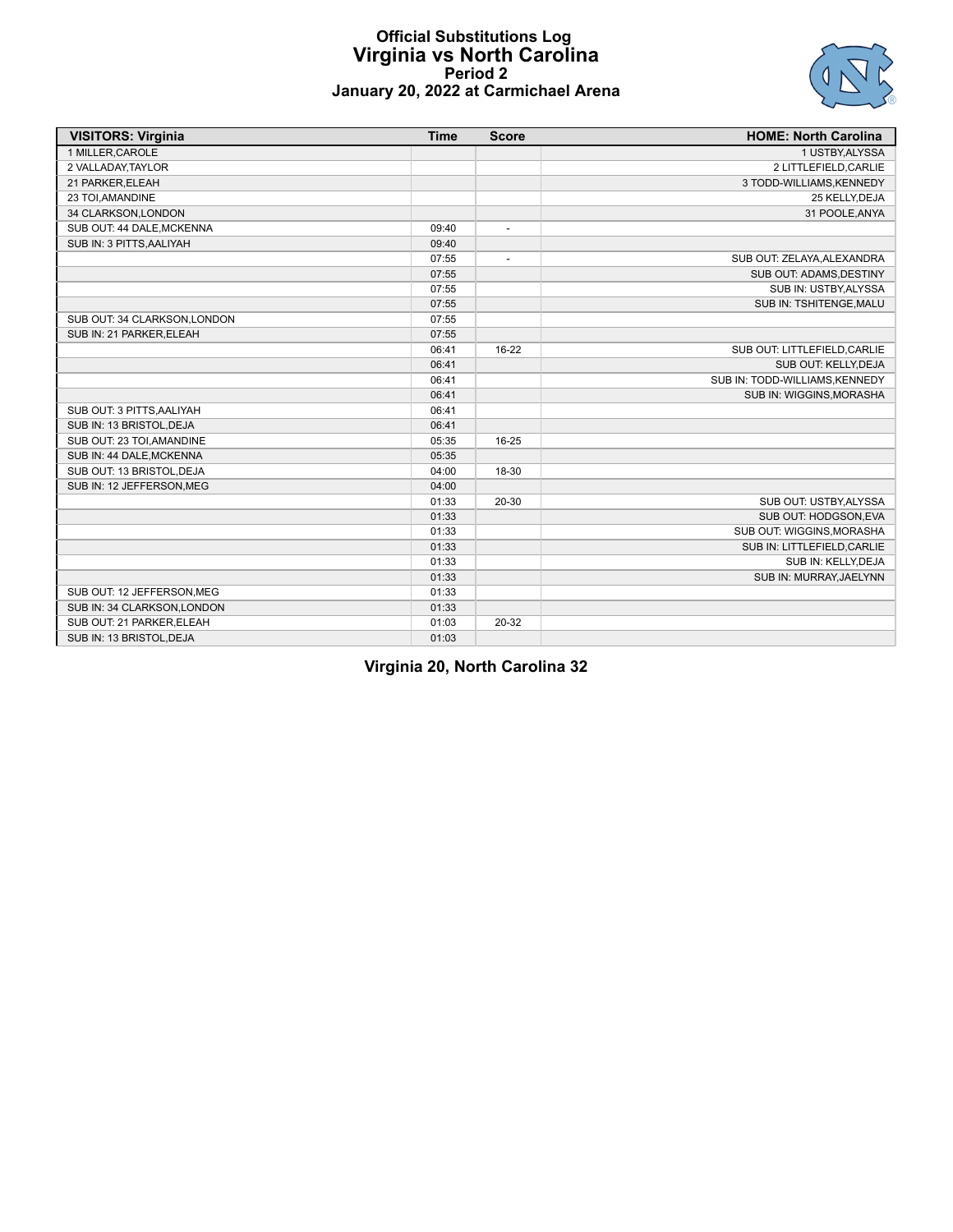

#### **Official Substitutions Log Virginia vs North Carolina Period 3 January 20, 2022 at Carmichael Arena**

| <b>VISITORS: Virginia</b>   | <b>Time</b> | <b>Score</b>             | <b>HOME: North Carolina</b>  |
|-----------------------------|-------------|--------------------------|------------------------------|
| 1 MILLER, CAROLE            |             |                          | 1 USTBY, ALYSSA              |
| 2 VALLADAY, TAYLOR          |             |                          | 2 LITTLEFIELD, CARLIE        |
| 21 PARKER, ELEAH            |             |                          | 3 TODD-WILLIAMS, KENNEDY     |
| 23 TOI, AMANDINE            |             |                          | 25 KELLY, DEJA               |
| 34 CLARKSON, LONDON         |             |                          | 31 POOLE, ANYA               |
|                             | 10:00       | $\overline{\phantom{a}}$ | SUB OUT: TSHITENGE, MALU     |
|                             | 10:00       |                          | SUB OUT: MURRAY, JAELYNN     |
|                             | 10:00       |                          | SUB IN: USTBY, ALYSSA        |
|                             | 10:00       |                          | SUB IN: POOLE, ANYA          |
| SUB OUT: 13 BRISTOL, DEJA   | 10:00       |                          |                              |
| SUB OUT: 14 LAWSON, KAYDAN  | 10:00       |                          |                              |
| SUB OUT: 44 DALE, MCKENNA   | 10:00       |                          |                              |
| SUB IN: 1 MILLER, CAROLE    | 10:00       |                          |                              |
| SUB IN: 21 PARKER, ELEAH    | 10:00       |                          |                              |
| SUB IN: 23 TOI, AMANDINE    | 10:00       |                          |                              |
| SUB OUT: 2 VALLADAY, TAYLOR | 07:14       | 22-36                    |                              |
| SUB IN: 14 LAWSON, KAYDAN   | 07:14       |                          |                              |
|                             | 05:47       | 25-39                    | SUB OUT: USTBY, ALYSSA       |
|                             | 05:47       |                          | SUB OUT: LITTLEFIELD, CARLIE |
|                             | 05:47       |                          | SUB OUT: POOLE, ANYA         |
|                             | 05:47       |                          | SUB IN: HODGSON, EVA         |
|                             | 05:47       |                          | SUB IN: ADAMS, DESTINY       |
|                             | 05:47       |                          | SUB IN: TSHITENGE, MALU      |
| SUB OUT: 21 PARKER, ELEAH   | 05:00       | 27-39                    |                              |
| SUB IN: 2 VALLADAY, TAYLOR  | 05:00       |                          |                              |
| SUB OUT: 1 MILLER, CAROLE   | 03:40       | 29-42                    |                              |
| SUB IN: 21 PARKER, ELEAH    | 03:40       |                          |                              |
|                             | 03:09       | 29-42                    | SUB OUT: ADAMS, DESTINY      |
|                             | 03:09       |                          | SUB IN: ZELAYA, ALEXANDRA    |
| SUB OUT: 14 LAWSON, KAYDAN  | 02:34       | $31 - 42$                |                              |
| SUB IN: 1 MILLER, CAROLE    | 02:34       |                          |                              |
|                             | 01:39       | $31 - 44$                | SUB OUT: KELLY, DEJA         |
|                             | 01:39       |                          | SUB IN: WIGGINS, MORASHA     |

**Virginia 34, North Carolina 48**